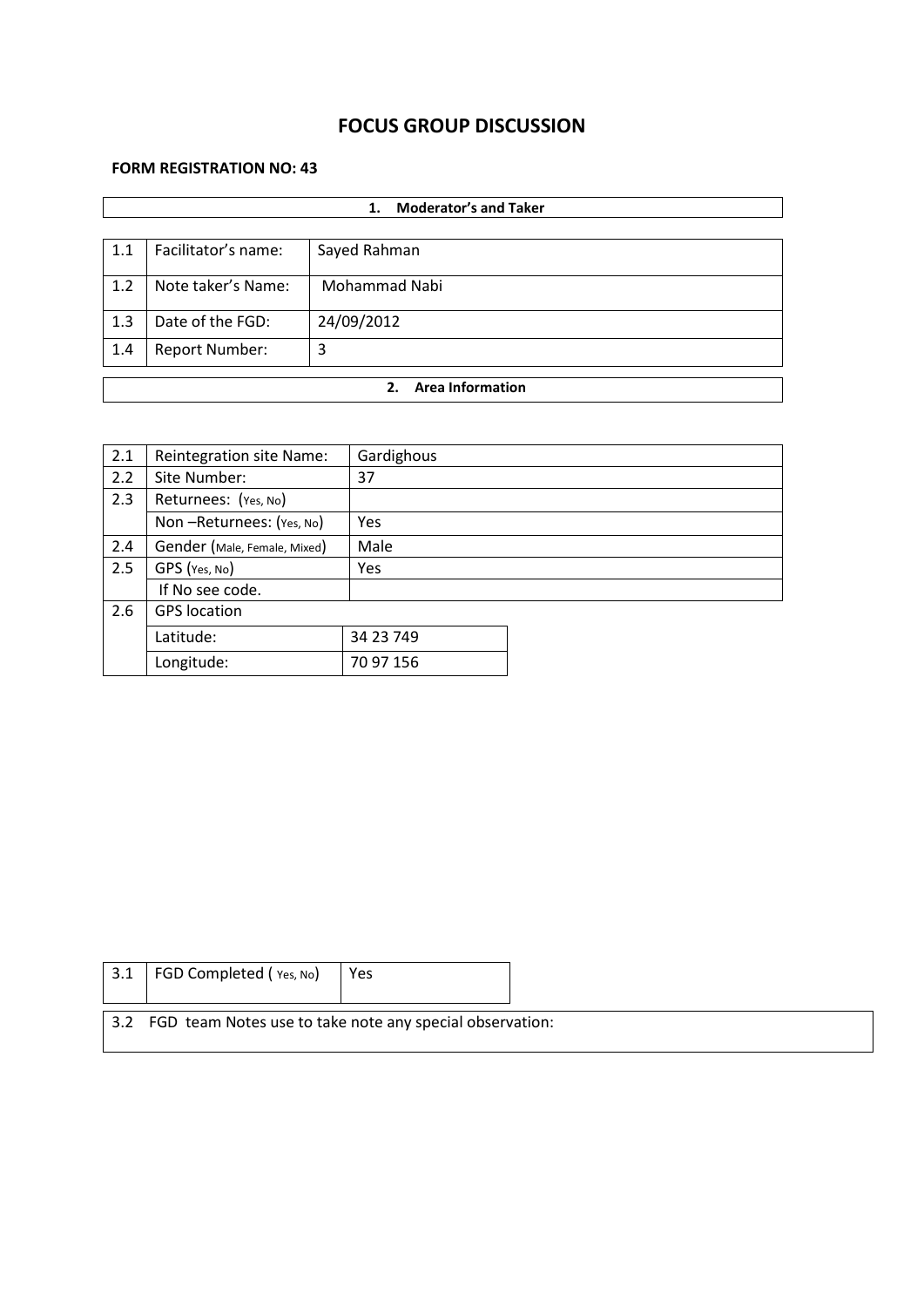All the participants of FGD took active part in Discussion. They answered all the questions properly. They had enough problems regarding Health, Drinking Water, and unemployment.

3. FGD Outcome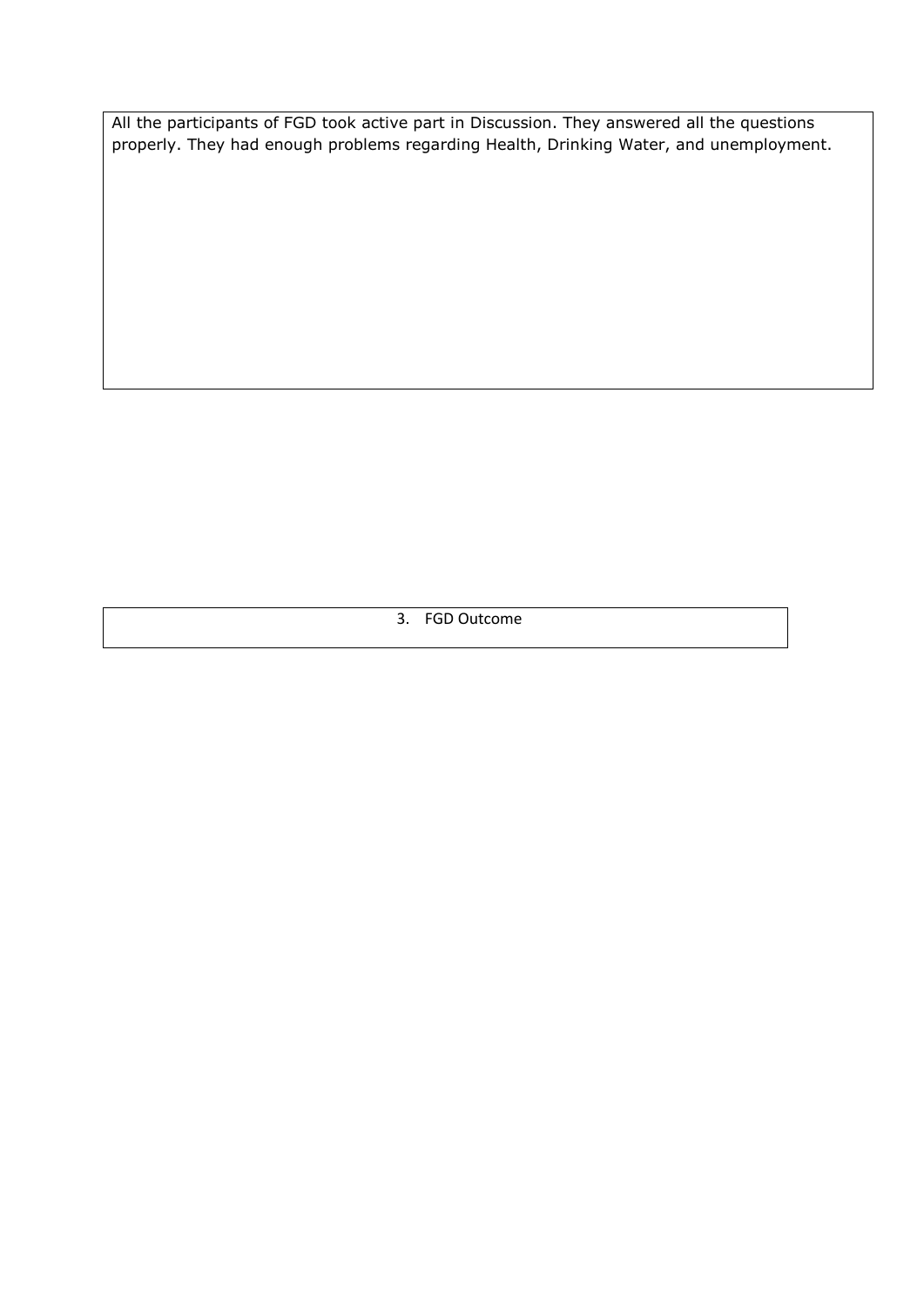| 4. Data Management Information (Internal Use Only by Database Entry Team) |       |                      |                                 |                        |        |  |
|---------------------------------------------------------------------------|-------|----------------------|---------------------------------|------------------------|--------|--|
| Date of Interview<br>4.1                                                  |       | 24/09/2012           |                                 |                        |        |  |
| 4.2 Interviewer's number                                                  |       | Male<br>Intraniiouor | $E-6$                           | Female<br>Intraniiouor |        |  |
| Supervisor's<br>numhar                                                    | $E-1$ |                      | Regional Supervisor's<br>numhar |                        | $E-23$ |  |
| 4.5 Date of office editing                                                |       | 26/09/2012           |                                 |                        |        |  |
| 4.6 Office editor's code                                                  |       | $F-1$                |                                 |                        |        |  |
| Date of data entry<br>4.7                                                 |       | 10/11/2012           |                                 |                        |        |  |
| Data entry officer code<br>4.8                                            |       | 19                   |                                 |                        |        |  |

| List of Participants in Focused group discussions (F.G.D) |             |  |  |  |
|-----------------------------------------------------------|-------------|--|--|--|
| Province                                                  | Nangarhar   |  |  |  |
| <b>District</b>                                           | Mohmanddara |  |  |  |
| <b>Site Number</b>                                        | 37          |  |  |  |
| Village                                                   | Gardighous  |  |  |  |

| <b>No</b>      | <b>Name</b>             | <b>Position</b> | Occupation          | <b>Contact No</b> | Age |
|----------------|-------------------------|-----------------|---------------------|-------------------|-----|
| $\mathbf{1}$   | Mujahid Gul             |                 | Labor               | 0770291814        |     |
| $\overline{2}$ | Mohammad                |                 | labor               | 0775119782        |     |
| 3              | Mohammad<br>باستلم ساعة |                 | Farmer              | 0783431318        |     |
| $\overline{4}$ | Abdul Majid             |                 | Farmer              | 0776103385        |     |
| 5              | Ghareeb Shah            |                 | <b>Office Guard</b> | 0775523656        |     |
| 6              | Awal Sheer              |                 | Malik               | 0774137255        |     |
| $\overline{7}$ |                         |                 |                     |                   |     |
|                |                         |                 |                     |                   |     |
|                |                         |                 |                     |                   |     |
|                |                         |                 |                     |                   |     |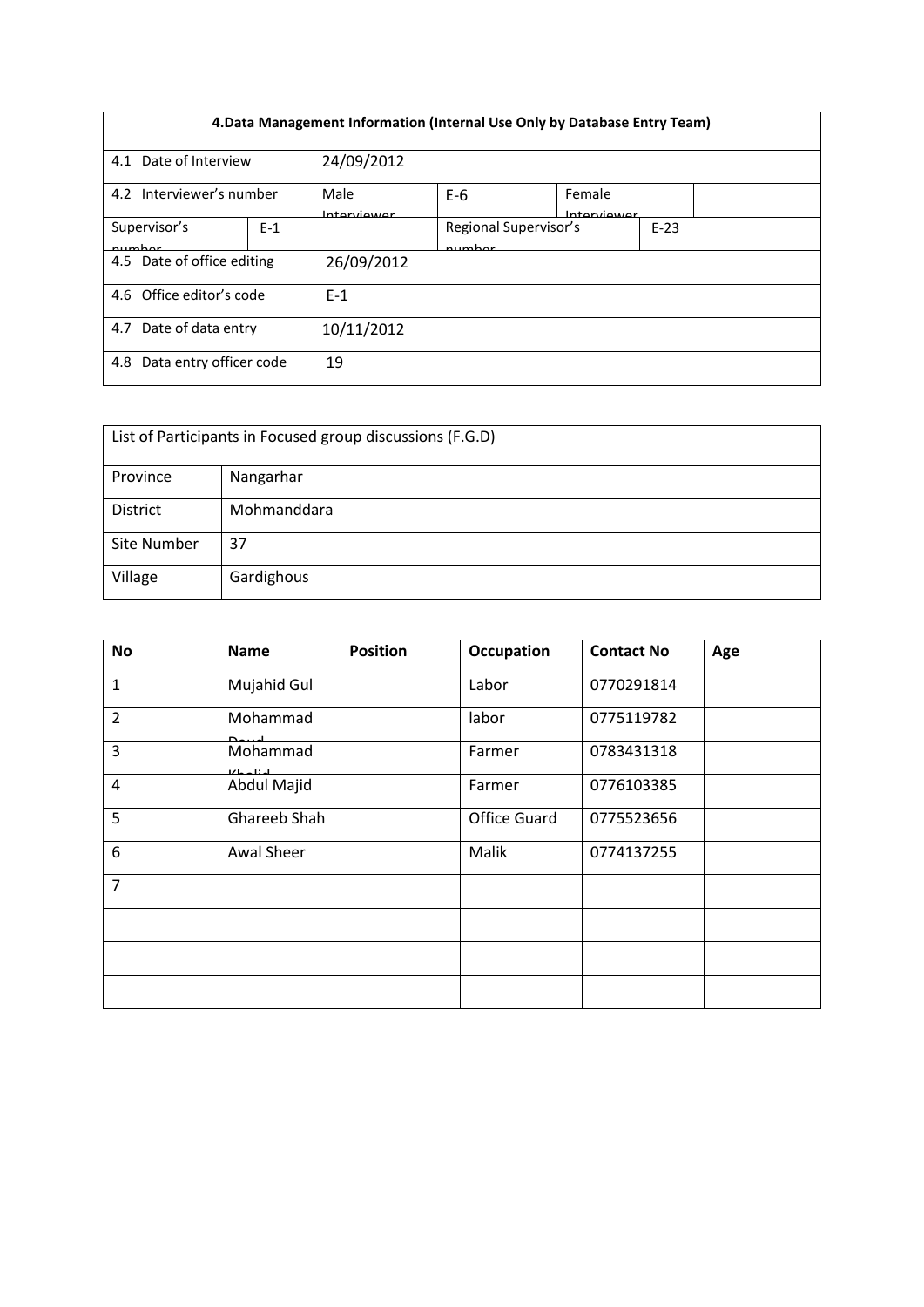# **Section A: General and Specific Concerns**

## **Pat A: Education**

## **Q1- What are your concerns regarding education for returnees?**

**P1.** In our village the education system is good, but it needs to be improved well. Education is a must for everyone; nothing can be done properly without education. Education is the pathway for development. A standard education system is vital necessary for the development of a country. We don't have enough books and teachers in our school. The government is requested to provide us with enough books and send us enough teachers.

**P2**. In my opinion, we can't secure our children's future, if we don't have a good education system. Going to schools and other education centers, will prevent our children and youths from joining gangs and other criminal groups. The government should step up, its effort for a better education system. We request our government to build the schools, provide the students with books and appoint professional teacher. Education is a must for every one.

**P3**. Our main concern is the low standard of our education system. The student have many problems regarding their studies, they even can't read and write properly. The teachers are unqualified. The government should assign experienced teacher. To have a standard education system, the teachers should be trained and increases their salaries.

**P4**. We face lack of experienced teachers in our schools. The salary of teachers are very low, they can't meet their basic needs. To have a better education system the government should increase their salaries. The government is requested to appoint experienced teachers for our schools.

**P5**. We don't have female teachers in our schools, and female students have many problems. The government with the help of UNCHR should increase the number of female teachers and raise their salaries. If the government pays them enough salary, it will encourage the female teachers to continue their duties properly. Children need open area and playground in their schools.

**P6.** I agree with views of all other the participants.

### **Part B: Health Services**

## **Q1- What are your concerns related to health services for the returnees?**

**P5.** We don't have female doctors. It is vital necessary for our female patient to be cured by female doctors. women can easily consult female doctors rather than male doctors. If the government and UNCHR hire experienced female doctors for our clinic, it will help out the female patients.

**P3.** We don't have enough clinics and doctors. This clinic can't provide health services to all the villagers at the same time. The government is requested to build clinics and hire professional doctors.

**P1**. We have only one clinic, but the number of patients are very high. This clinic doesn't satisfy the needs of this large number of patients. We request the government and NGOs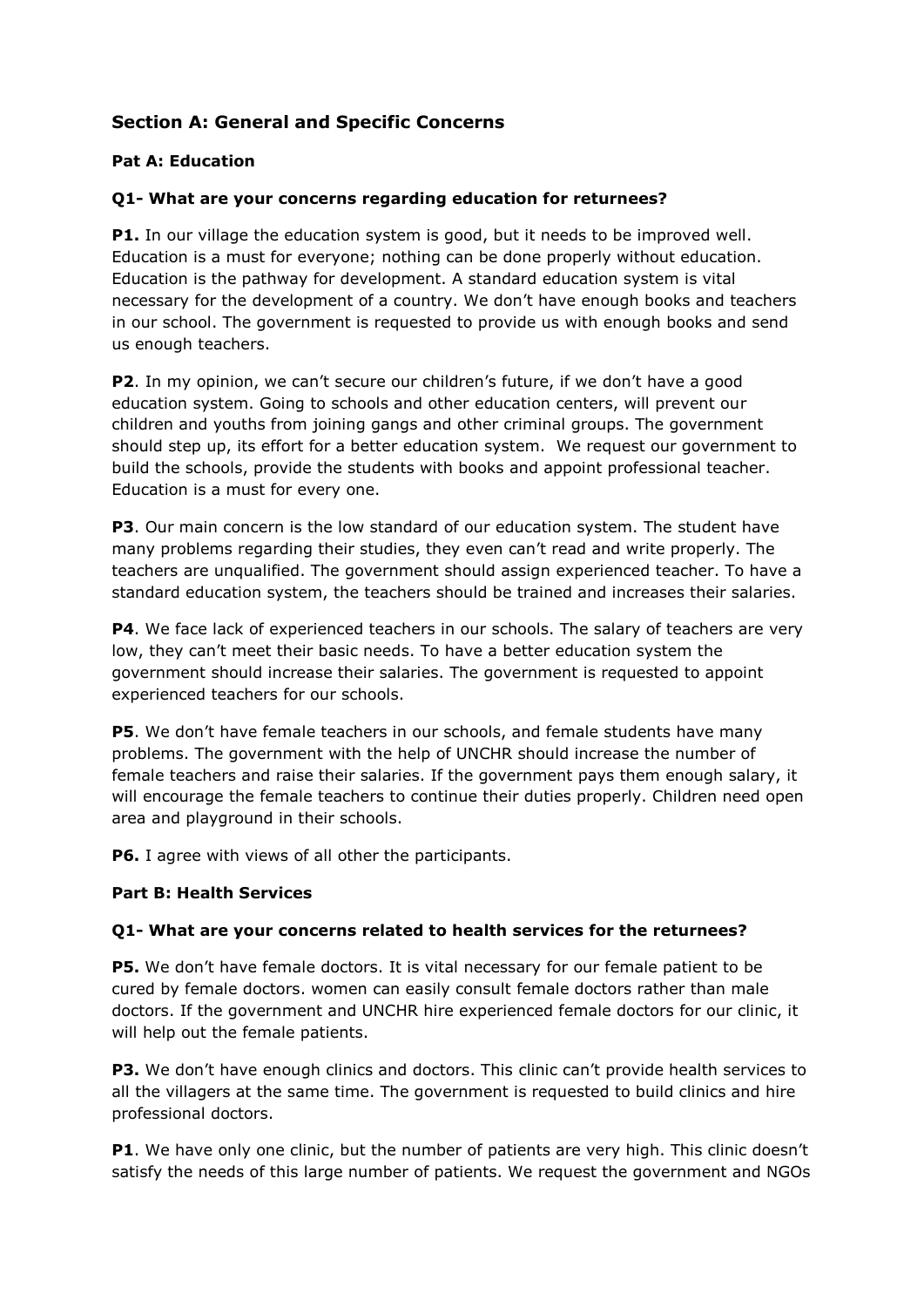to build us clinics and provide us with the required medicine. Our people are very poor they can't manage to pay for medicine.

**P2.** Our patients are not diagnosed and cure properly in the village clinic. We don't have the required medicine in our clinic. The government is requested to appoint professional doctors for our village clinic.

**P4.** Our village is very populous. This area is home for nearly 40000 people. Here, we need a 40 beds hospital. We request the government and UNHCR to build us a standard hospital.

**P6.** We have many problems regarding health services. The government is requested to provide us with the needed medicine.

### **Part C: Access to drinking water**

### **Q1- What are your concerns regarding access to potable water for the returnees?**

**P3.** We don't have enough wells to get drinking water from it. We have many problems regarding drinking water. We request the government to provide us with water pumps and a proper water system.

P1. We have many problems regarding access to drinking water. The village wells are in very bad condition. In our villages normally there is nothing to cover the top of the wells. Anything can be fallen into it; there should be a covering at the top the wells to protect it from the children. We need a proper water system fro getting clean water.

**P4**. We don't have wells to get clean water from it. We don't have access to drinking water. Due to lack of potable water, we suffer from a lot of disease. The government is requested to provide as with a proper water system.

**P5**. The water wells are 300m far from us, it is very difficult for us bring clean water from such a far distance. If they dig the wells near our housed it will help us a lot.

**P2**. We have some wells in our area but there is nothing to cover the top of the wells. Due to lack of drinking water, the children and elders are suffering from different diseases. We request the government and UNHCR to dig some wells for us.

**P6**. We don't have wells in our area. We don't have access to drinking water. We request the NGOs to dig enough wells for us.

### **Part D: Access to Food/ Market**

**P4.** We have equal access to Market. But the places where the vegetable are kept are not hygienic. We should store vegetables in proper and clean places. The returnees are so poor they can afford to buy enough food for their families. Hence, the government and NGOs are requested to provide them with staple such us, beans, rice, chick pea, split pea and other staple food.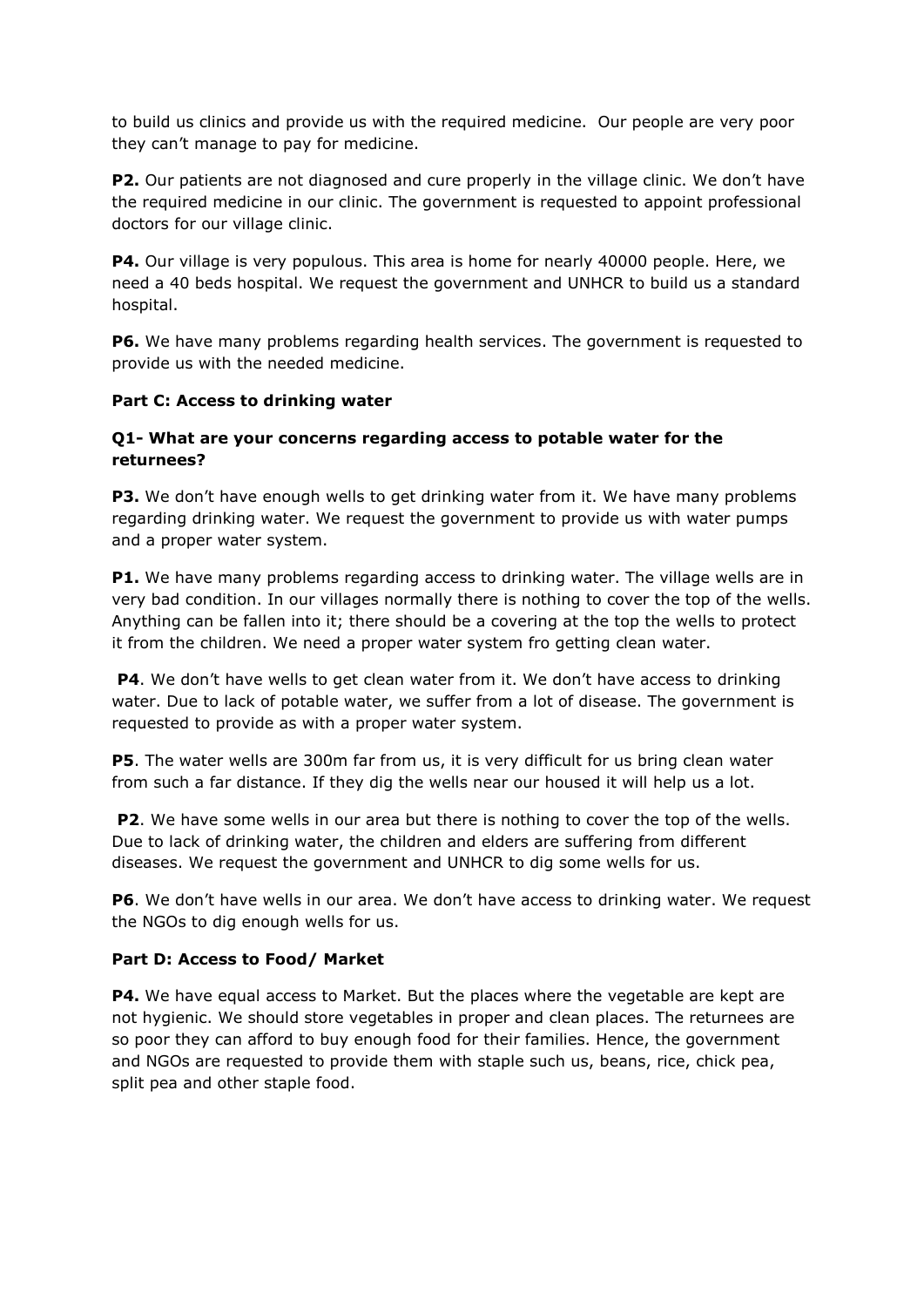**P5**. We have problems regarding staple food. Our farmers need improved seeds. The government and UNHCR are requested to provide us with various improved seeds. If the farmers are provides with enough improved seeds, it will increase their productivity.

**P3.** We have many financial problems. We haven't received any aid so far. Nothing is done for poor people, all the aids are enjoyed by the Maliks(Headman of the village) and District governors. All the aids should be distributed among the needy people equally.

**P1**. I agree with the views of third participant.

**P2**. I agree with views of fourth participant.

**P6.** We request NGOs and international community to provide us with improved seeds. If they don't assist us in this regard, we won't be able to solve our problems.

#### **Part E: Access to Shelter**

#### **Q1- What are your concerns regarding shelter for the returnees?**

**P1.** Nothing is done by the government and UNHCR for us. They just built some rooms for some people. They haven't allocated any plot of land for us. They haven't built our homes. We request the government to allocate us a plot of land and build our houses. We want practical support.

**P2**. We returned from Pakistan with bare hands. We have received nothing from organizations. We request the government and UNHCR to help the returnees and provide them with shelters.

**P4.** I don't have my own house to live; I live in someone else home. We have many problems regarding the shelter. Nothing will be changed by chanting slogans, we need practical actions. We request the government and UNCHR to provide the returnees with shelters.

**P3**. We live in mud made homes. We don't have enough rooms to live in. if they build us some rooms it will help us a lot.

P5. We have many problems; our homes are in under threat from flooding. We need some flood retaining walls to be built in our area.

**P6.** Since, we came from Pakistan; nothing is changed in our life. The government is requested to provide us with shelters.

#### **Part F: Access to protection of women and children**

**P1.** Our school is so close to the road. The female students and children have many problems crossing the road. If the government and NGOs build us a safe way to the school it would avoid many traffic accidents.

**P4.** Female students of our village have many problems crossing the main road. The best way to solve these problems is to build a new school for female students close to their homes.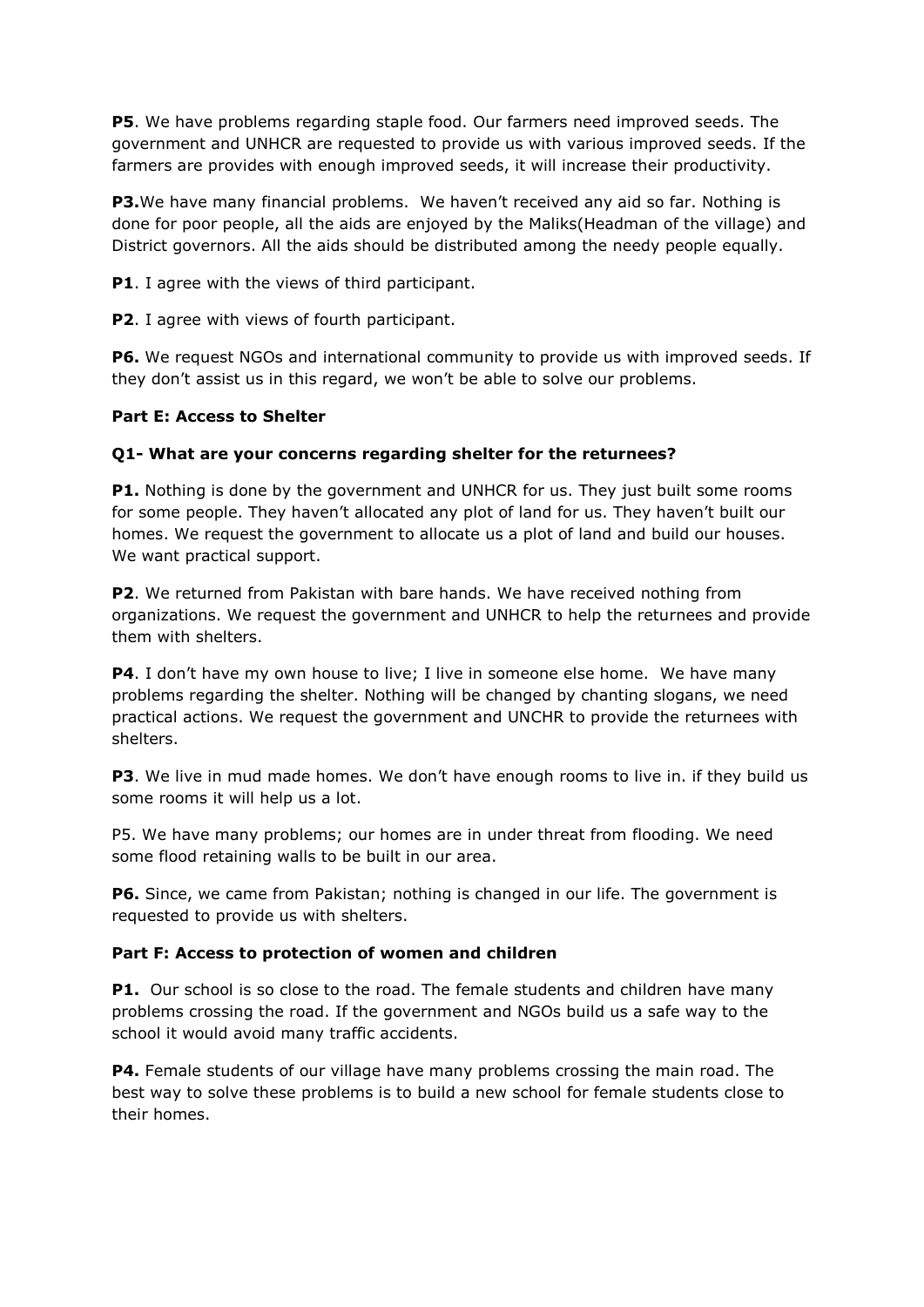**P3**. The school is far away from our village. The female students can't reach to their school on time. If we build a school for female students near to their village it will help them a lot.

**P2.** We have a large number of female students in our village. We request the government and NGOs to build a exclusive school for our village.

**P5**. The school is far away from our village. Female students can't get to their school on time. Here, there are some people that trying to stop female students from going to schools. The government is requested to arrest those people, who are trying to create problems for female students.

**P6**. It's our duty to protect women and children. It is our responsibility to stop those people, who are threatening the female students.

#### **Part G: Access to employment opportunities**

**P3.** The unemployment rate is very high in our village. The government is requested to create job opportunities for the villager inside the country and send them abroad.

**P1**. I agree with views of third participant.

**P4**. The main problem of our village is unemployment. Most of the villagers are unemployed. To create job opportunities the government and NGOs should create chicken, cow, and bee keeping farms.

**P5**. Almost 80% of our people are unemployed in our village. The government can create jobs, by forming factories. If the government hire the villagers in these factories, it will help a lot the poor people.

**P2**. Unemployment is main concern of our people. We request the government to create job opportunities for us. Unemployment is a big problem in our village.

**P6**. If the international community wants to help us, then they have to send 1000 people from each district to foreign countries for work. It will play a vital role in the development of our country.

#### **Part H: Sanitation**

#### **Q1- What should be done in order to improve sanitation of the households?**

**P5.**Our area is polluted by household waste and garbage. Due to high pollution we suffer from a lot of disease. Poor sanitation caused many problems in our area. To avoid such problems, there should be a garbage dump fro throwing the waste and garbage.

**P1.** Our main problem is that we don't have a proper garbage dump. Due the lack of a proper sanitation system, we are facing many problems. Due to a poor sanitation system, we suffer from various diseases. In Pakistan we had very standard toilets and a good sanitation system. To avoid such problems the government should install proper sanitation system and garbage dumps for us.

**P4.** I agree with the views of fifth participant.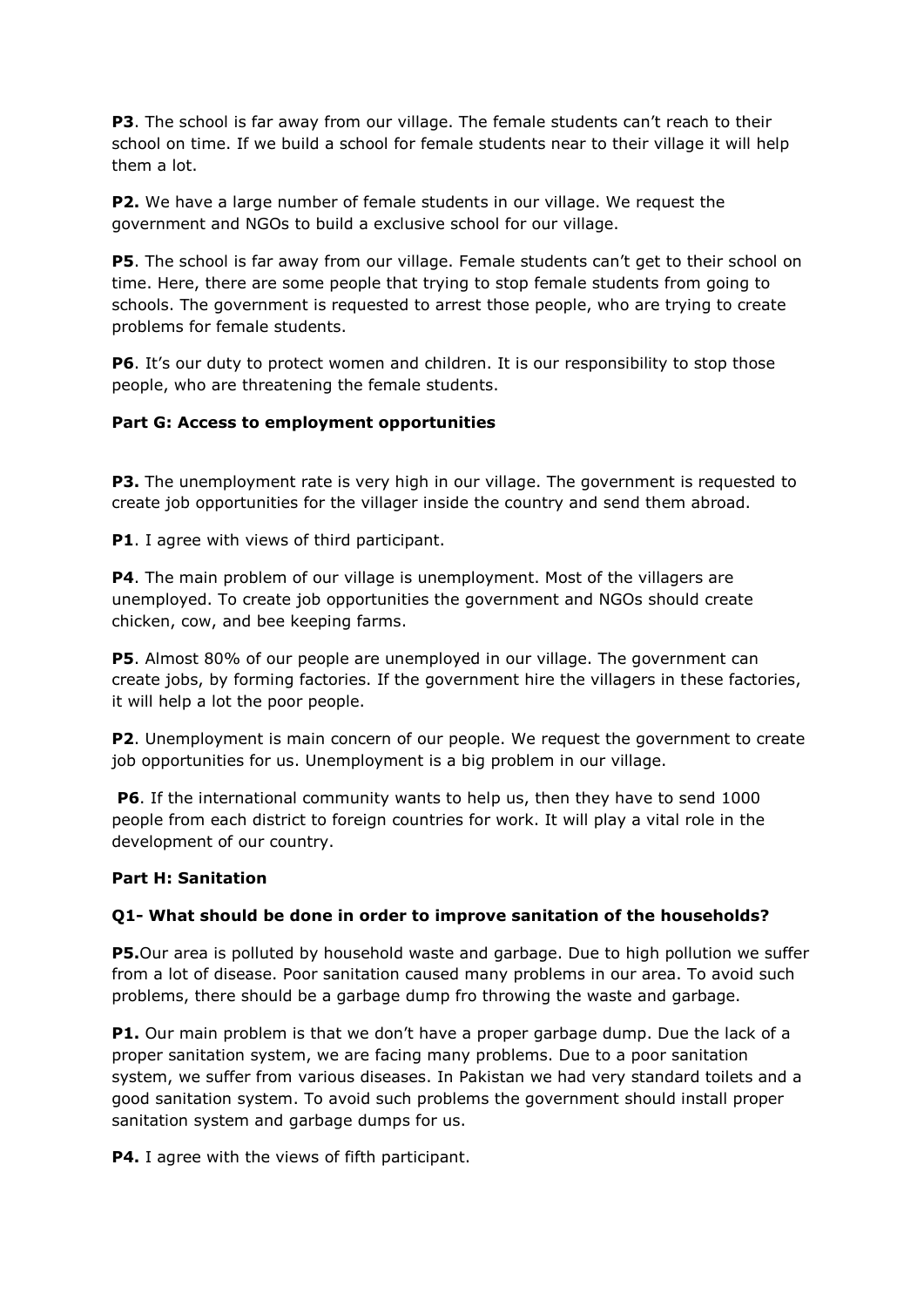**P2**. I agree with the views of first participant.

**P3.** Our village is much polluted, due to high pollution we suffer from many skin and infectious diseases. The government should take enough measures to solve such problems.

**P6**. Pollution caused many problems to our health. The international community should help us in having a proper sanitation. With the help of them we will be able to keep our village clean and safe.

#### **Part I: Access to Pastures**

**P1.** We have equal access to pastures. Returnees and non-returnees don't have any problem in distribution of resources. But sometimes the high level of river water creates some problems for our pastures. We request the government and UNHCR to build us some flood retaining walls across the pastures.

P4. Due to security problems, we can't use our pastures properly. Some thieves have been seen in our pastures, therefore we can't use it. We request the government to arrest these thieves and punish them.

**P3**. We don't have enough pastures to feed our animals properly. We request the government and UNHCR to help us in feeding of our animals, and provide us with required veterinary medicine.

**P2**. Normally our domestic animals graze on the slop of the mountains, but there, we don't have enough water for them. We should make some water reservoir for them.

**P5**. I agree with the views of first participant.

**P6**. Returnees and non-returnees share the pastures equally. We don't have any problem regarding pastures.

### **Part J: Access to Irrigation water**

**P4**. We don't have any problem regarding access to irrigation water. Returnees and nonreturnees have equal access to irrigation water. But, the high level of river water causes series damages to our field. If we dig proper ditches, it will solve our problems.

**P3**. Flooding always causes damages to our ditches. If we dig standard ditches, then we will have enough irrigation water.

**P1.** We don't have enough water to irrigate our fields. Lack of irrigation water is our main concern. We don't have a proper system to utilize the river water. We request the government and international community to help us in this regards.

**P5**. Due to unsustainable level of river water we can't irrigate our fields properly and on time. Our fields are under threat of flooding. The government and international community should build flood retaining walls.

**P2**. I agree with the views of first participant.

**P4**. We have equal access to irrigation water. But our fields are under threat from flooding.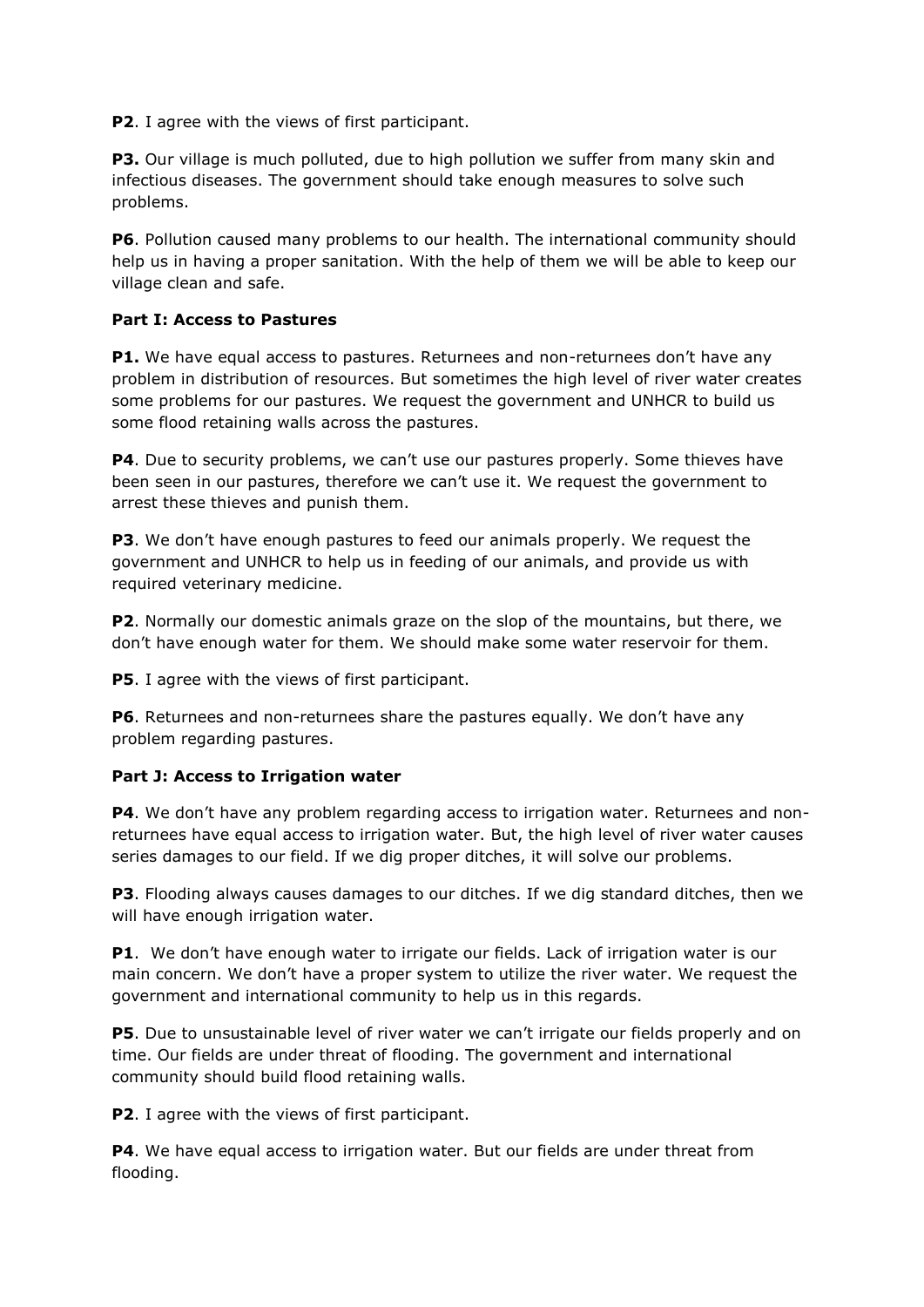### **Q2- Do you believe that returnees and non-returnees have equal access to services and resources?**

**P1**. There is no difference between returnees and non-returnees; they all have equal access to services and resources.

**P3**. Returnees don't have enough information about culture and tradition of our area.

**P2**. I agree with views of first participation.

**P5**. We enjoy very close relationship with returnees. Here, returnees and non-returnees have equal access to the services and resources.

**P4**. I agree with the views of fifth participant.

**P6**. There is no difference between returnees and non-returnees; they all have equal access to services and resources.

## **Section C: Access to livelihood, social and economic security**

#### **Q1- How do you feel about the land was allocated to the returnees?**

**P1**. It is very good initiative to allocate returnees with a plot of land. The returnees will settle in their own houses.

**P2.** I agree with views of first participant.

**P5**. We really appreciate the government initiative to grant the returnees a plot of land. Returnees have the right to live in their own houses. They defeated a supper power.

**P3**. I agree with the views of fifth participant.

**P4**. I agree with the views of first participant.

**P6**. Almost nothing is done for returnees in our village.

#### **Q2- Were there problems because some non-returnees didn't have access to land?**

**P1.** Yes, non- returnees have some problems regarding access to the land as well. The government has enough barren land to allocate it for non-returnees.

**P3**. It will help us a lot, if the government allocate plots of land to non-returnees as well. By allocating plot of land to non-returnees, we will avoid many problems.

**P5**.The government doesn't distribute the plots of land among the people fairly. The plot of land is distributed to some selected rich people. It should be share out among those, who deserve it.

**P2.** I agree with views of first participant.

**P4.** I agree with the statements of fifth participant.

**P6**. I agree with views of first participant**.**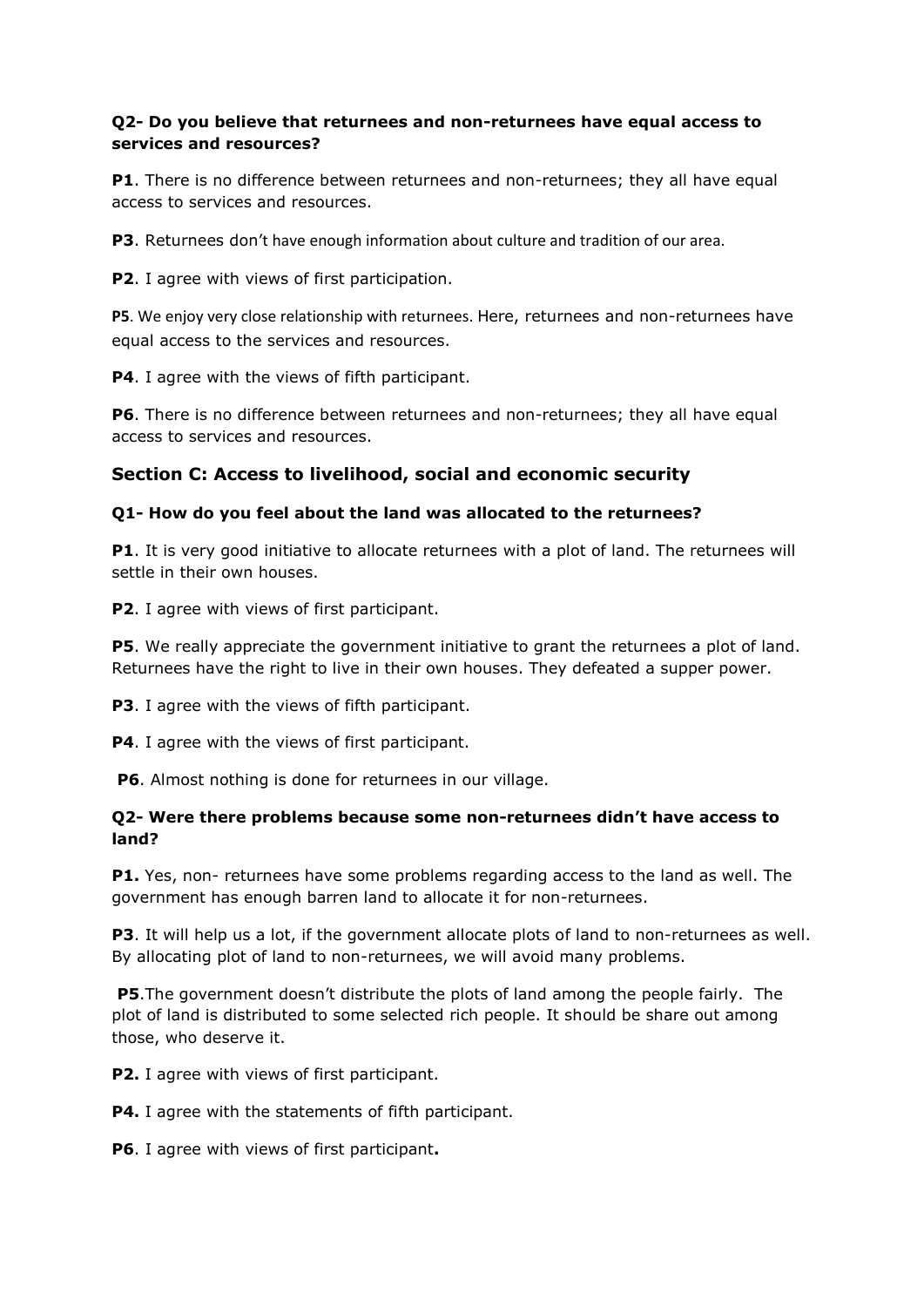# **Section B: Governance and Participation**

## **Q1- How effective is the government?**

P1- In my opinion government is effective because it resolves our problems. And I want from government to implement the law equally on everyone not just on poor people.

P2- Government is effective, but doesn't have good and professional workers because most of them are illiterates.

P4- Government is effective and also its existence is very important for people, but government has lots of problems. The main problem of government is the administrative corruption because most of government workers are venal.

P5- It is the responsibility of government to prevent confliction among the people, but officials want to increase these conflictions so I want from government to establish a committee from honest persons to prevent from administrative corruptions.

## **Q2- Since the government has been elected what changes have you observed in areas of livelihood?**

P1- Elections is good for people and government.

P2- Our deputies didn't solved our problem and I don't know how much capabilities they have.

P3- In my opinion government is very necessary for community.

P4- I agree with P5.

P5- Candidates promised lots of donation with people during the elections, but now no one asks about our problems.

P6- The officials should be informed to not use common resources for themselves.

## **Q3- Are the women consulted on important issues? If yes, what issues? How are they?**

P1- Men know the rights of women so they consult with them.

P2- We consult our women on home affairs.

P3- All men respect women in this village because they know that women form half of a community and also they will consult them on important issues.

P5- Men know about the rights and position of women in the community so they consult them on important issues in the family for example: About the engagement of marriage of their daughters and sons.

P6- Yes! Men consult women on issues, but not on every issue because most of them are uneducated and they don't have enough information to give a good advice.

## **Q4- How do people get access to information? Regarding rights, laws, policies and national institutions?**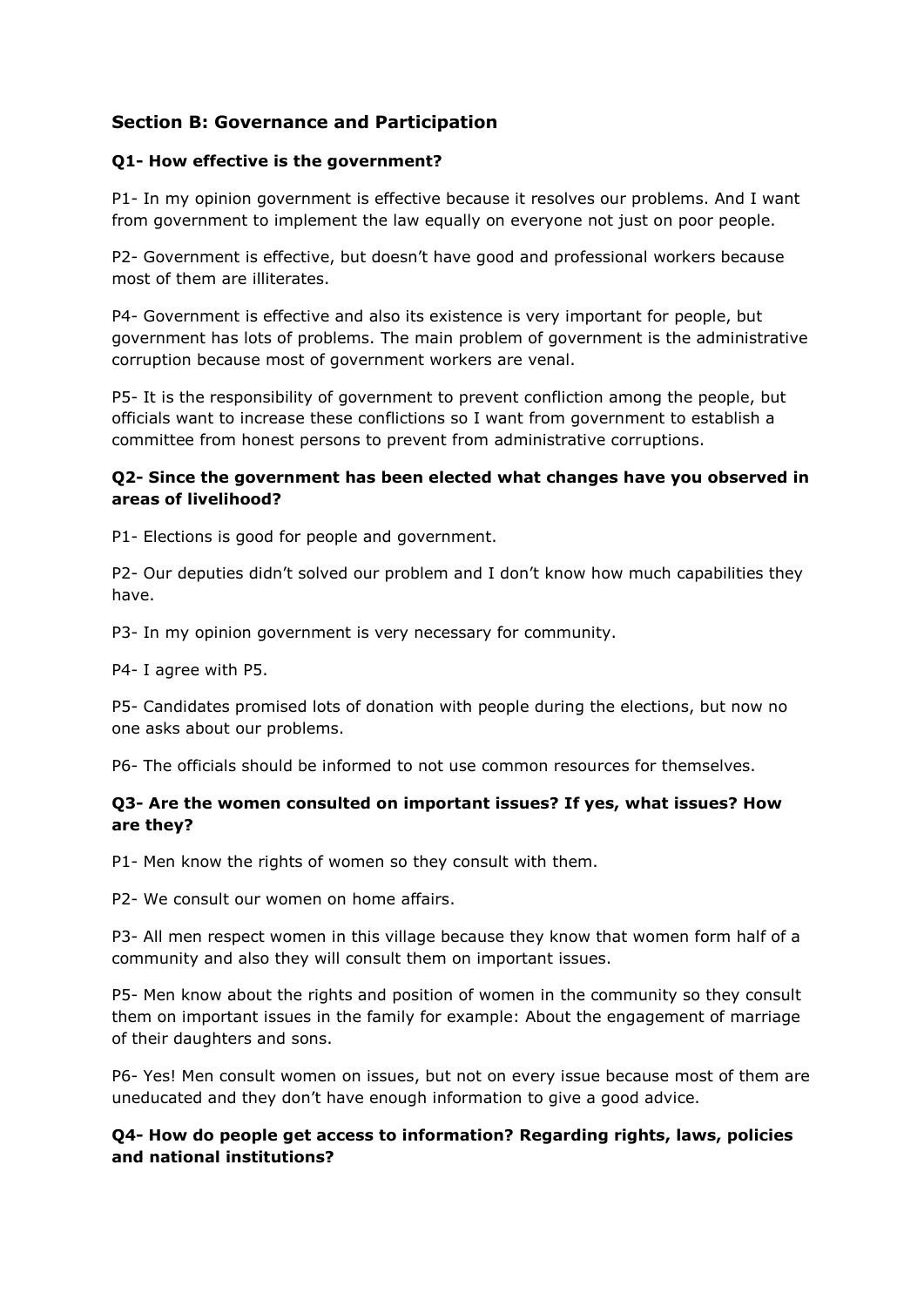P1- If people face with problems the local council will solve them so people don't have to refer to governmental organs too much.

P2- People don't know about these issues all of their activities are according to the custom of people and also if they face with problems elders will solve it.

P3- Most of people are uneducated in this village so they don't know about these issues. If people face with a problem local council will solve it.

P4 and P6- agree with P2's opinion.

P5- I agree with P1.

#### **Section D: Justice and Rule of Law**

**A. Are there differences in the way the community functions now that returnees are living Q1 in the community? For example**

### **B. The way the community interact among themselves. The way the community builds and maintain relationships and trust**

**P1-** Returnees and non-returnees have good relationships together and they trust each other.

**P2-** People of this village have good relationship together.

**P3-** All people live equally there is no difference between them.

**P4-** Returnees and non-returnees don't have any problem together.

**P5**- I agree with P1.

**P6-** Returnees and non- returnees have good relationships.

#### **The way the community share resources**

**P1-** All people of this village try to help each other during the difficulties.

- **P2-** Yes! People share their resources together if it is necessary.
- **P3** People share their resources together to solve the environmental problems.

**P4** and P5- agree with P1.

#### **Q2- How safe is for women and girls to move around the community?**

**P1**- I agree with P2's opinion.

**P2**- No one can disturb women in the society if someone disturbs women their families will show a strong reaction against those who disturbs women.

**P3**- It is safe for women and girls to move around the community no one can make problems for them.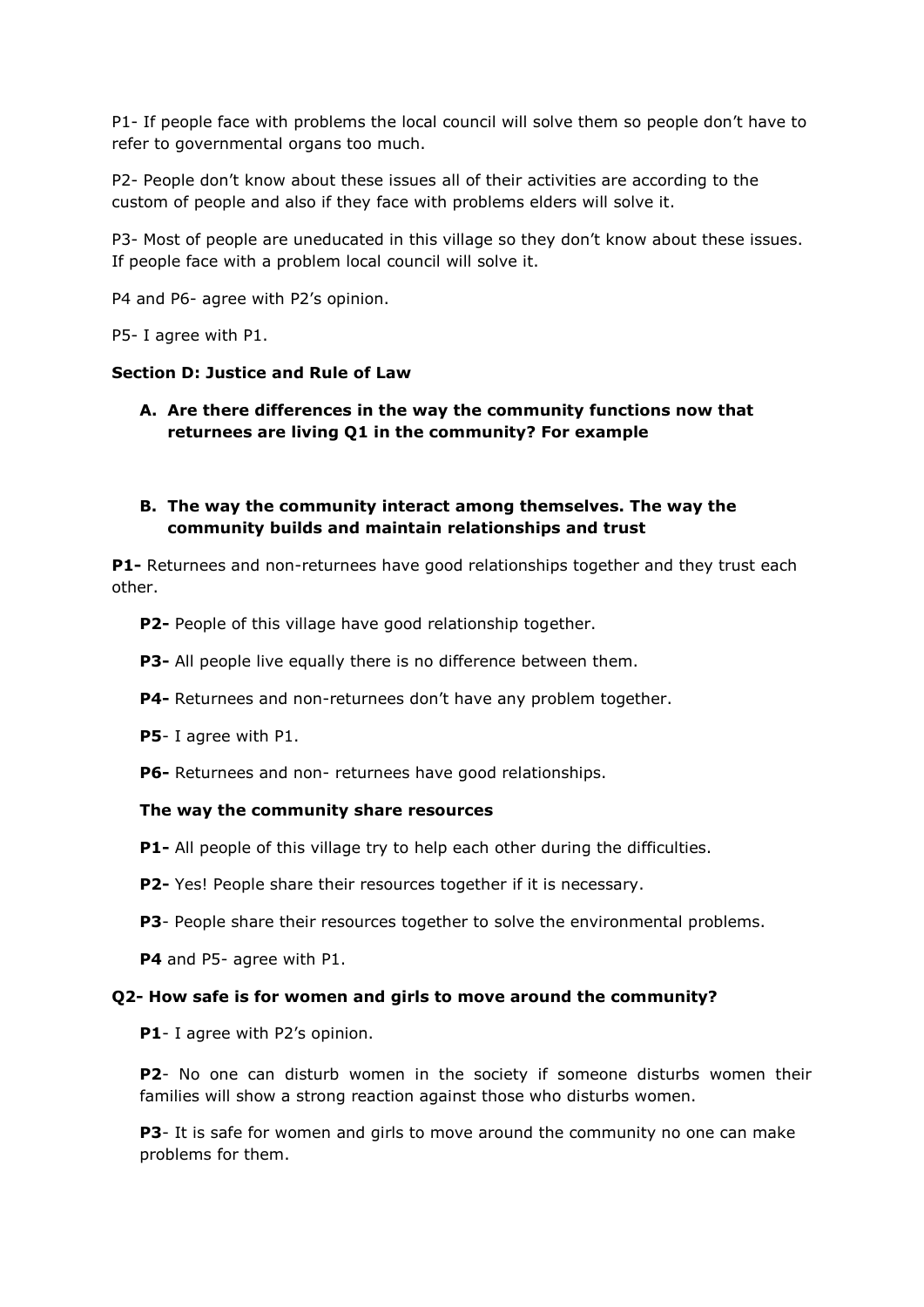**P4**- No one can make problems for women and girls in this village.

**P5**- No one can disturb and make problems for children, women and elders in this village.

**P6**- I agree with P5's opinion.

#### **Q3- What do you think would improve safety of women and girls in this community?**

**P1**- In my opinion government can improve safety of women and girls in the society.

**P2**- In my opinion women and girls will be safe to study at home.

**P4**- No one is opposite with education of girls in this village.

**P5**- No one can disturb women in the society because their men show a strong reaction against those who disturbs women.

**P6**- In my opinion community can improve the safety of women and girls in the society. They should make a local council to solve the problems together.

### **Q4- Is it safe for men to travel outside the community during the day? Is it safe for men to travel?**

**P1**- It is not safe for people to travel during the night or during the day.

**P2**- People don't know when they are safe or when they are in danger in this village so I want from government to pay attention in this field and take security.

**P3**- I agree with P4.

**P4**- Most of people are jobless in this area so they commit crimes and making problems for other.

**P5**- I agree with P2.

#### **Q5- Which group is the biggest threat to safety and security?**

#### **Q6- What can the community do to improve the safety and security of the community?**

**P1.** The community should get together all the elders, cleric leaders and other scholars to work for improving the safety and security of the community to maintain the independent security for all the community members.

**P2.** If the security is maintained, so that the government should take parts to every one of the community members and they do not permit the stranger to enter to this country and every one should have passport along with visa while they are entering to our country and they should be Muslims too.

**P5.** I agree with p5.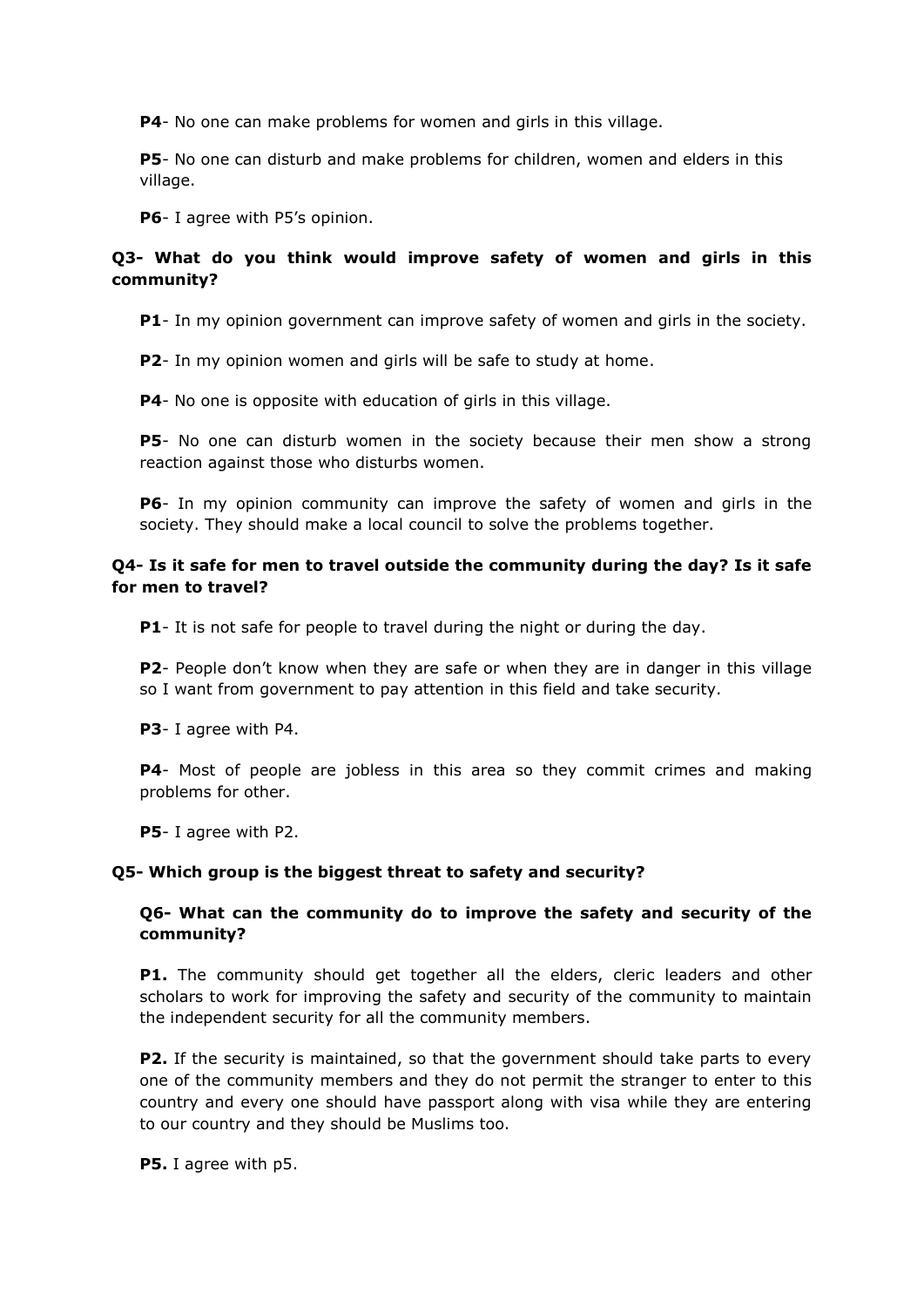**P3.** I agree with p1.

**P4.** The counsel members didn't do anything for us and we all refer them to our powerful Allah to fulfill our needs.

**P6.** The foreigners only come here to take the salaries and they didn't serve our people, so that it will be better to all the community members should stand and do not permit the tyrants who ever they are.

### **Q7- Have there been benefits to returnees relocating to your community? What are they? Are there any problems? What are they?**

**P5.** The returnees who returned in out village are skilled and they are experienced. They have skills, but they don't have houses to live in. What should be done? The solution way is to provide them more life facilities.

**P1.** We pray for Allah to vanish the fighting or civil war from our country to have peace life. We request the government or UNHCR to solve these difficulties.

**P2.** I agree with P5.

**P4.** Our country is independent and we request the afghan migration to return to their homeland to have happy life together.

**P3.** I have the same idea as the first person had.

**P6.** I agree with P1.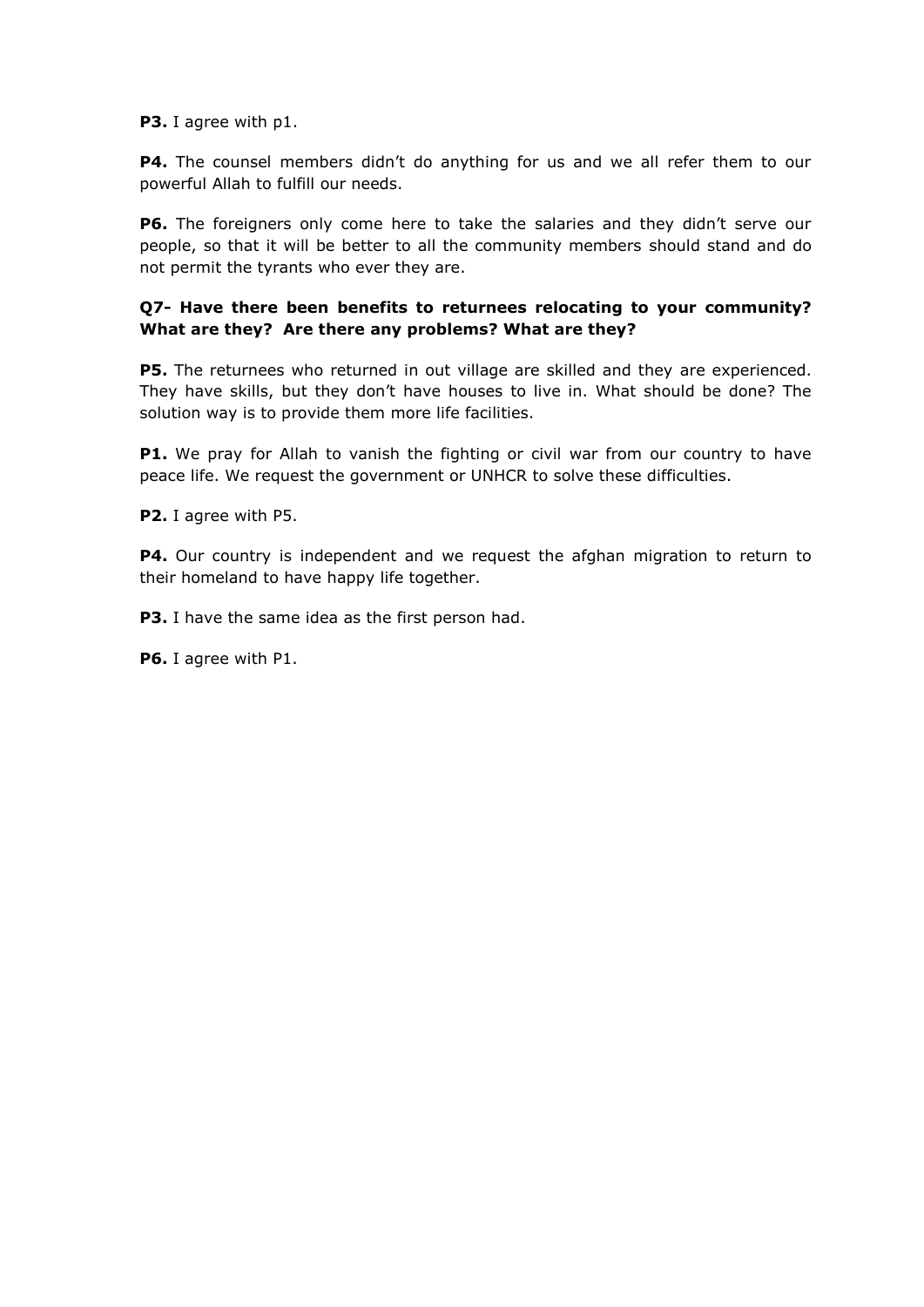# **FOCUS GROUP DISCUSSION**

## **FORM REGISTRATION NO: 72**

|     | <b>Moderator's and Taker</b><br>4. |               |  |  |  |  |
|-----|------------------------------------|---------------|--|--|--|--|
|     |                                    |               |  |  |  |  |
| 1.5 | Facilitator's name:                | Mohammad Nabi |  |  |  |  |
| 1.6 | Note taker's Name:                 | Sayd Rahman   |  |  |  |  |
| 1.7 | Date of the FGD:                   | 23/09/2012    |  |  |  |  |
| 1.8 | <b>Report Number:</b>              | 1             |  |  |  |  |
|     | <b>Area Information</b><br>5.      |               |  |  |  |  |
|     |                                    |               |  |  |  |  |

| 2.1 | Reintegration site Name:     | Jagah     |  |
|-----|------------------------------|-----------|--|
| 2.2 | Site Number:                 | 37        |  |
| 2.3 | Returnees: (Yes, No)         | Yes       |  |
|     | Non-Returnees: (Yes, No)     |           |  |
| 2.4 | Gender (Male, Female, Mixed) | Male      |  |
| 2.5 | GPS (Yes, No)                | Yes       |  |
|     | If No see code.              |           |  |
| 2.6 | <b>GPS</b> location          |           |  |
|     | Latitude:                    | 34 22 810 |  |
|     | Longitude:                   | 70 96 848 |  |

| 3.1  | FGD Completed (Yes, No)<br>Yes                           |
|------|----------------------------------------------------------|
| 13.2 | FGD team Notes use to take note any special observation: |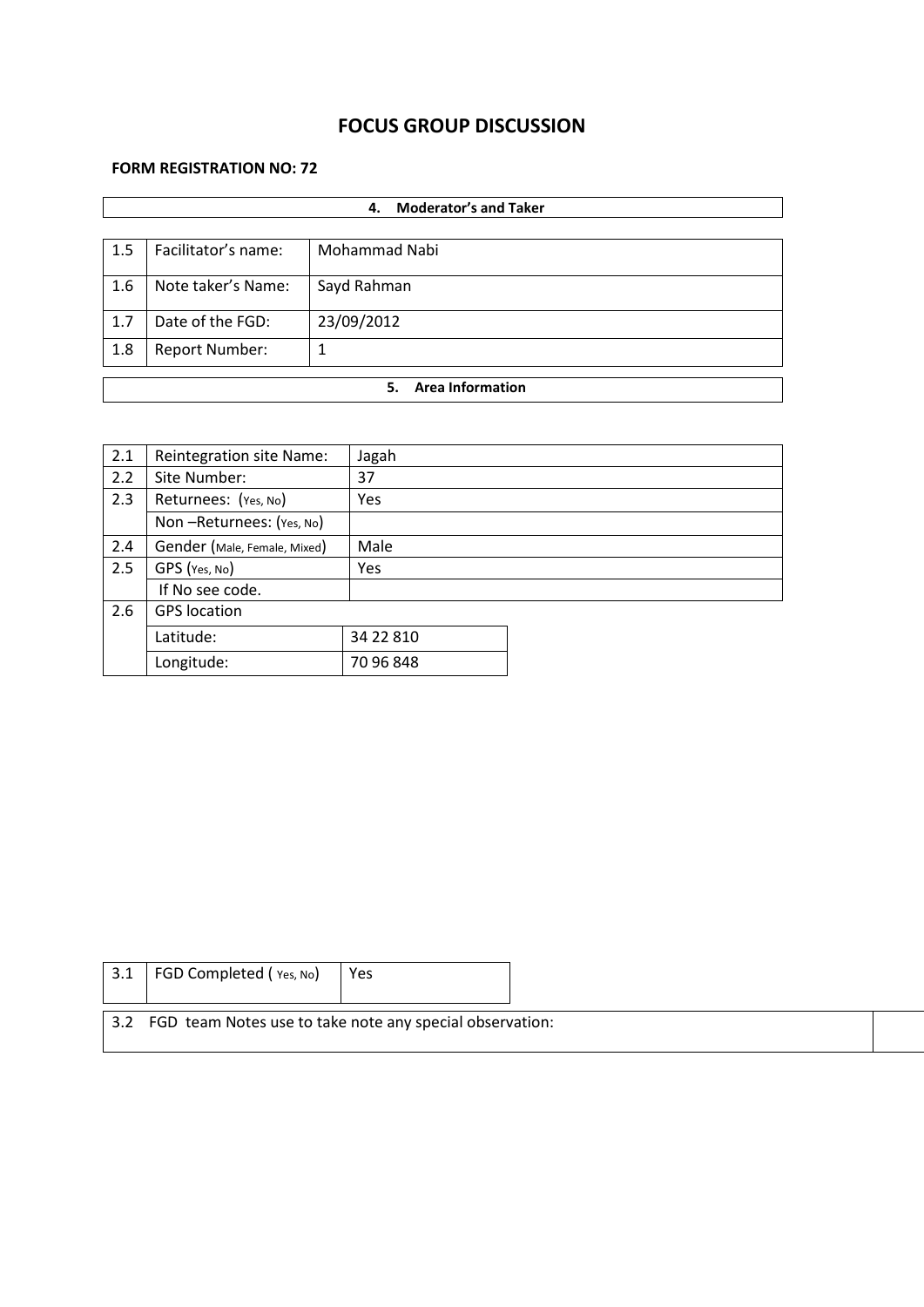The FGD interview completed in friendly environment and participants provide us enough information related to their village. They answer the question in very normal and raise the entire problem, which were, exists, and for each problem appropriate suggestion provided.

The FGD interview completed in safety environment with participant happiness.

6. FGD Outcome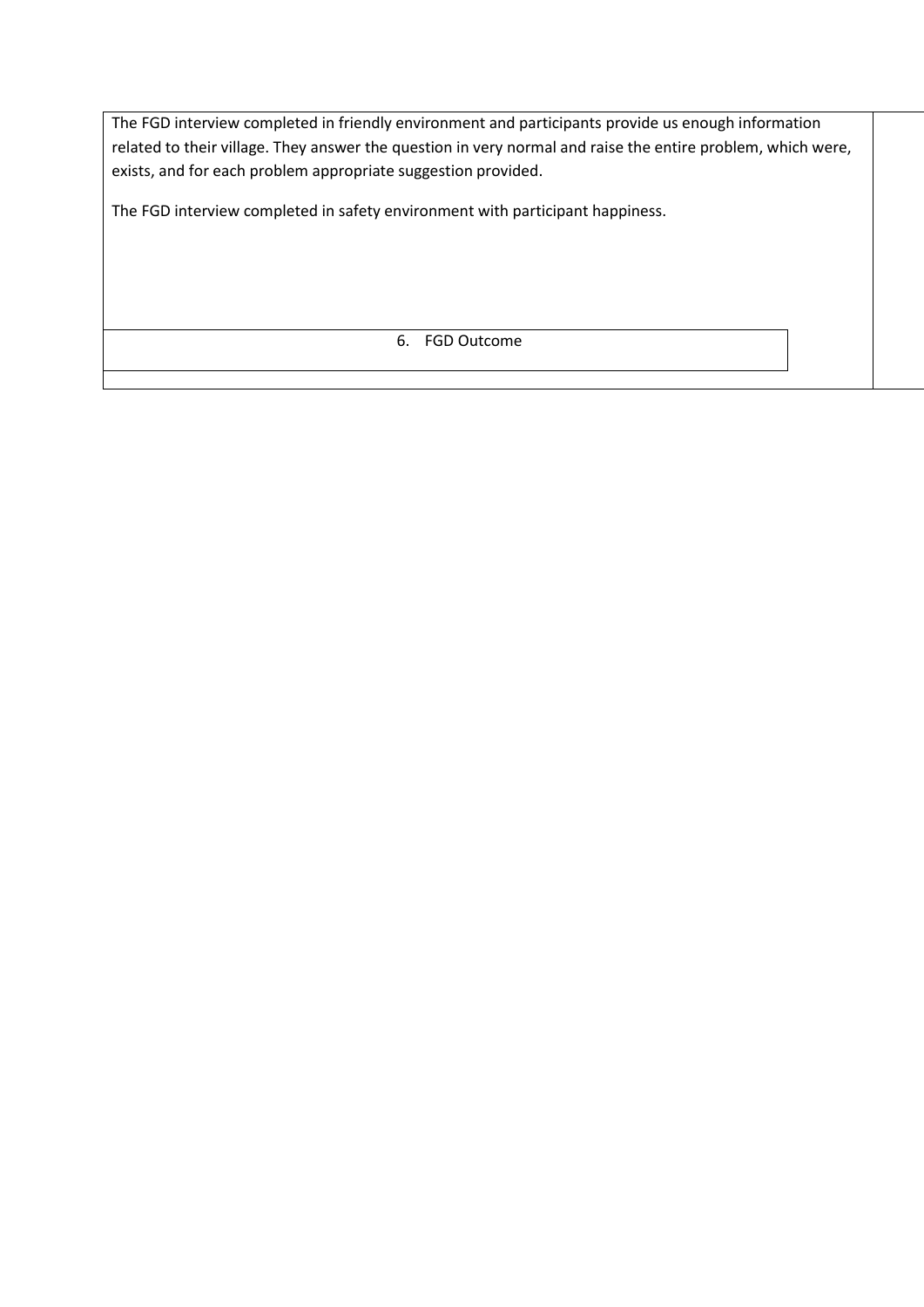| 4. Data Management Information (Internal Use Only by Database Entry Team) |       |                     |                                 |                       |        |  |
|---------------------------------------------------------------------------|-------|---------------------|---------------------------------|-----------------------|--------|--|
| Date of Interview<br>4.1                                                  |       | 23/09/2012          |                                 |                       |        |  |
| 4.2 Interviewer's number                                                  |       | Male<br>Interviewer | C <sub>19</sub>                 | Female<br>Interviewer |        |  |
| Supervisor's<br>number                                                    | $E-1$ |                     | Regional Supervisor's<br>numhar |                       | $E-23$ |  |
| 4.5 Date of office editing                                                |       | 24/09/2012          |                                 |                       |        |  |
| 4.6 Office editor's code                                                  |       | $F-1$               |                                 |                       |        |  |
| 4.7 Date of data entry                                                    |       | 08/11/2012          |                                 |                       |        |  |
| Data entry officer code<br>4.8                                            |       |                     |                                 |                       |        |  |

| List of Participants in Focused group discussions (F.G.D) |           |  |  |  |
|-----------------------------------------------------------|-----------|--|--|--|
| Province                                                  | Nangrahar |  |  |  |
| District                                                  |           |  |  |  |
| Site Number                                               | 37        |  |  |  |
| Village                                                   | Jagah     |  |  |  |

| <b>No</b>      | <b>Name</b>         | <b>Position</b> | <b>Occupation</b> | <b>Contact No</b> | Age |
|----------------|---------------------|-----------------|-------------------|-------------------|-----|
| $\mathbf 1$    | ShanGul             | Malik           | Malik             | 0774323297        | 53  |
| $\overline{2}$ | Ghusuddin           | Malik           | Malik             |                   | 48  |
| $\overline{3}$ | Haji Afsar Khan     | Elder           |                   |                   | 70  |
| $\overline{4}$ | Maya Kashar<br>Khan | Elder           |                   |                   | 85  |
| 5              | Rais Khan           | Elder           |                   |                   | 48  |
| 6              | Daldar              | Immam           |                   |                   | 38  |
|                |                     |                 |                   |                   |     |
|                |                     |                 |                   |                   |     |
|                |                     |                 |                   |                   |     |
|                |                     |                 |                   |                   |     |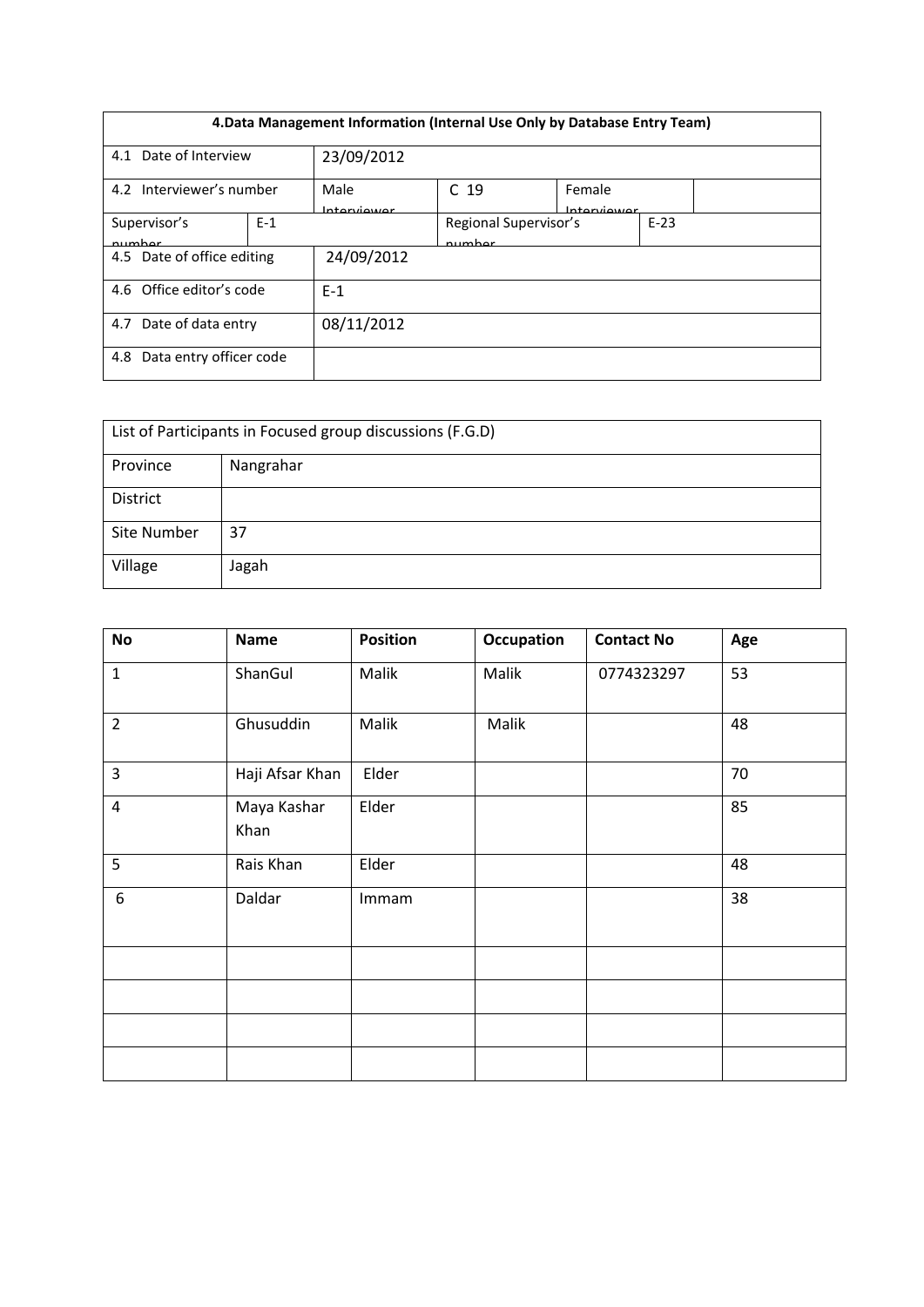# **Section A: General and Specific Concerns**

## **Part A: Education**

### **Q1- What are your concerning regarding to returnees?**

### **A: Education please express your views.**

P1- He express his concern related to education lack of school in our village and current school are far away and have less classrooms numbers of student are more could not accommodate the school building

Solution: For our poor community in close part school to be build and textbooks to each student distribute and professional teacher to assigned

P2- He reply our school do not have professional teachers and books are do not distributed on time it brought in the half of the school year or in the end.

Solution: Professional teacher to be assigned and textbook distributed in the beginning of the school.

P3 He says this is fact our school has more problem lab is do not exist, lack of professional teacher, lack of textbooks lack of enough space, and lack of computers and English language courses.

Solution: he suggested new building for our school to be constructed, professional teachers employed, books to be distributed on time, and courses center to be opened.

P4\_ He say our school education level is low compeered to city school, cause lack of professional teacher.

Solution: Professional teachers to be hired, lab to be established, and material to be provided, workshop to teachers conducted to train the teachers and upgrade their skills.

P5- He says in our school classrooms are not enough, professional teachers are few and textbook do not distribute on time.

Solution: If textbook distribute on time in the beginning of school educational year, appropriate salary to be pay to professional teachers and increased their numbers in school and school to be constructed in modern level.

P 6 \_ He supported the mentioned opinions and repeating the above solution.

### **b: Health services**

### **Q1- What are your problems in field of health services?**

P1- In our clinic-experienced doctors are do not exists, lack of female doctors, low quality medicines or expired medicines are sold in pharmacy store to poor people.

Solution: Experienced doctors male or female to be assigned and low quality medicines import from Pakistan do not allow and medicine to be sold in rescannable price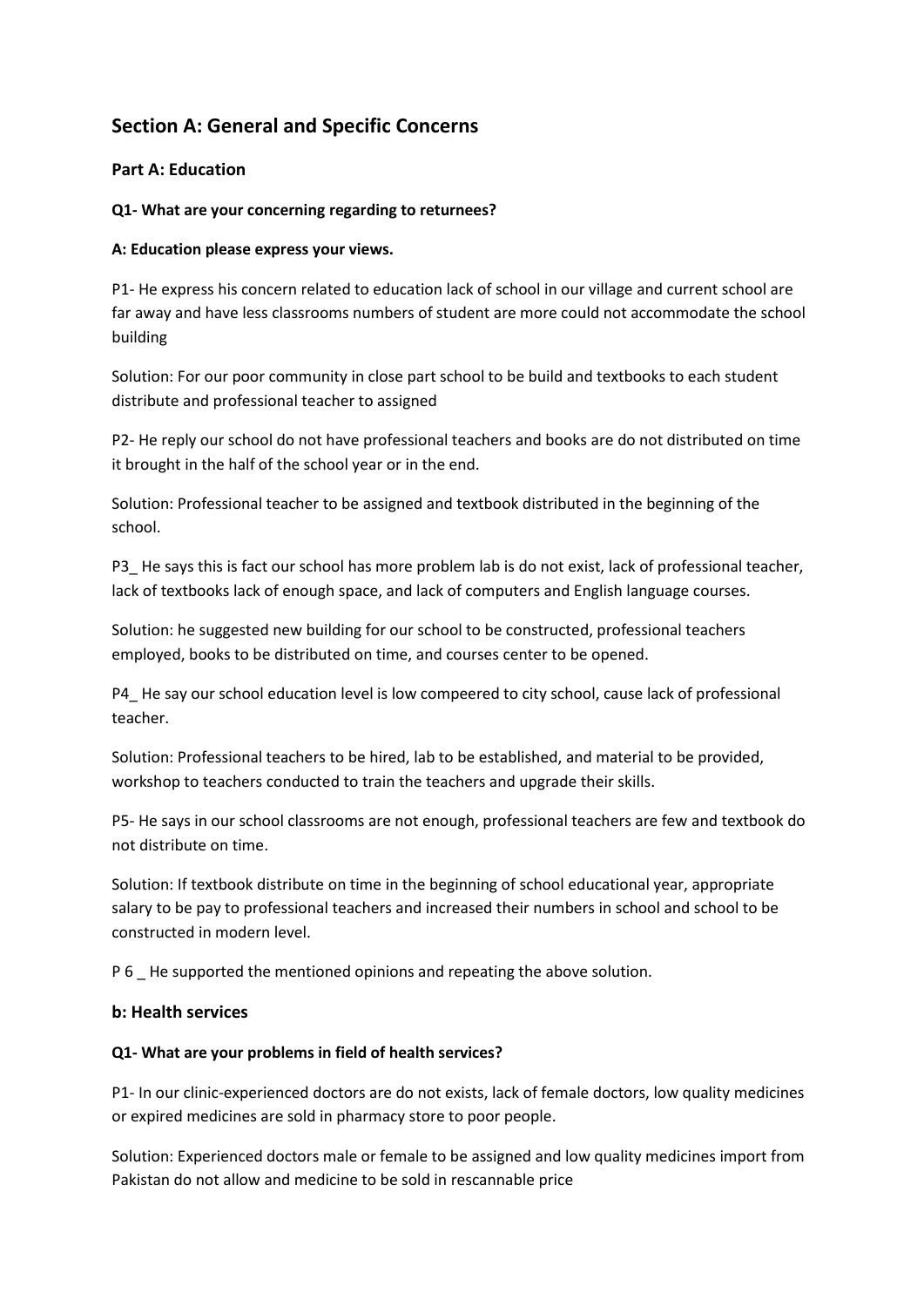P2 As population increased our clinic get crowded while patient go to clinic less attention has been given for his/her treatment and do not have beds room.

Solution: Here clinic to be constructed and experienced doctor's men and women to be employed, and the medicines, which are brought this, should be inspected by government department.

P3 \_ This is fact experienced doctor are less in our clinic and low quality medicines are sold in the private pharmacy in high price which caused other diseases.

Solution: In our clinic experienced doctors to be assigned and medicines to be checked by government in the proper way.

P4 He say I am supporting the above mentioned idea and saying here the existed pharmacy sold low quality medicines ,which are imported by medicine traders from other country and they say to manufacturer to provide them cheap price medicine with same label as high quality.

Solution: All pharmacy to checked by technical professional staff form government health department to be checked

P5 \_We have many problem related to clinic while patient bring to it they could not dingoes we toke the patients to GHani Khail district clinic some time the patient lost their life before reaching there.

Solution: Here should build hospital with having experience doctors.

P6 He says we are facing many problem while going to Pakistan with patient in the way Pakistani police create problem

Solution: To have hospital here in the area to treat our patient inside and no need for foreign country for treatment.

### **c- Access to drinking water**

#### **Q1- What are your concerning related to drinking water problem.**

P1- Here we are facing drinking water problem, as water table is very deep we could not afford to dig wells and pump installed

Solution: Wells to be dig for poor people of the area and cemented ground level top to avoid muddy and dirt fallen in well.

P2- Drinking water is problem here; solution is to establish the drinking water system and well to dig with installed pump

P3 \_ Here well are with less water when people took water from other wells this caused reduce water portion in wells and create problem to well owner.

Solution: If deep wells dig and solar system pump installed this will resolved our problem.

P4\_ Underground water table is deep every one could not afford to dig wells as people are poor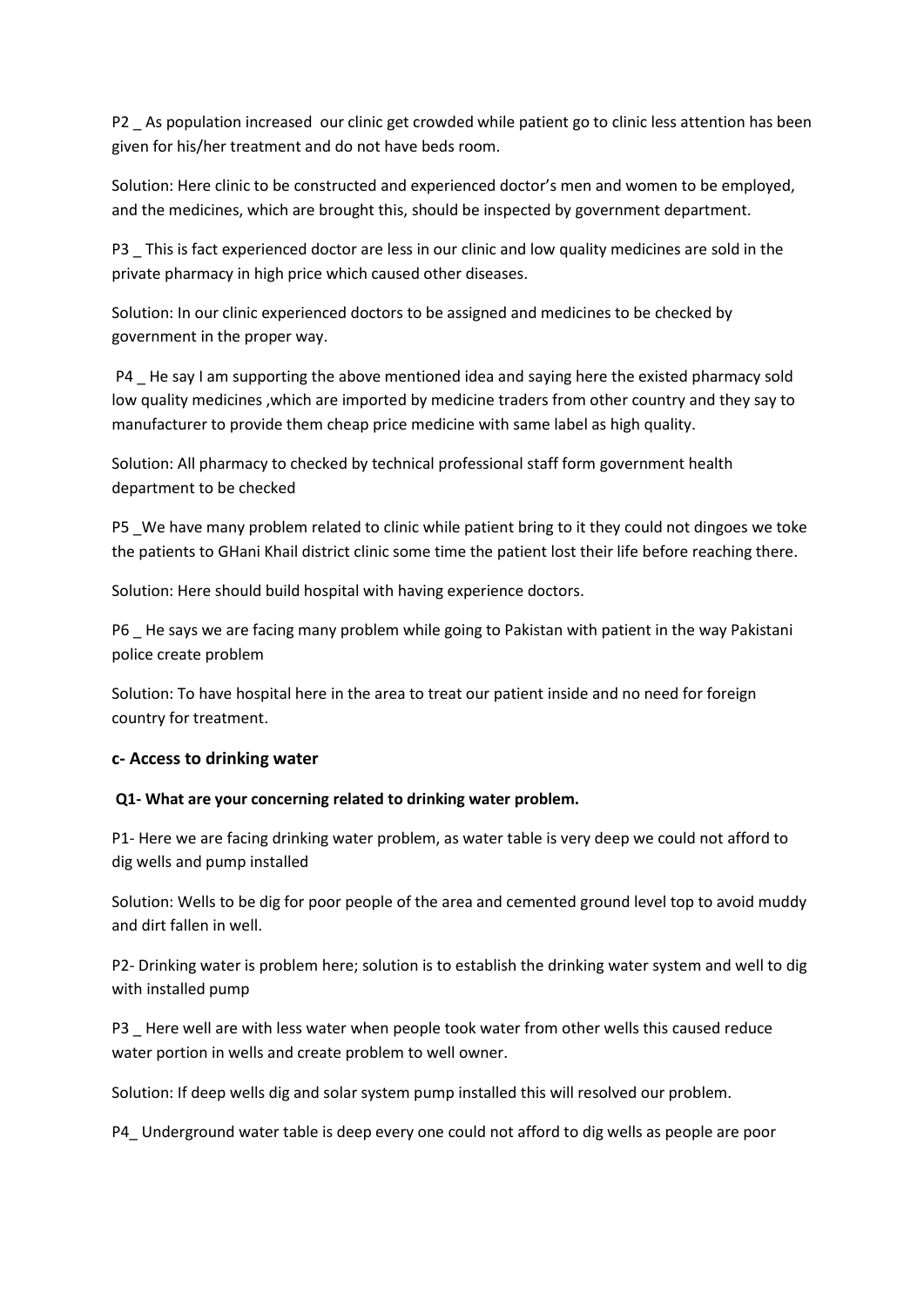Solution: It need deep well and reservoir and pipeline system to established with solar pumping and distribute water

P5\_ He supported the person number four idea solar system is with no cost except installation.

P6 In our village a well in the non returnees area and one in returnees both are with open head some time it cause of disease

Solution: Deep wells to be digs and reservoirs constructed solar system pump to be install and pipelining to houses to fix.

## **d\_ Access to Food/ Market**

P1 Here most of the people are poor and they daily base going to Torkham seeking work there. They used handcart to carry goods of traveler crossing border. Sometime in a day if they do not find work they pay the fare from their pocket, while returning to home their children asking them what are bring to them they reply I do not find work tomorrow when I worked I will bring you what do you wants.

P2 \_ Here price are high for food items and all people do not has access to food this suggested if food distribution planned mad.

P 3 In our Bazaar all low quality goods are sold to poor community if food storage built to sold fresh food item to people it will be better

P4 \_ In our village widow, orphan, disable and no head of household living and they have less access to food items they may face to lack of food, they need to be supported with foods.

P5 He supported the number four idea.

P6 This is fact the widow and disable head household may face to lack of food in coming winter.

Solution: For such families to provide the food packages to resolved their problem.

## **e- Access to shelter**

P1\_ He say almost all returnees are living in other houses and do not have their own, I am living in a house if the owner tell me to empty his house where will I get remigration.

Solution: Government to allocate land for housing schema to returnees for shelter resolved problem.

P2 \_ He say 80 % of returnees do not have houses and 20 % they lived in their old houses which are in bad condition close to collapses . I think if for returnees housing schema allocation start it will resolved problem.

P 3\_ He mentioned the old houses are close to collapse this is better to government planned the housing land allocation to returnees.

P4 He supported the third person opinion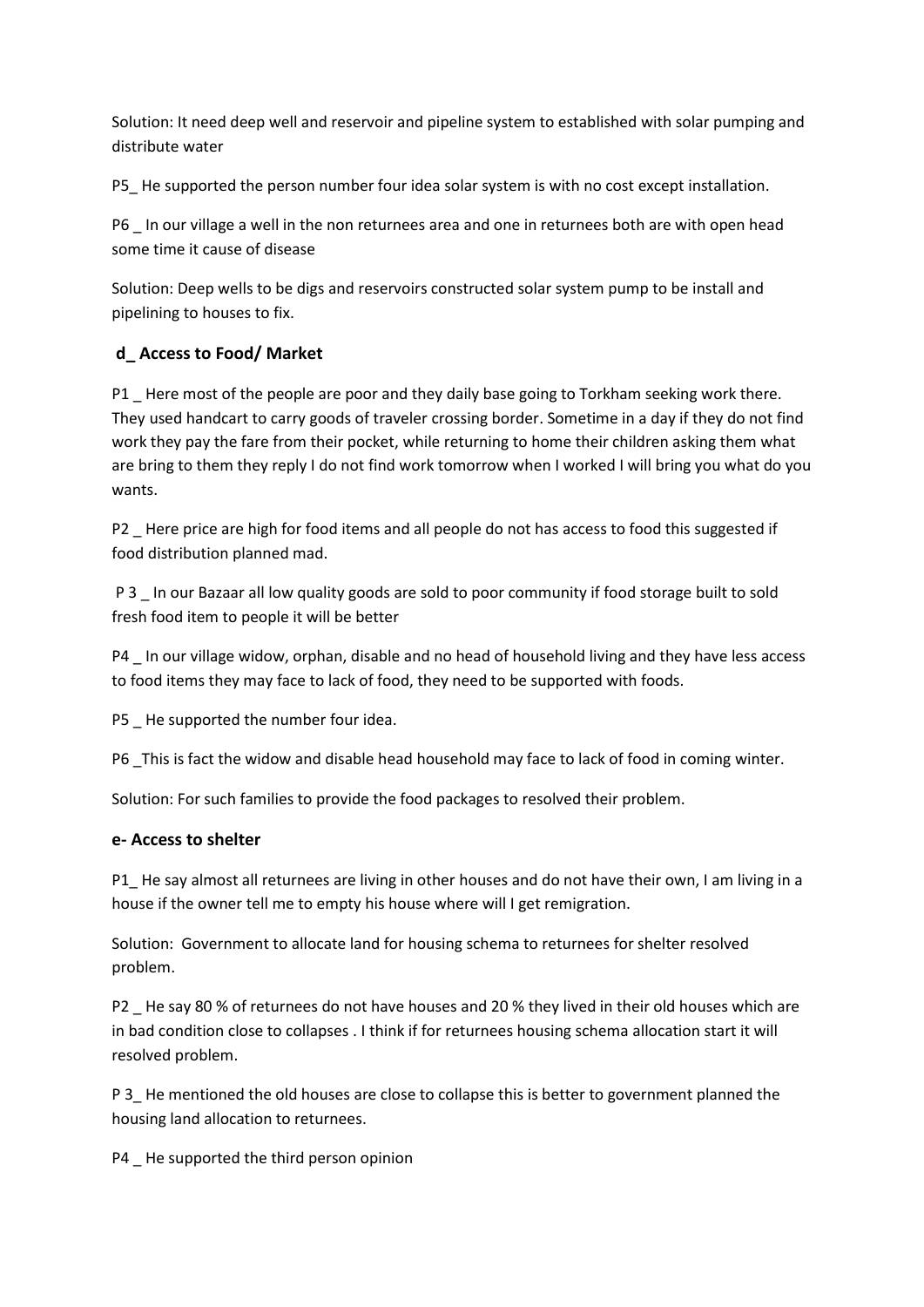P 5 The returnees are living in bad condition of housing the old one is collapse and for new construction, they do not have ability to afford.

Suggestion: Government, NGOs national or international to allocate housing schema for returnees

P6 \_He confirmed the above- mentioned opinion and suggested solution.

## **F- Access to irrigation water.**

P1 Most of our agricultural land occurred in bank of river mostly the intakes, land and irrigation canal are damaged by flooding.

Solution: Protection walls to be constructed in the flood area to protect our land, intakes, and canal.

P 2 \_ This is fact our land occurred close to river and washed by flooding, and protection walls to be constructed.

P 3 He supported the mentioned opinions

P4 \_ Some time in flooding we are lost our crops even our animal do not have feeds due to flood washed as the land is in bank of the river. Protection walls to be constricted, canals, and intake cemented

P 5 \_ Here agricultural land are in front of flooding mostly destroying the canal and crops. Protection wall constructed and canal, intake cemented.

P 6 He supports the person number four opinion.

### **Q 2 –Do you believes that returnees and non-returnees have equal access to all services?**

P 1\_ Yes here returnees and non-returnees are living to gather with no differences

- P 2\_We all relevant to one tribe no differences
- P3 \_ Yes all have the same access
- P4 \_ He support the second person opinion
- P5 \_ He also supports the mentioned idea.

P6 He supporting the above-mentioned opinions saying we are one tribe with no deference.

### **Section B: Governance and participation**

### **Q1- How effective is the government.**

P 1 Currently government is somehow effective not fully; it is better than no government where anarchy are

P 2\_He says government affected in their position.

P 3 He supported the first person idea.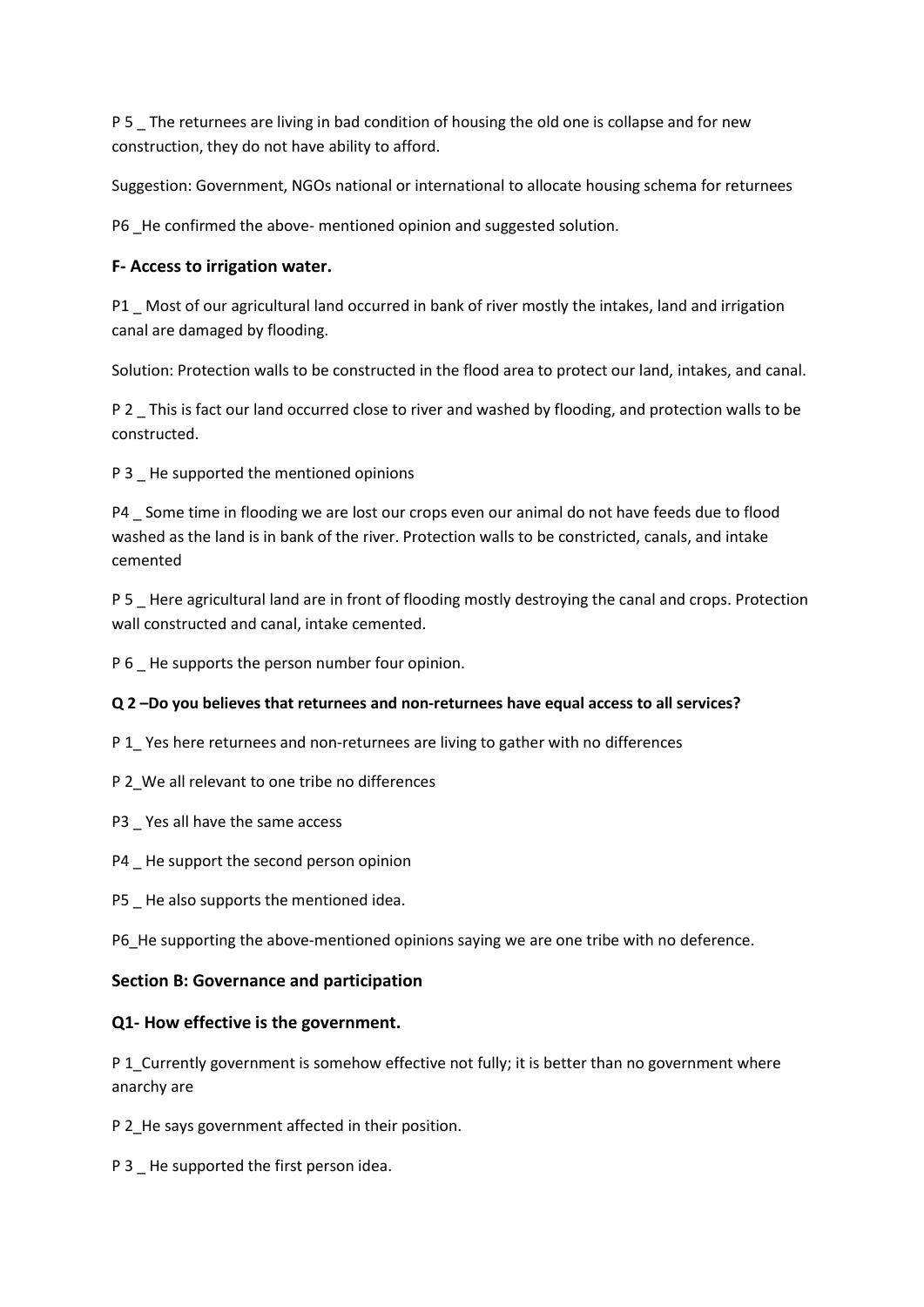P 4 Without government we could not live there may be anarchy and no security

P 5 He supports the number four person idea.

P 6 \_ He mentioned the government to follow Islamic regulation in need of Afghans, if government is not in place there are anarchy.

## **Q2- Since the government has been elected, what changes have you been observed in the area of livelihood?**

P1\_Here are do not observed positive changes only thing he think going of girls to school.

P2 He says here do not observe determined changes but in some extend jobs opportunity are crated

P3 He supported the second idea.

P4  $\_$ I do not seen positive changes.

P5 He also says no determined changes but some jobs opportunity created.

P6 He supported idea of number fifth.

### **Q3\_ Are women consulted on important issues? If yes what issue? How are they**

P1\_ Yes we are consulted women in most case like purchasing of house-needed items, it is necessary to consult with women in daily works or facing problem.

P2- we are consulting our women in house expensive what to buy and how munch

P3 He supported the first idea.

P 4 We are consulted women because they are living with us to manage the housework while it need we consult them.

P 5 He supports the fourth person idea.

P6 \_ He supported the first person mentioned opinion.

## **Q 4- How do people get access to information regarding rights, laws, polices, national institution?**

P1 Most of our village people get information through radio.

P2, 3, 4, 5, and person 6 All of them supporting the mentioned idea.

### **Section C. Access to livelihood / social and economic security**

**Q 1\_ How do you feel about the way land was allocated to the returnees.**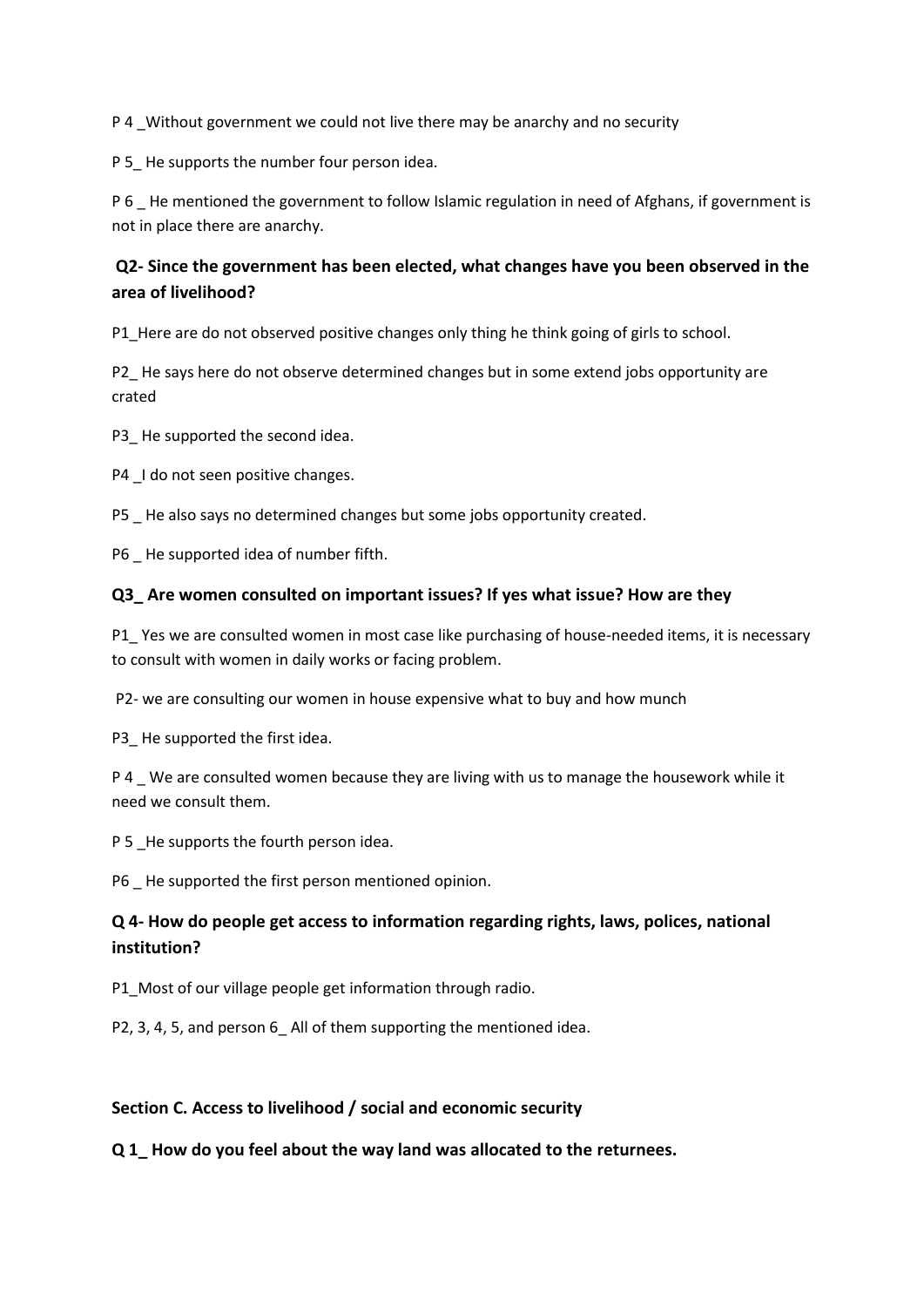P1 He mentioned this is good if government allocate land to returnees for housing we will be more than happy, wish here for poor people to be such schema and land allocation program to bring great content

P 2, 3, 4, 5, 6 All of the supported the mentioned opinion

## **Q 2\_ Were there problems because some non returnees did not have access to land**

P1\_ Yes some time while their children take their animal to pasture it pass the agricultural plots and damage our crops this create problem

P2 He supported the first person idea.

P 3\_ If they have land they may built there, as current houses of them is so small.

P 4, 5, 6 They support the first person idea.

## **Q 3\_ Does the community have problem with crime? If yes, what types of crime?**

P1 God bless in our community criminal are do not exists.

P2 In our community no crime did happened and we all relevant to one tribe

P 3, 4 \_They supported the second person idea.

P5 \_ We are close to main roads while we going to school, clinic or bazaar while crossing road some event may happened

P6 \_ He supports the fifth person mentioned opinions.

# **Q 4- How do people get access to information regarding rights, laws, polices, national institution? Who typically commits the crime? (probe: Men, youth,women?) Who typically are victims of the crimes?**

P1 We are getting information from radio, here mostly car-hit cases, which caused death crime, happened in main road. Commits of these crimes are young drivers of the road and the victims are men which most of the time they are going outside for jobs

P 2, 3, 4 They supported the first person idea.

P5 Majority of us received information regarding the right and laws from radio, and the victims are men.

P6 He supports the fifth person mentioned opinion.

# **Q 5\_ Is unemployment higher among returnees then non-returnees? For example, food for work and food for cash project**

P 1 No this is unfair which unemployment higher among returnees here any work program are coming to our village equally we are participating to work.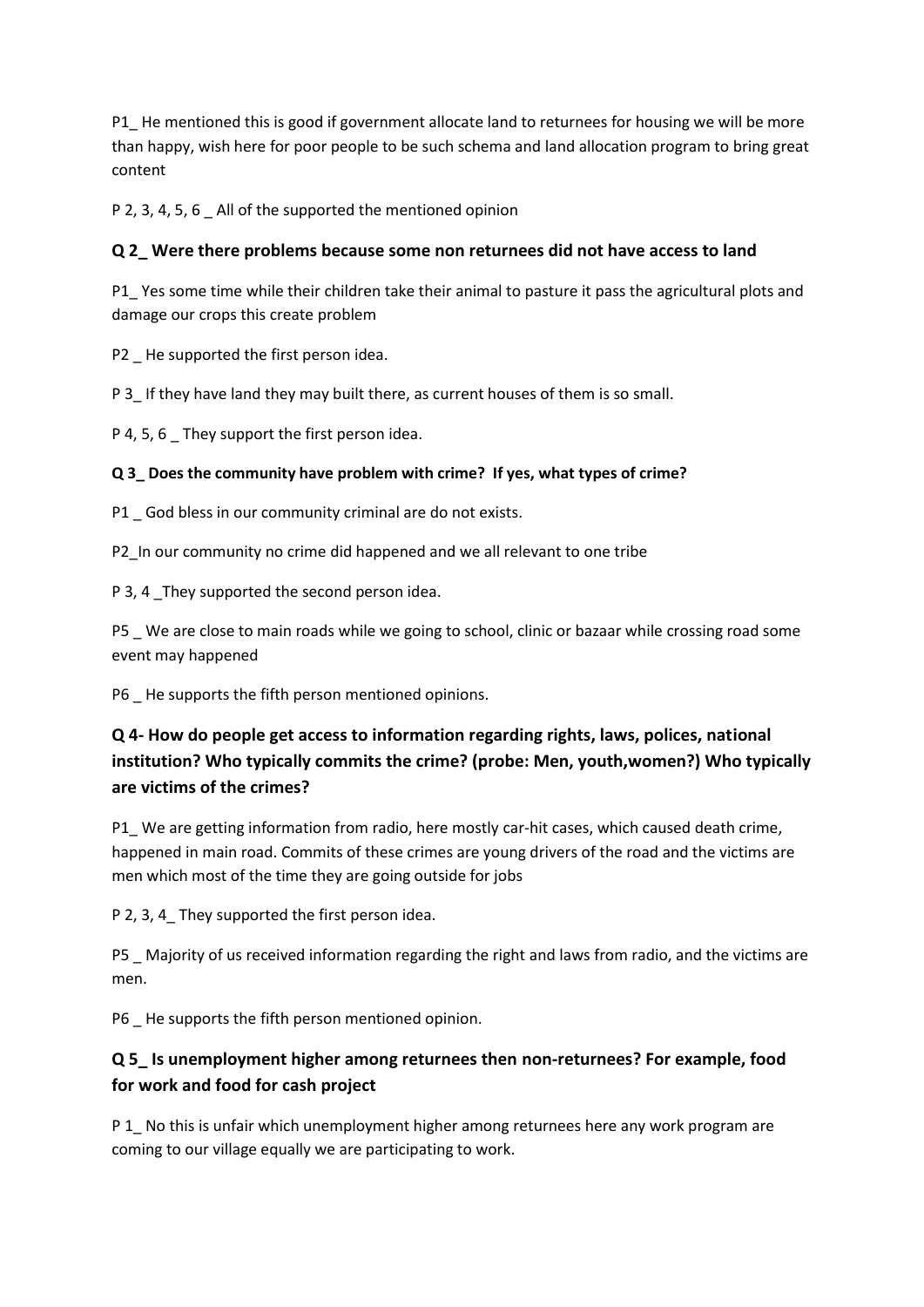P 2 In our village everyone will participate based on the planned schedule, which are preparing by villagers.

P 3 He is supporting the second idea.

P 4, 5 They supported the first person idea.

P6 \_ He says when such project implementing in our village we become to gather and consult to make list of the needed people to be included in food for work and cash for work program

# **Q 6- Do the community members have more skilled workers than returnees?(better paying jobs)**

P1 Returnees are more skilled people than non returnees and they are hired in better paying

P2 Both of them are with equal skills no deference among them.

P3 L can say no differences in between both party has the same skills most of our people unskilled and do not have an important skill.

P4 He support the third person idea.

P 5, 6 They also support the third person idea as he mentioned it in details.

## **Q- DO you think returnees and local equally access to services and resources?**

P 1 They have equally access to resources and services, In between returnees and non- returnees no differences

P2 The differences in community observed which they are many tribes people live in here we are one tribe no differences in between.

P 3, 4 \_ they supported the second person idea.

P5 In our area here are no differences because they are shared in all things with us and they are our brothers.

P6 He supported the fifth person idea.

# **Section D: Justice and rule of Law**

**Q1- Are their differences in the way community functions now that returnees are living in the community.**

## **Q a – The way community interacts among themselves:**

P1 \_ When returnees come some changes in our interaction has been happened before we had less visiting each other but now it strength

P2 We returnees teach the local community how to take care of their health and sanitations.

P3 \_ He support the first person idea.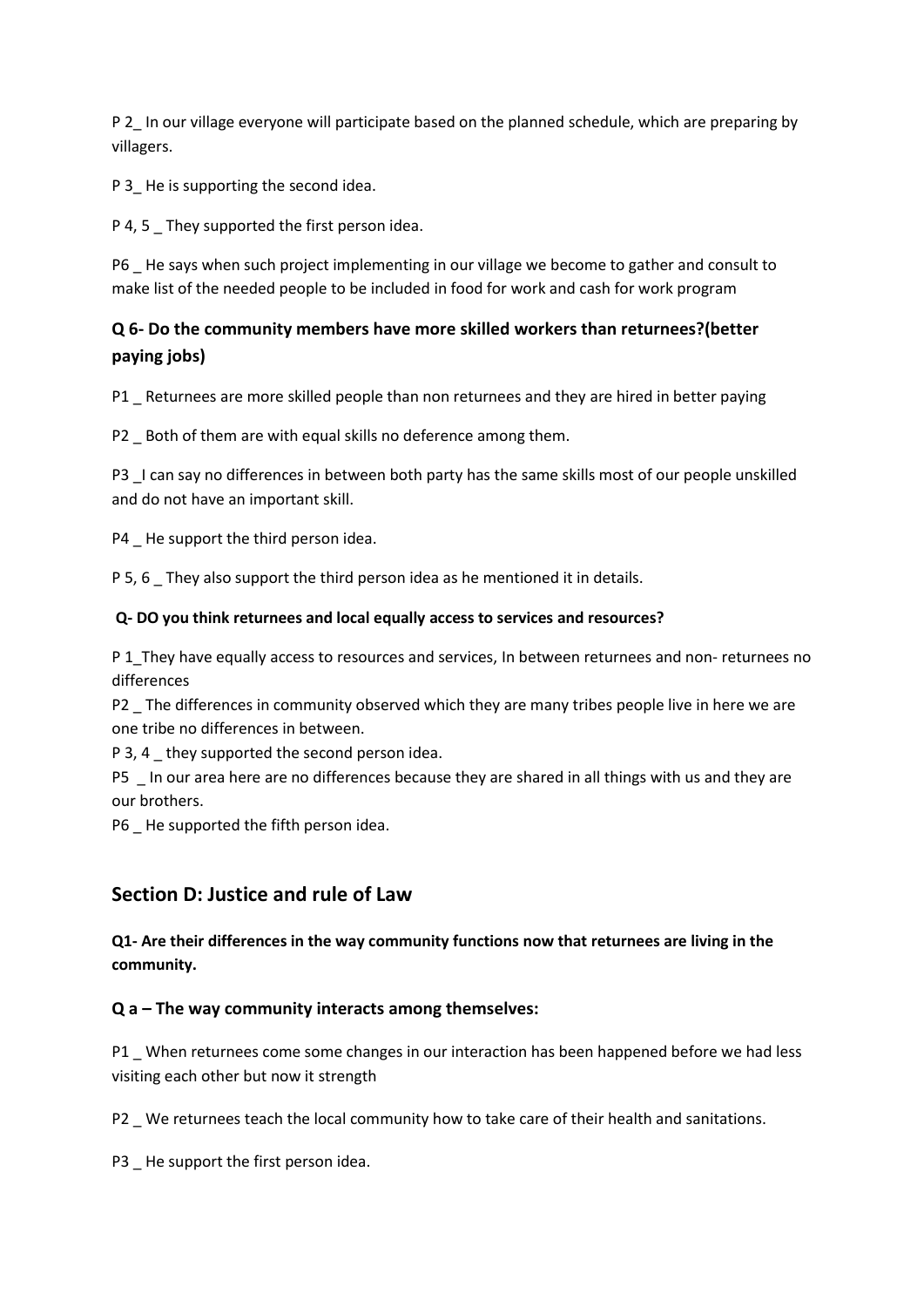P4, 5, 6 They also supported the first person idea.

### **Q b - The way community builds and maintains relationships and trust**

P 1 We are one tribe people and we are brother of each other due to some problem we take migrate and now returned we have relation among our self. We are continuing our life in brotherhoods, trust each other, and build trust

P 2,3, 4, 5, and 6 \_ They were supporting the mentioned idea and saying it is whatever we think.

### **Q c - The way community supports each other during difficult economic times.**

P1- If someone face to economical problem community elder set to find the solution for it and those their economy is better than others they are supporting and help him to resolved his economical problem.

P2- If someone face to economical problem villager together advice to help him

P3 He supports the first person idea he mentioned the way which community help.

P 4, 5 \_ They say the mentioned idea were okay while someone face to economical problem the wealthy people pay Zakat to given to needed people to resolve their economic problem

P 6 While someone face to problem our community help them to give him flour, Ghee and other foods (charity) to be given to needed people.

### **Q d- The way the community resolves disputes among returnees and non-returnees.**

P1 When we face problem for resolve of the problem elders are gather to find solution which agreed for both party.

P 2- While face to problem for solution Immama and elder are gather to take decision according to justice and right.

P 3 He supported the second person idea.

P4, 5 They also supported the second person as he told the fact.

P 6 Once face to problem we are resolving according the Islamic law and Sharaah Quran and Sounat

#### **e- The way community shares resources**

P1 When someone face to work which they could not to do it in his alone, the village youth gather and doing Hashaer for him .

P2 He supported the first person idea.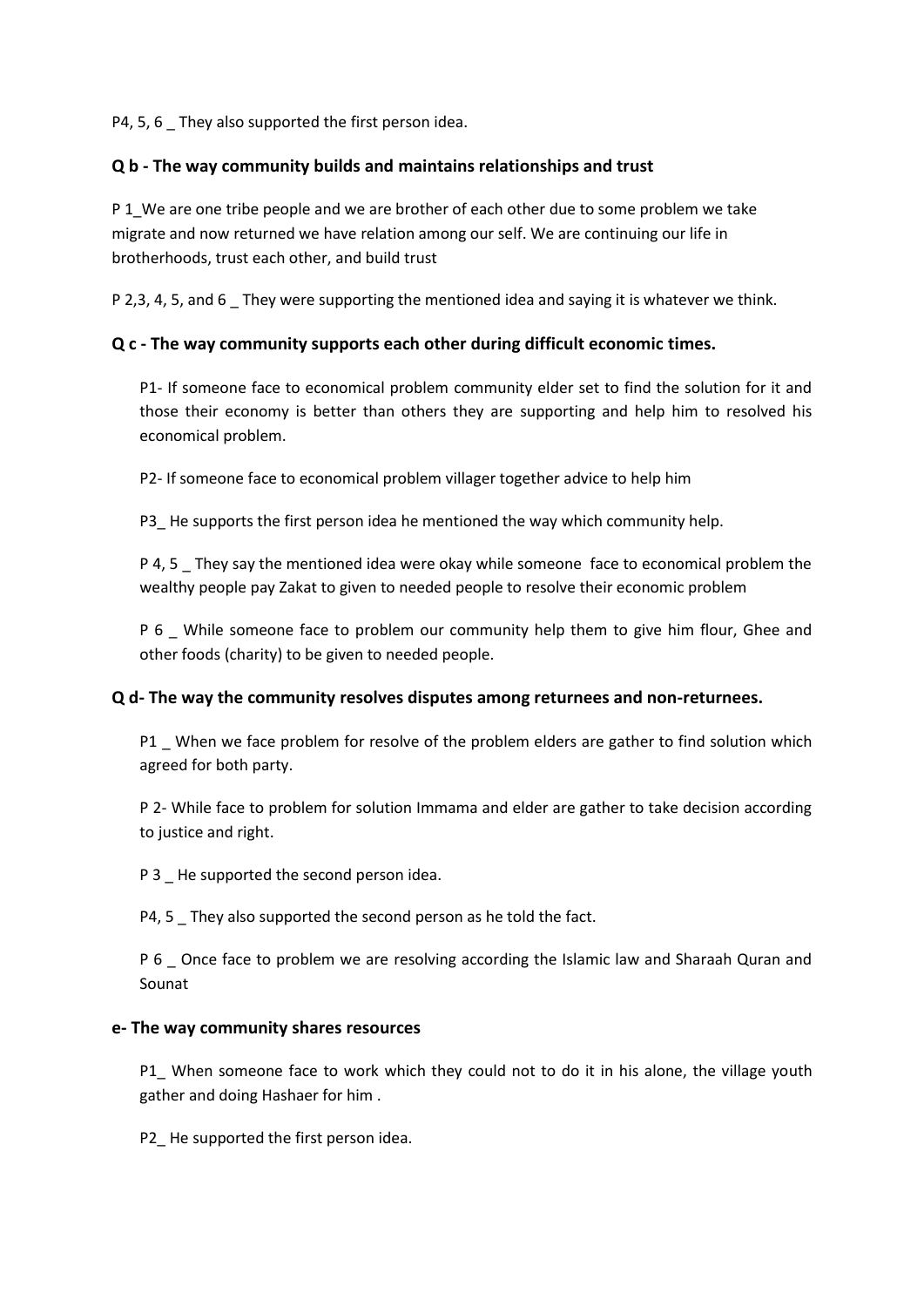P3 In our village if someone weak do not able to conduct work by his own youth are coming to do the work for him.

P4 He says the sources which we have we are sharing and used it together

P 5, 6 They say we are supporting the fourth person idea.

## **Q2- How safe is it for women and girls to move around this community.**

P1- In our community women and girls movement are with no problem, girls are going to school in safe environment, they are safe, and they do not feel Bad and security also do not face to threat

P 2, 3, 4, 5, 6 They support the first person idea and agree for his explanation and fact.

## **Q 3 – What do you think would improve the safety of women and girls in this community?**

P 1\_ Women and girls to be trained on Islamic law to avoid the stranger custom and learned to knowing their own right, neighbors, parents and following it in their daily life.

P 2 He says I am agree with the mentioned idea, if we live in unity and follow Islamic rolls all of us will be safe both male and female.

P 3, 4, 5, and 6 They supported they mentioned idea and saying only Islamic law could bring the safety to our community.

## **Q4- Is it safe for men to travel outside the community during the day? Is it safe for men to travel during the night?**

P1- This is fact daily travel is safer then night our men travel during the daytime is common with no problem

P2, 3 , 4 \_They supported the first person idea.

P 5 \_ Every one know travel during the day is safe or night, we are saying during the day it is safe and secure.

P6- He supported the mentioned opinion.

### **Q5- Which groups, is the biggest threat to safety and security?**

- P1- Everyone those they have gun special the opposition.
- P2- Currently are the oppositions of government
- P 3, 4 \_ They support the mentioned idea.
- P 5\_ They confirm the first person idea.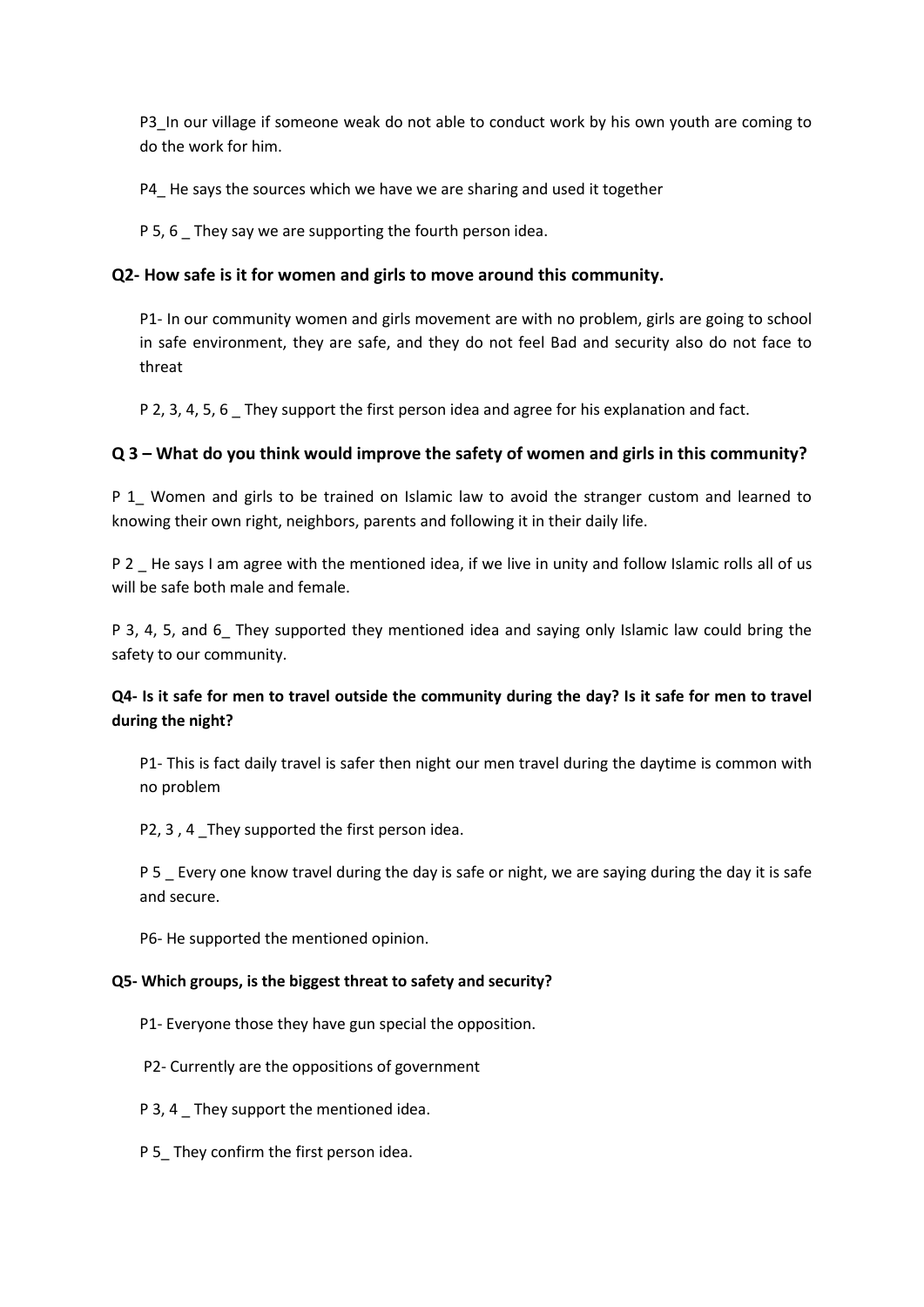P 6 In fact every gunman could be threat but the biggest is opposition to government caused insecurity.

### **Q6- What can the community do to improve the safety and security of the community?**

P1\_ Community elder come to gather and accelerate the pace process among the both party.

P 2 Immam, Tribe, and community elders talk among the both party for pace and satisfy both party to talk.

P 3, 4 and 5 \_ They supported the first person idea.

P 6\_He supported the second person idea.

# **Q 7 \_ Have there been benefits to returnees relocating to your community? What are they? Any problem? What are they?**

P 1 \_ Here in our area no housing schema and land allocation to know the benefit.

P 2 The returnees to our village come back and no land has been allocated for their housing schema.

P 3, 4, 5 and 6\_ In one sound confirm the second person idea.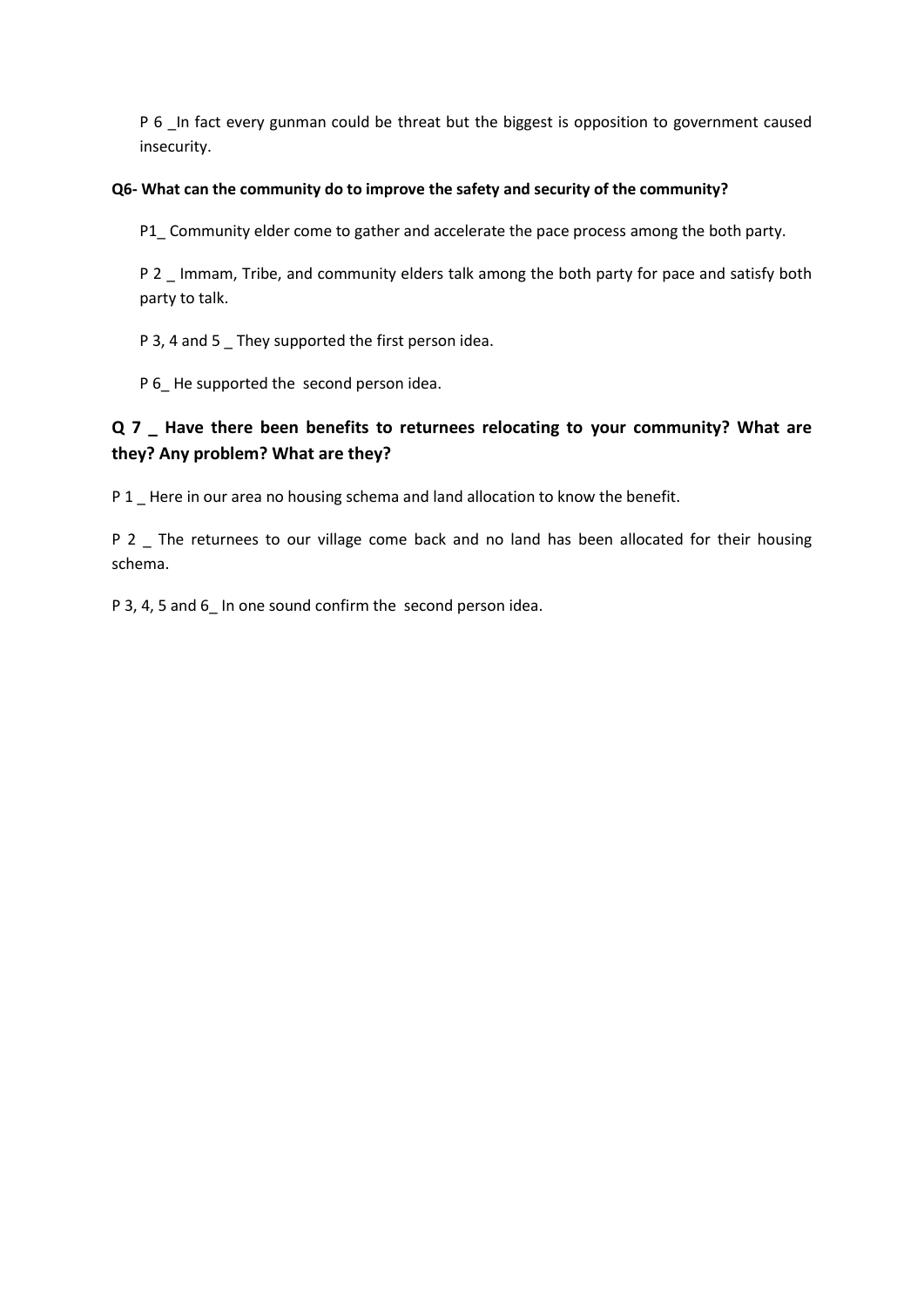# **FOCUS GROUP DISCUSSION**

### **FORM REGISTRATION NO: 109**

|      | <b>Moderator's and Taker</b><br>7. |            |  |  |  |
|------|------------------------------------|------------|--|--|--|
|      |                                    |            |  |  |  |
| 1.9  | Facilitator's name:                | Maimuna    |  |  |  |
| 1.10 | Note taker's Name:                 | Maimuna    |  |  |  |
| 1.11 | Date of the FGD:                   | 23/09/2012 |  |  |  |
| 1.12 | <b>Report Number:</b>              | 1          |  |  |  |
|      |                                    |            |  |  |  |
|      | <b>Area Information</b><br>8.      |            |  |  |  |

| 2.1 | Reintegration site Name:     | Sara Jaka  |  |
|-----|------------------------------|------------|--|
| 2.2 | Site Number:                 |            |  |
| 2.3 | Returnees: (Yes, No)         | <b>Yes</b> |  |
|     | Non-Returnees: (Yes, No)     | No         |  |
| 2.4 | Gender (Male, Female, Mixed) | Female     |  |
| 2.5 | GPS (Yes, No)                | Yes        |  |
|     | If No see code.              |            |  |
| 2.6 | <b>GPS</b> location          |            |  |
|     | Latitude:                    | 34 22 085  |  |
|     | Longitude:                   | 70 97 492  |  |

| $\vert$ 3.1 FGD Completed (Yes, No)                          | Yes |  |
|--------------------------------------------------------------|-----|--|
| 3.2 FGD team Notes use to take note any special observation: |     |  |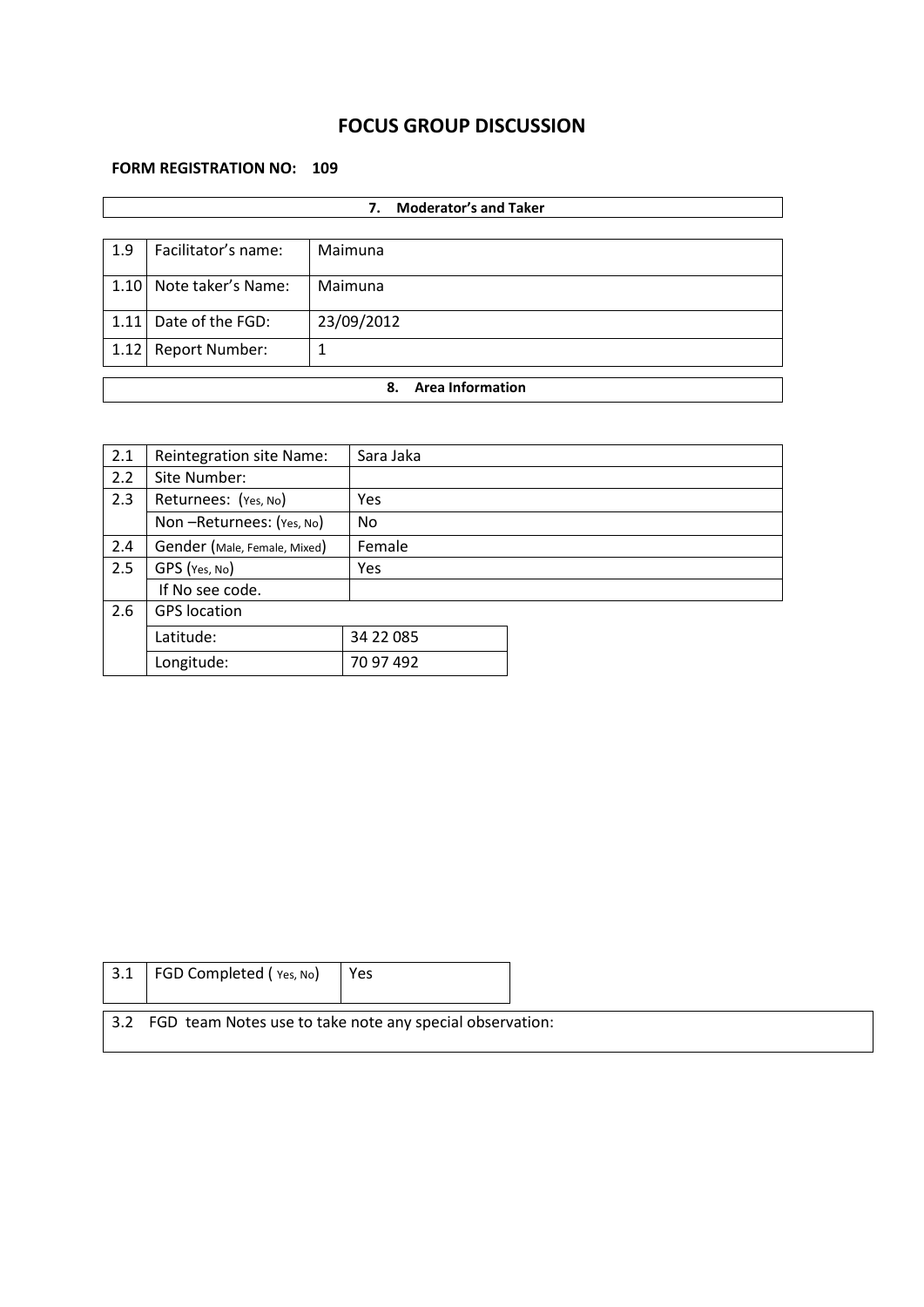All the participants of the FGD participated actively the interview

9. FGD Outcome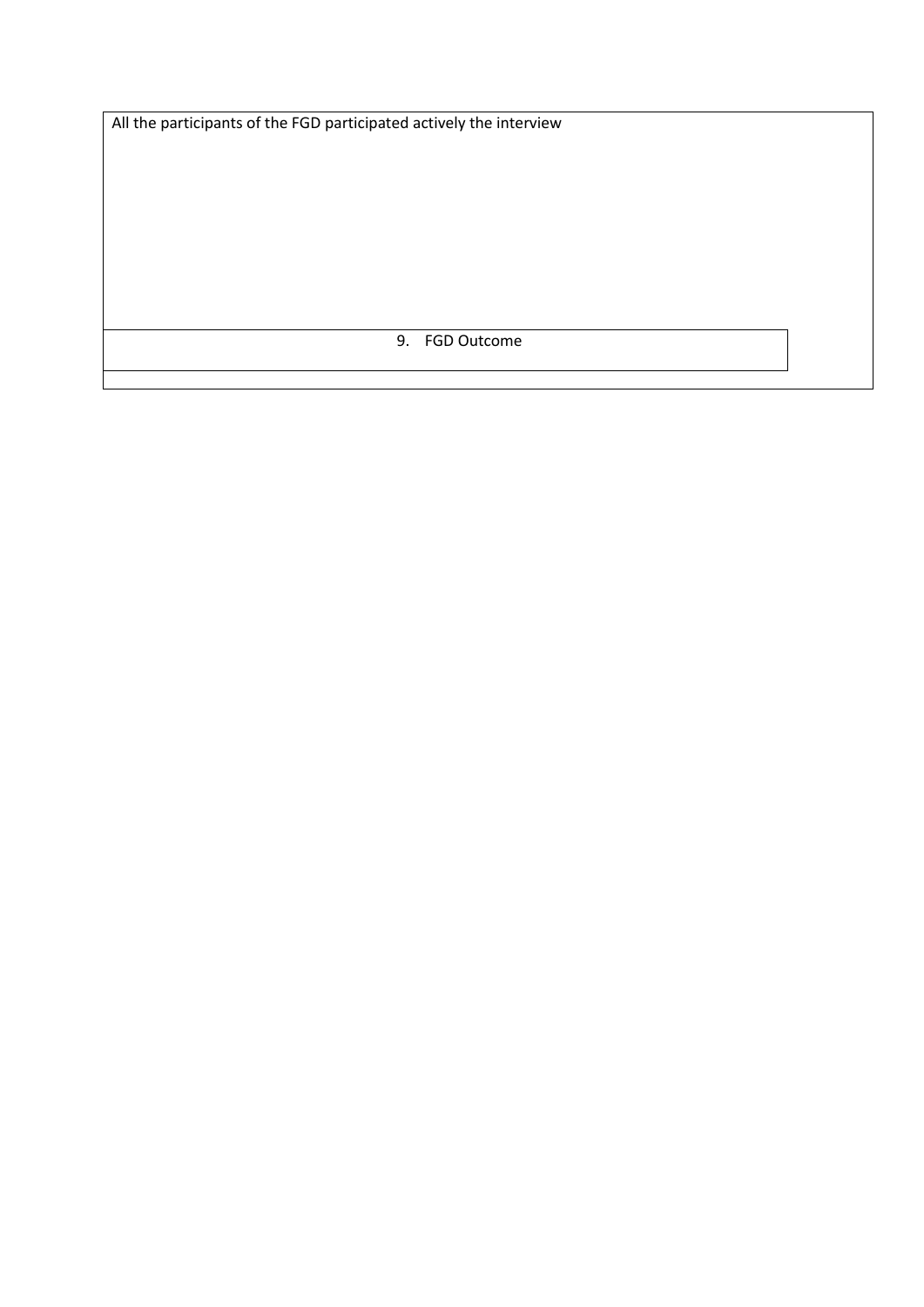| 4. Data Management Information (Internal Use Only by Database Entry Team) |  |                     |                                 |                       |        |        |  |
|---------------------------------------------------------------------------|--|---------------------|---------------------------------|-----------------------|--------|--------|--|
| Date of Interview<br>4.1                                                  |  | 23/09/2012          |                                 |                       |        |        |  |
| 4.2 Interviewer's number                                                  |  | Male<br>Interviewer |                                 | Female<br>Interviewer |        | $F-17$ |  |
| $E-1$<br>Supervisor's<br>numhar                                           |  |                     | Regional Supervisor's<br>numhar |                       | $E-23$ |        |  |
| 4.5 Date of office editing                                                |  | 24/09/2012          |                                 |                       |        |        |  |
| 4.6 Office editor's code                                                  |  | $E-1$               |                                 |                       |        |        |  |
| Date of data entry<br>4.7                                                 |  | 29/10/2012          |                                 |                       |        |        |  |
| Data entry officer code<br>4.8                                            |  | 1                   |                                 |                       |        |        |  |

| List of Participants in Focused group discussions (F.G.D) |           |  |  |  |  |
|-----------------------------------------------------------|-----------|--|--|--|--|
| Province                                                  | Nangarhar |  |  |  |  |
| District                                                  | Momandara |  |  |  |  |
| Site Number                                               | 37        |  |  |  |  |
| Village                                                   | Sara Jaka |  |  |  |  |

| <b>No</b>        | <b>Name</b> | <b>Position</b> | Occupation | <b>Contact No</b> | Age |
|------------------|-------------|-----------------|------------|-------------------|-----|
| $\mathbf 1$      | Japani      |                 | House wife |                   | 50  |
| $\overline{2}$   | Roshan      |                 | House wife |                   | 47  |
| 3                | Yasameen    |                 | House wife |                   | 40  |
| $\overline{4}$   | Asal Meena  |                 | House wife |                   | 49  |
| 5                | Shukria     |                 | House wife |                   | 16  |
| $\boldsymbol{6}$ |             |                 |            |                   |     |
| $\overline{7}$   |             |                 |            |                   |     |
|                  |             |                 |            |                   |     |
|                  |             |                 |            |                   |     |
|                  |             |                 |            |                   |     |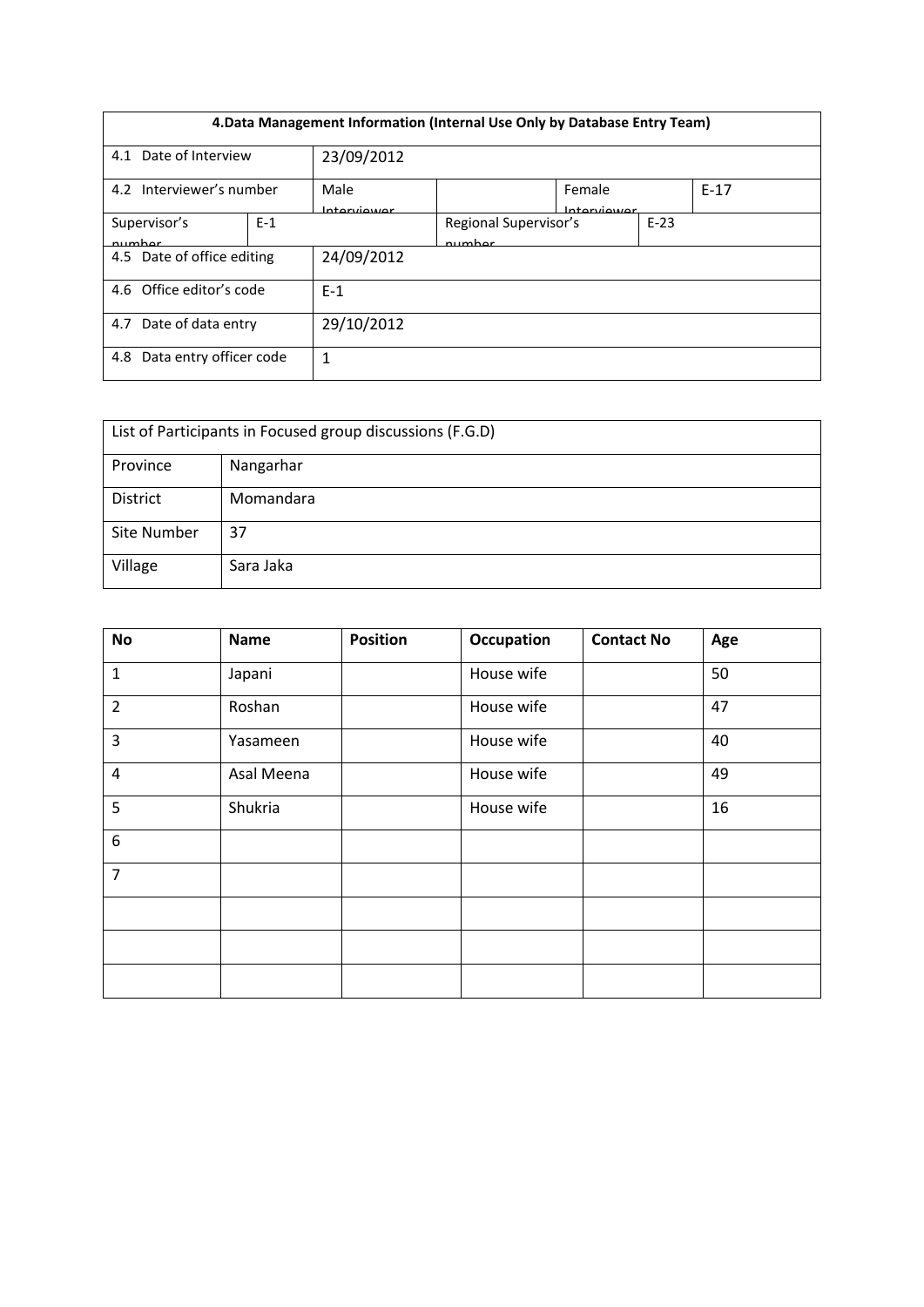Section A: General concern

Q1. What are your concerns related to the returnees?

a. Education

P1. The school is located far from us so our children cannot attend school during the rains and winds, if the school is established in the middle of the village it will solve our problems regarding to education.

P2. Confirming P1 and added that there are not professional teachers in the school so the professional teachers should be hired in the school.

P3. The school is very far from us so we do not let our girls to go far for attending the school. If the girls' school is established in our village we will let our girls to attend the school.

P4. The school is very far from our village and also it is very dangerous while our children cross the Jalalabad and Torkham Road because the school is located in the other side of the road and there is always possibility of the accidents. If the school is established in our village it will be better.

P5. Confirm the above ideas.

b. Health services

P1. There is not clinic in our village, when anyone from us becomes sick he/she faces a lot of problems because of no clinic so we wish to have a clinic in our village.

P2. Clinic is very far from us and also the patients are not cured well so we request to establish a clinic here in our village to solve our problems.

P3. More residents are living in our village so that one clinic cannot solve our problems therefore there is need for a clinic to be built in our village.

P4. There is shortage of medicines in the clinic when we buy medicine from private medical stores the quality is not good so we request from government to provide medicines with good quality and they should monitor and observe the medical stores.

P5. Because of far distance it is difficult for female patients to go to clinic for treatment and also there is shortage of female doctors in the clinic, if the clinic is establish in our village it will be better or if it is difficult to establish another clinic then the female doctors should be hired in that clinic which far from us.

c. Access to drinking water

P1. There is problem regarding to drinking water because residents of the village are not able financially to dig wells for themselves so most the people bring drinking water from their neighbors. Sometimes the neighbors also don't let us to bring drinking water from their houses so we request to dig public wells in this area to solve the problems regarding to drinking water.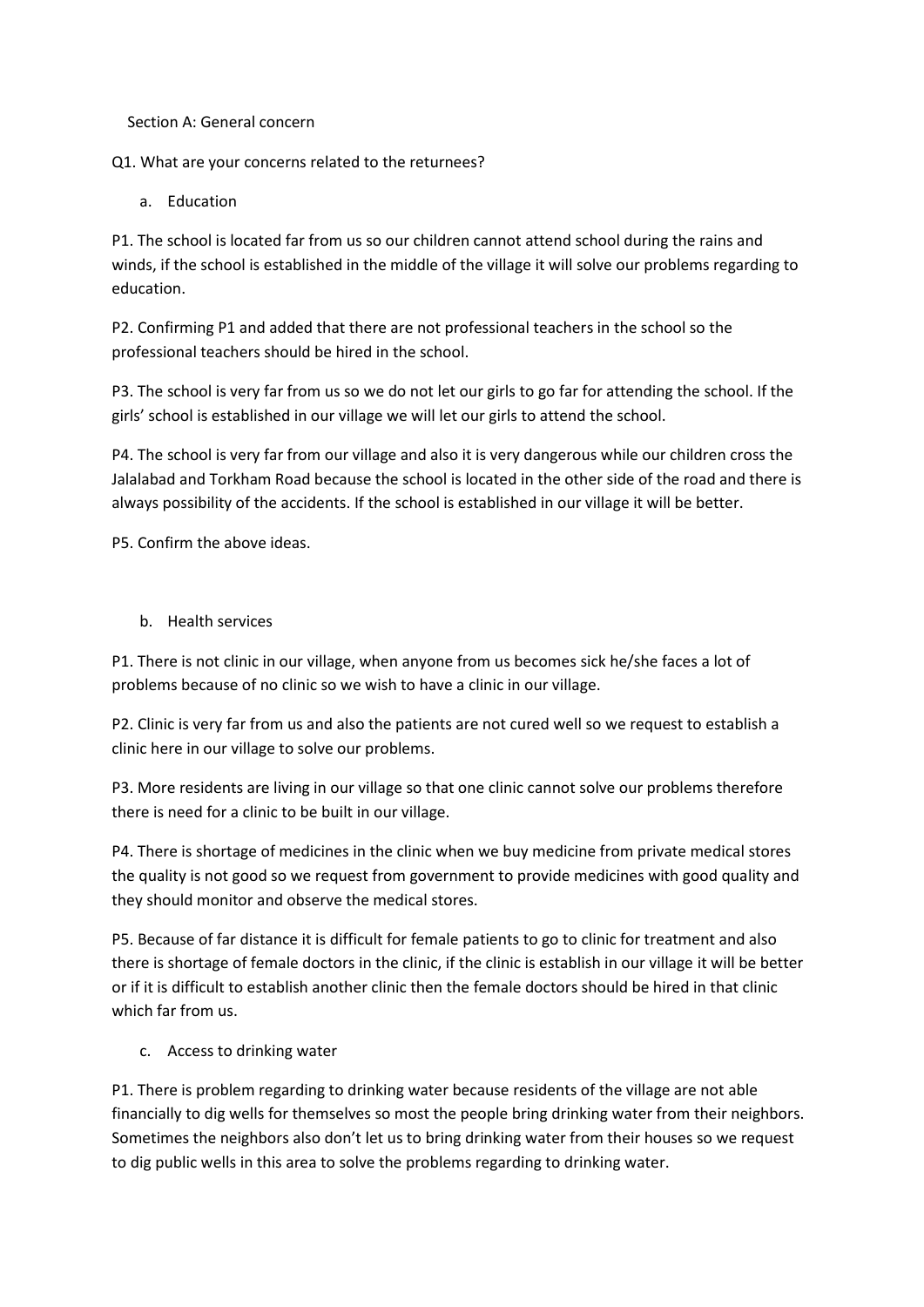P2. The water level is very deep here and the villagers are not good financially to dig deep wells so the deeps wells should be dug to solve our problems.

P3. A huge number of people are living here and from another hand the number of wells are less, therefore residents of this village face problems regarding to drinking water, if the number of hand pump wells are increased our problems will be solved.

P4. Resident of this village doesn't have access to potable water because wells which were dug by the villagers now they are full of insects. No access to potable water is our main problem, if drinking water is provided for us it will be better.

P5. We don't have access to potable water so we are facing different diseases, if the deep wells are dug and the hand pumps are installed on the wells it will prevent from diseases and our problems regarding to drinking water will be solved.

d. Access to electricity

P1. Electricity is one of the important things but we are deprived from it, we are setting at dark during the night and we are eating in the dark, if the solar system is provided for us it will be better.

P2. We don't have access to electricity so our children cannot read and write their lessons during the night. We cannot able to buy fuel so we request government to provide electricity to us.

P3. We are facing a lot of problems because of no electricity because fuel which we use for lantern doesn't have good quality while burning it makes smoke and the smoke cause diseases, if the government provides electricity our problems will be solved or it the solar system is provided it will be better.

P4. There is not electricity in our village so our children face problems when they are studying their lessons during the night because of darkness. We request government to provide solar system here to solve our problems regarding to electricity.

P5. Confirming the above ideas and says that no access to electricity is main problem here.

Q2. Do you believe that returnees and non returnees have equal access to all services?

P1. There is good relationship among the villagers and all of them have equal access to all services.

P2. Returnees and non returnees have equal access to all services because both of them are our country m en and they have equal rights.

P3. Our villagers have good relationship, they help each other in hard time and all of them have equal access to services.

P4. All the villagers have equal access to services which are available in the village.

P5. Confirming the above ideas.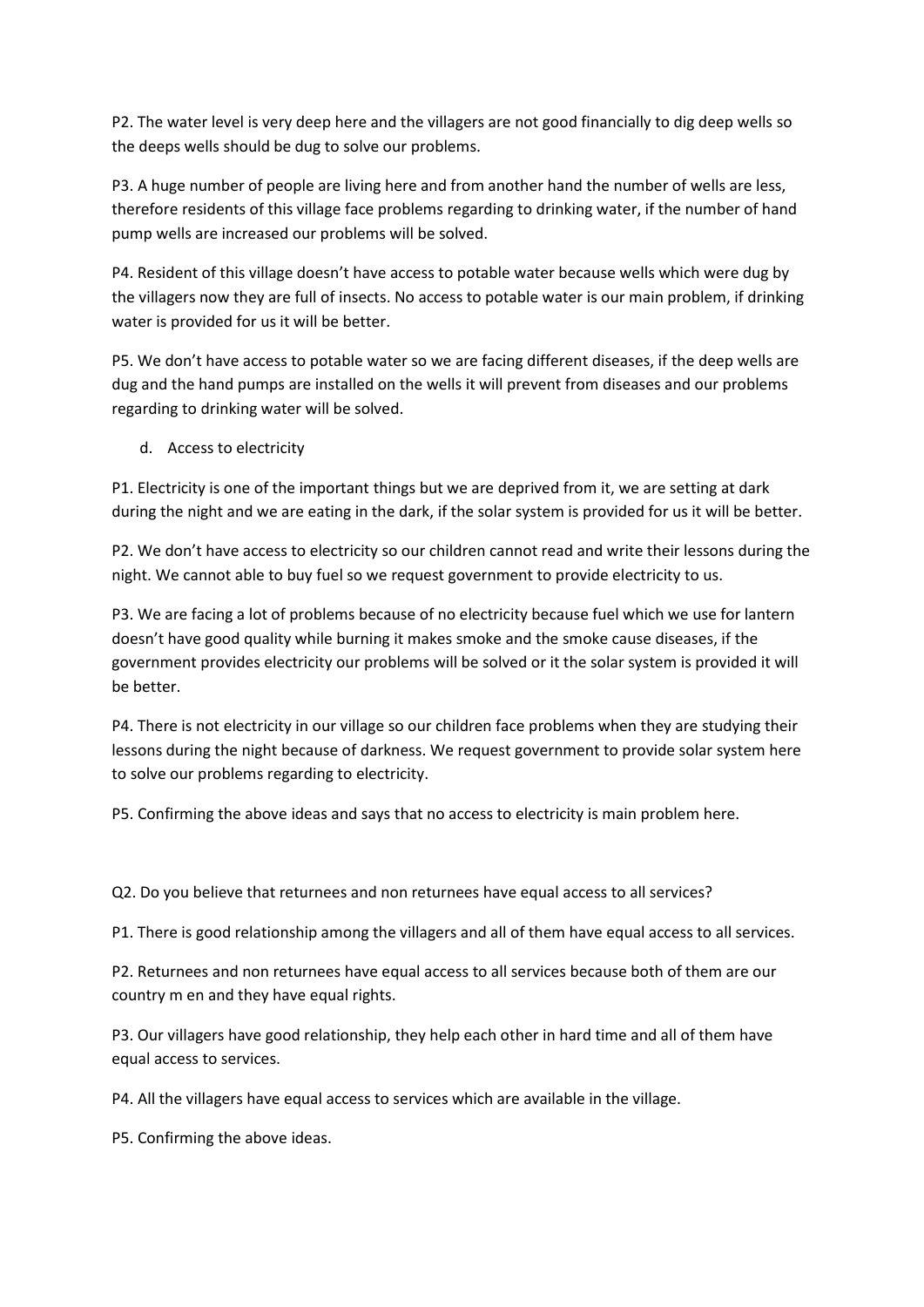#### **Section B: Governance and Participation**

Q1. How effective is the government?

P1. The government is not effective enough, if any problem is occurred that is solved by the elders of the village.

P2. There are clinic and schools in our village so we can say that the government is effective.

P3. I cannot say anything regarding to government effectiveness because in our community women don't go outside to know about the effectiveness of the government.

P4. Government doesn't have effectiveness because people do what they want and people don't afraid from government.

P5. Agree with P3.

Q2. Since the government has been elected, what changes have you observed in the areas of livelihood?

P1. We have not seen any big changes but just some changes have been occurred such as repairing of the clinic building and digging of wells and installation of hand pump on the wells.

P2. We have not seen any special changes.

P3. Since the government has been elected some changes have been occurred, for example providing of drinking water, asphalting of Jalalabad and Torkhum road and also in the past girls did not go to school but they are going to school now.

P4. Changes have not been occurred in our livelihood and also changes have not been occurred in this area.

P5. Agree with P1.

Q3. Are the women consulted on important issues? If yes, what issues? How are they?

P1. Women are consulted on some important issues. For example when they marry their daughter or son, women are not consulted on those issues which belong to men.

P2. Women are consulted on very less issues and most of the work men perform according to their own choice without the consultation of the women.

P3. Our men consulting with women in the issues inside the home such as cloth buying, building of house, marrying of daughter or son but women are not consulted on issues which are outside from the home.

P4. Men don't give any importance to women in our community and women are not consulted on important issues, just they are consulted in some issues which are not important.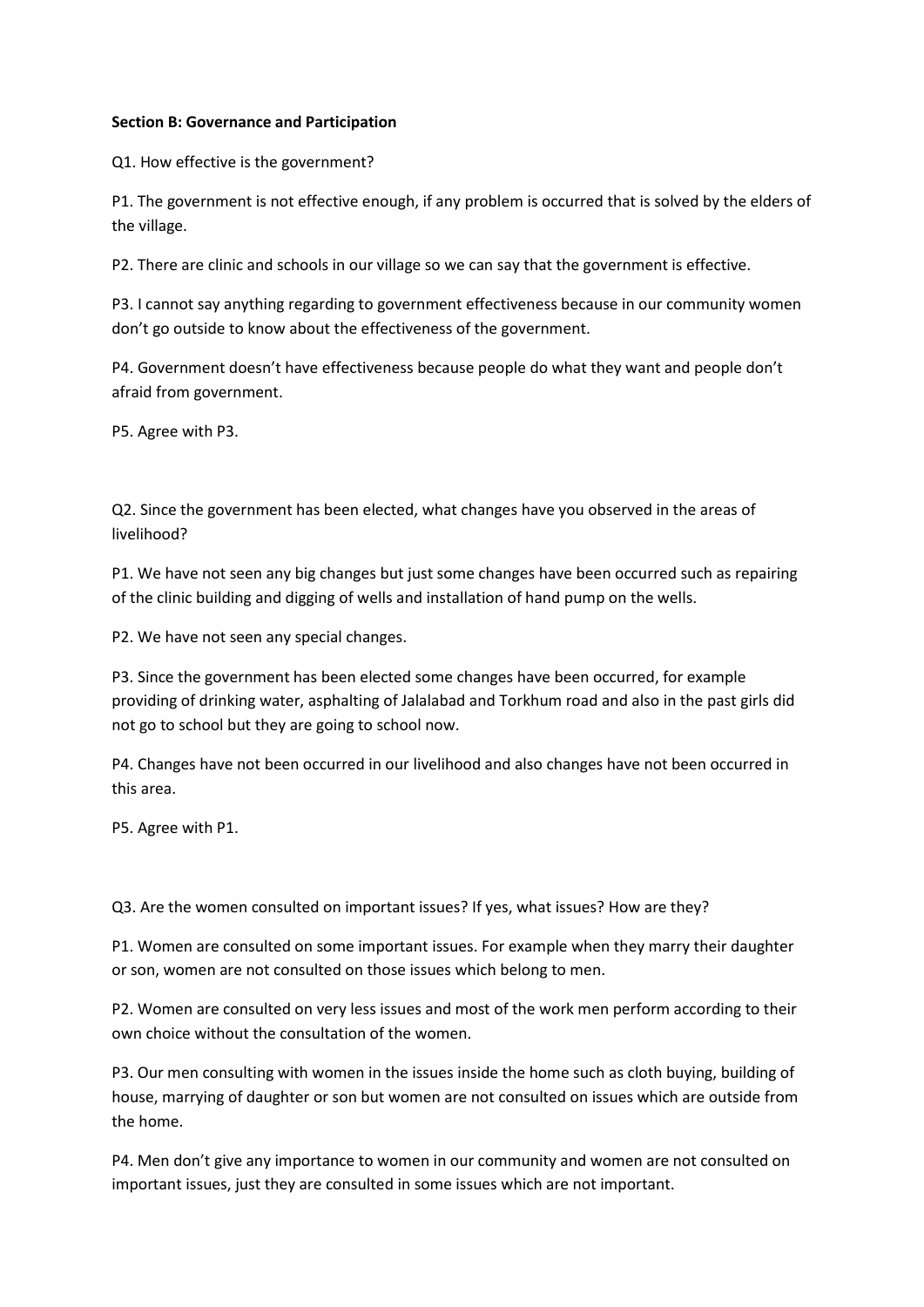P5. Women are consulted on those issues which belong to them. For example purchasing furniture and other goods for house and when they are going to doctor for treatment but women are not consulted on issues which are outside from the house.

Q4. How do people get access to information regarding rights, laws, policies, national institution?

P1. Most of our women don't know the above expressions. Just I can say that we hear news from radio.

P2. Most of our villagers are illiterate so they don't have information regarding to the above expressions. We hear news regarding to the province and country from radio.

P3. Educated people read newspapers, magazine and they know rights and laws but those people who are illiterate don't know the above expressions.

P4, P5. Agree with the above ideas and they don't have their own ideas.

#### **Section C: Livelihood Social and Economic Security**

Q1. How do you feel about the way land was allocated to the returnees?

P1. We are happy that the land was allocated to the returnees because they are from this country and they have right to be supported.

P2. Most of the returnees are our relatives and they are from this country so they should be supported.

P3, P4, P5. Agree with the above ideas and they don't have their own ideas.

Q2. Were there problems because some non returnees did not have access to land?

P1. Some of the non returnees don't have land and they are living in the houses of other people so the government should allocate land for them.

P2. Residents of this village are very poor and now they are living in very small houses so we request from government to allocate land for them.

P3. Residents of this village have their own houses so they don't have problems about houses.

P4, P5. Agree with P2 and they don't have their own ideas.

Q3. Does the community have problems with crime? If yes, which types of crime?

P1. There is not any crime in our community because residents of this community belong to one tribe.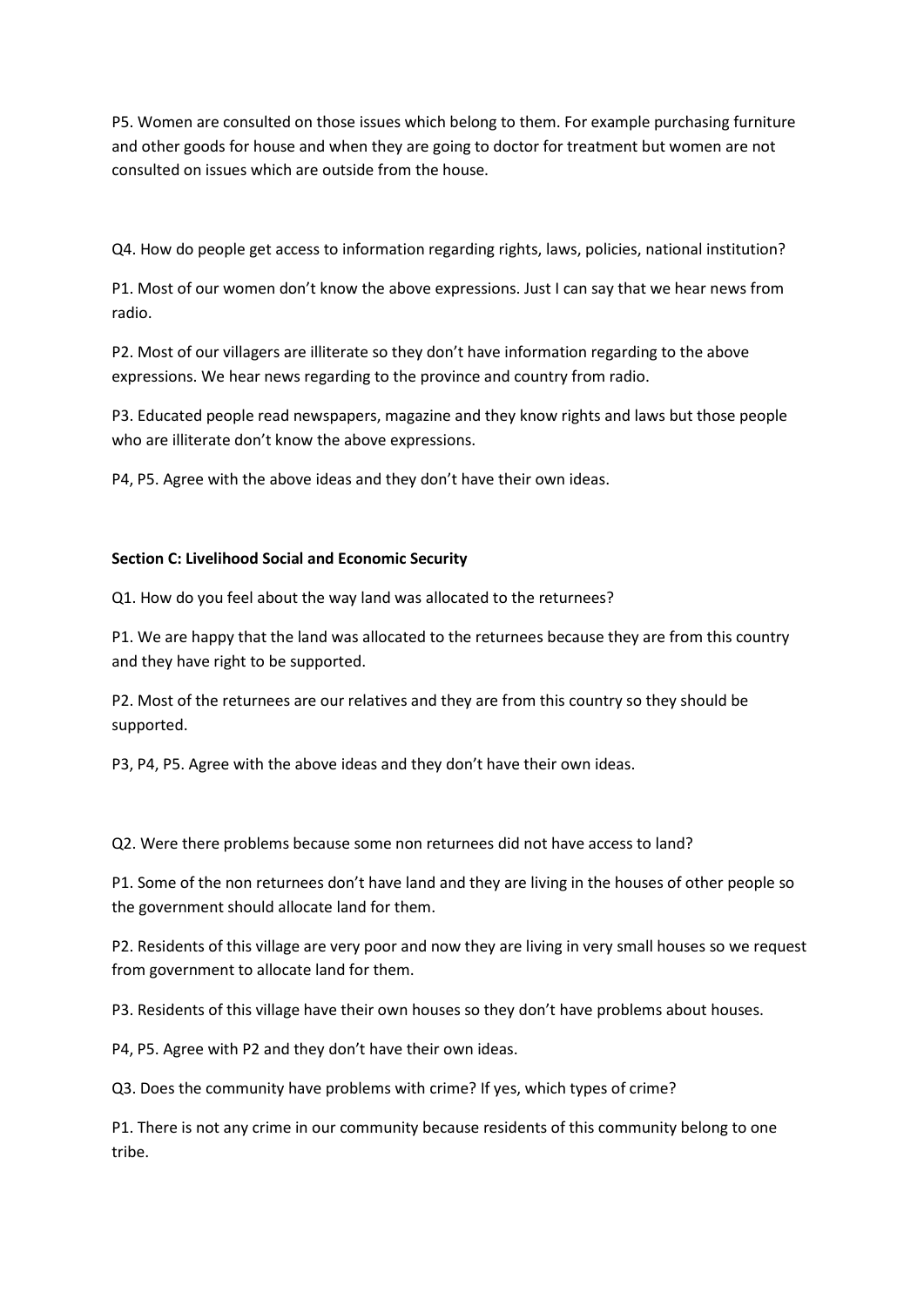P2. There is not any crime in our community because we don't let anyone to do any criminal action.

P3. Elders of the village have important role and they don't let anyone to do crime so there is no any crime in our community.

P4, P5. Agree with the above ideas but they don't have their own ideas.

Q4. How do people get access to information regarding rights, laws, policies, national institutions? Who typically commits the crimes? (men, youth or women?

P1. Educated people get information from school, university, newspapers and magazine and uneducated people get information from radios, Mullah Imam and their relatives. There is not any crime so there are not the criminal people and no one is victim of the crime.

P2, P3, P4, P5. Agree with P1, don't have their own ideas.

Q5. Is unemployment higher among returnees than non returnees? For example food for work and food for cash.

P1. Returnees and non returnees have the same rights so both of them have the same works.

P2. There is not any different between returnees and non returnees. Those are better who have more skills.

P3. Agree with P2.

P4. The project has not been implemented here to hire people from the returnees or non returnees.

P5. Those people who have references are hired on job and those who don't have relation are not hired.

Q6. Does the community have more skilled workers than the returnees?

P1. Returnees who returned from Pakistan have more skilled workers than non returnees because they have learnt skills and now they are hired on high salary. Residents of this community don't have more skills people because there was war in our country.

P2. I cannot say anything because I am a woman and the women don't know skills of the men.

P3. Returnees have more skilled people than non returnees and also they are educated because they had access to education when they were in Pakistan and the education level of the Pakistan was better than Afghanistan.

P4. The returnees who returned from Pakistan have more skills because they have learnt skills in Pakistan and they are more intelligent in education then non returnees.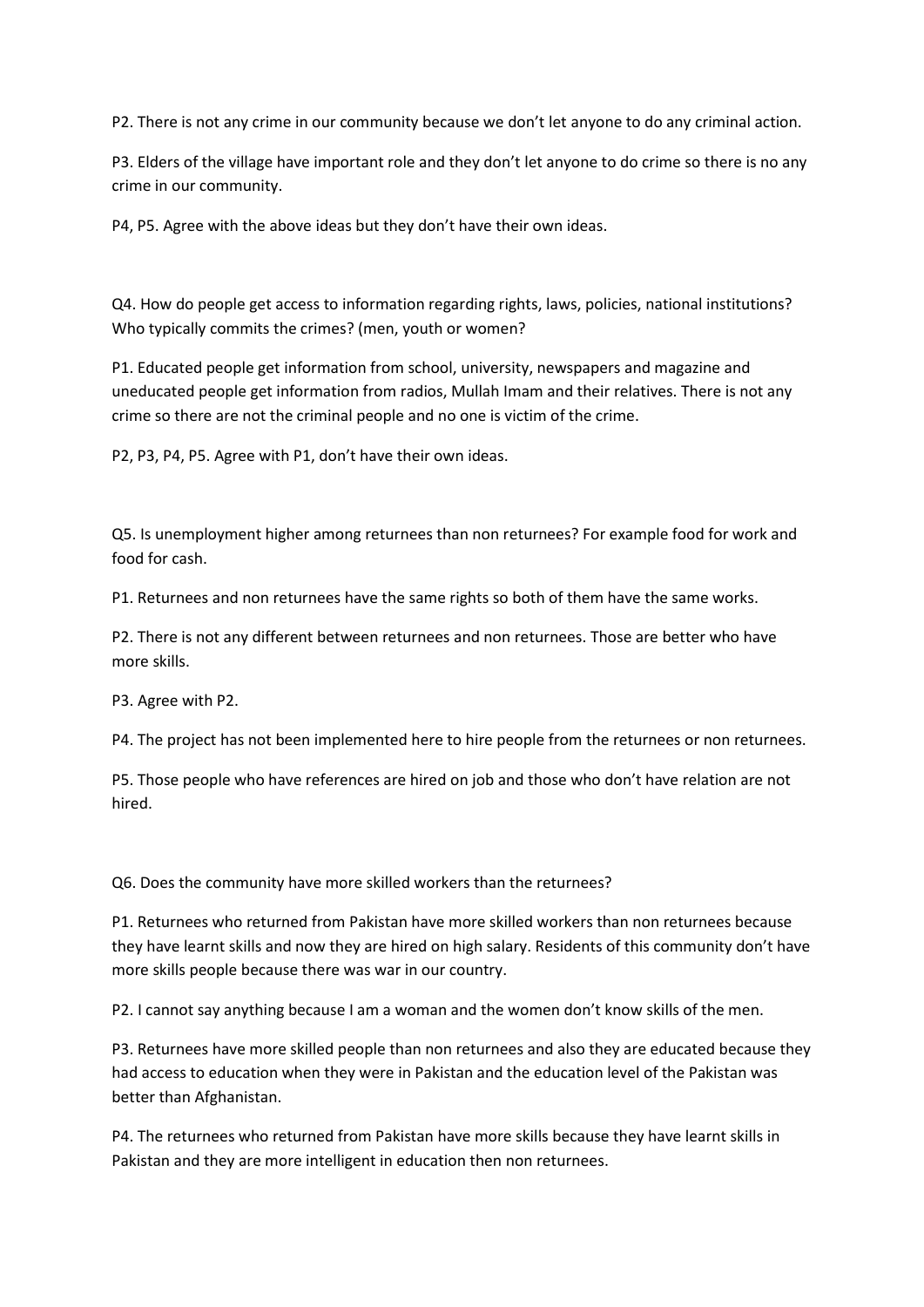P5. Agree with P3, don't have her own idea.

Q7. Do you believe returnees and non returnees have equal access to services and resources? If no please give example?

P1. Returnees and non returnees have equal access to services and resources in our community and they use services and resources jointly.

P2. Residents of this community live like family members and they share their resources too.

P3. Returnees are also belong to this country and this community so they have right to use the resources. Both returnees and non returnees have equal access to services and resources.

P4. Agree with P3, don't have her own idea.

P5. Both returnees and non returnees are from Afghanistan therefore both of them have right to use from resources and we are happy that both of them use the same resources and the same services, have the same rights and the same access to resources.

#### **Section D: Justice and Role of Law**

Q1. Are there differences in the way the community functions now that returnees are living in the community? For example:

a. The way the community interacts among themselves?

P1. We have good interaction and we help each other and daily affairs.

P2. There is good interaction among residents of this community and they have good relations with each other.

P3. We have good relations, if we don't have good relations with each other then we will have very difficult live.

P4. We have been living in this community for a long time so we have good relations with each others.

P5. I agree with P2. We should help each other and if we help each other we will have good live and we will be successful in our life.

b. The community builds and maintain relationship and trust

P1. We trust on each other in this community.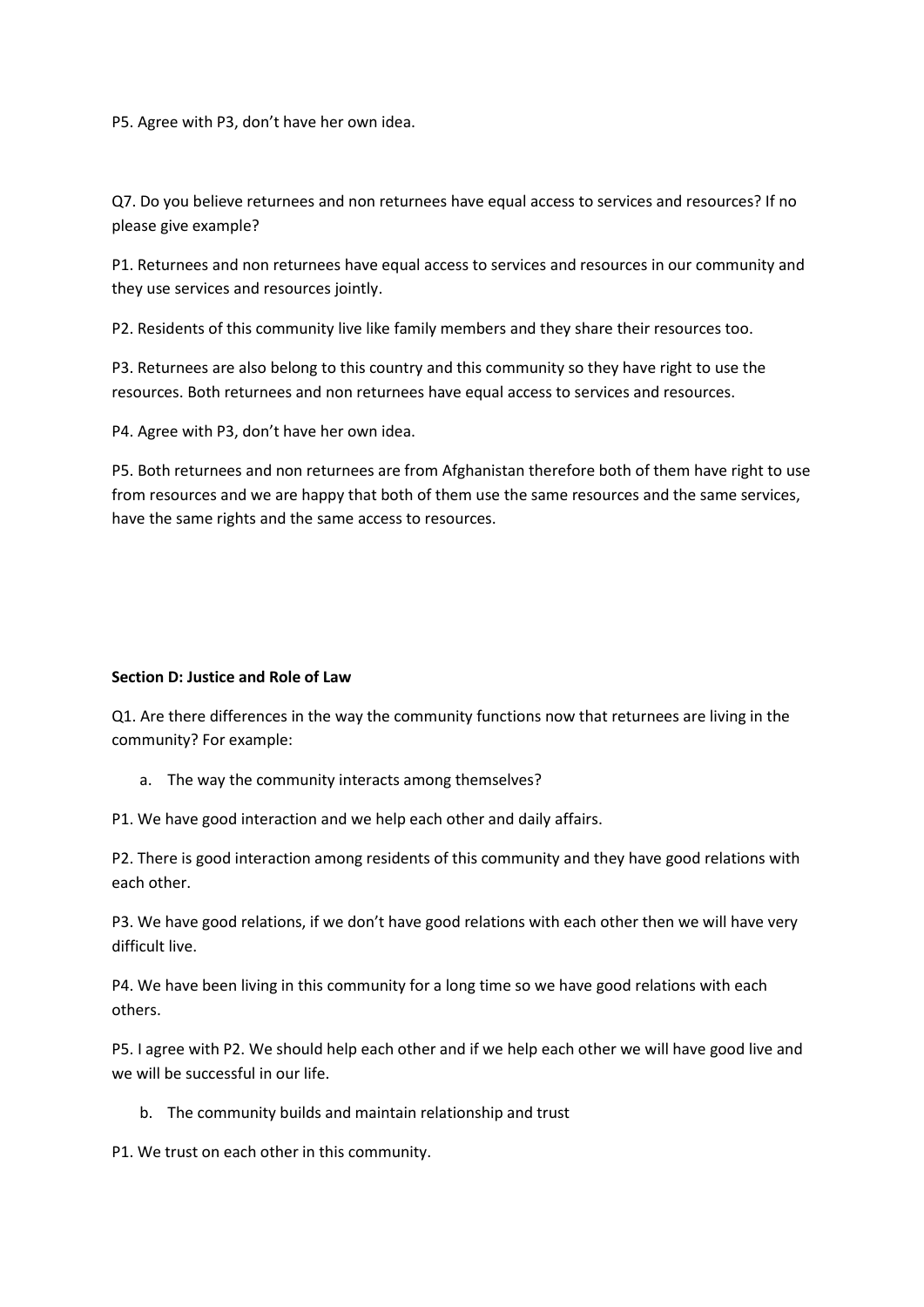P2. We help each other and we trust on each other and also we resolve problem in this community jointly.

P3. We trust on each other which is very important thing in the life, if anyone from us face any problem we solve her problem and we help her in the resolution of the problem.

P4. Trust play very important role in the community and without trust on each other it is very difficult to live in the community.

P5. We have good relation in this community and we trust and believe on each other.

c. The way community supports each other during difficult economic times?

P1. No one is complete in this world so human beings are needy and we help each other during difficult time.

P2. If people don't help each other it will be very difficult to live. We help each other in difficult time therefore we have good live, if anyone need our help we help her.

P3. In this community there is good interaction among people so they help each other because everyone needs help of the other people.

P4. Without the coordination of other it is difficult to live so here we help each other in this community.

P5. Agree with P3.

d. The way the community resolves disputes among returnees and non returnees?

P1. If there is any dispute that is solved by the help of villagers.

P2. People of the village jointly try to find resolution for the dispute.

P3. Non returnees and returnees jointly find the resolution for the dispute if any dispute occurred among the residents of this community.

P4, P5. Agree with p1. They don't have their own ideas.

e. The way the community shares resources?

P1. We share resources to each other.

P2. During the difficult time we use share resources.

- P3. We use our resources jointly.
- P4. We have share resources and all of us have the right to use from it.
- P5. Agree with above ideas.

Q2. How safe is it for women and girls to move around this community?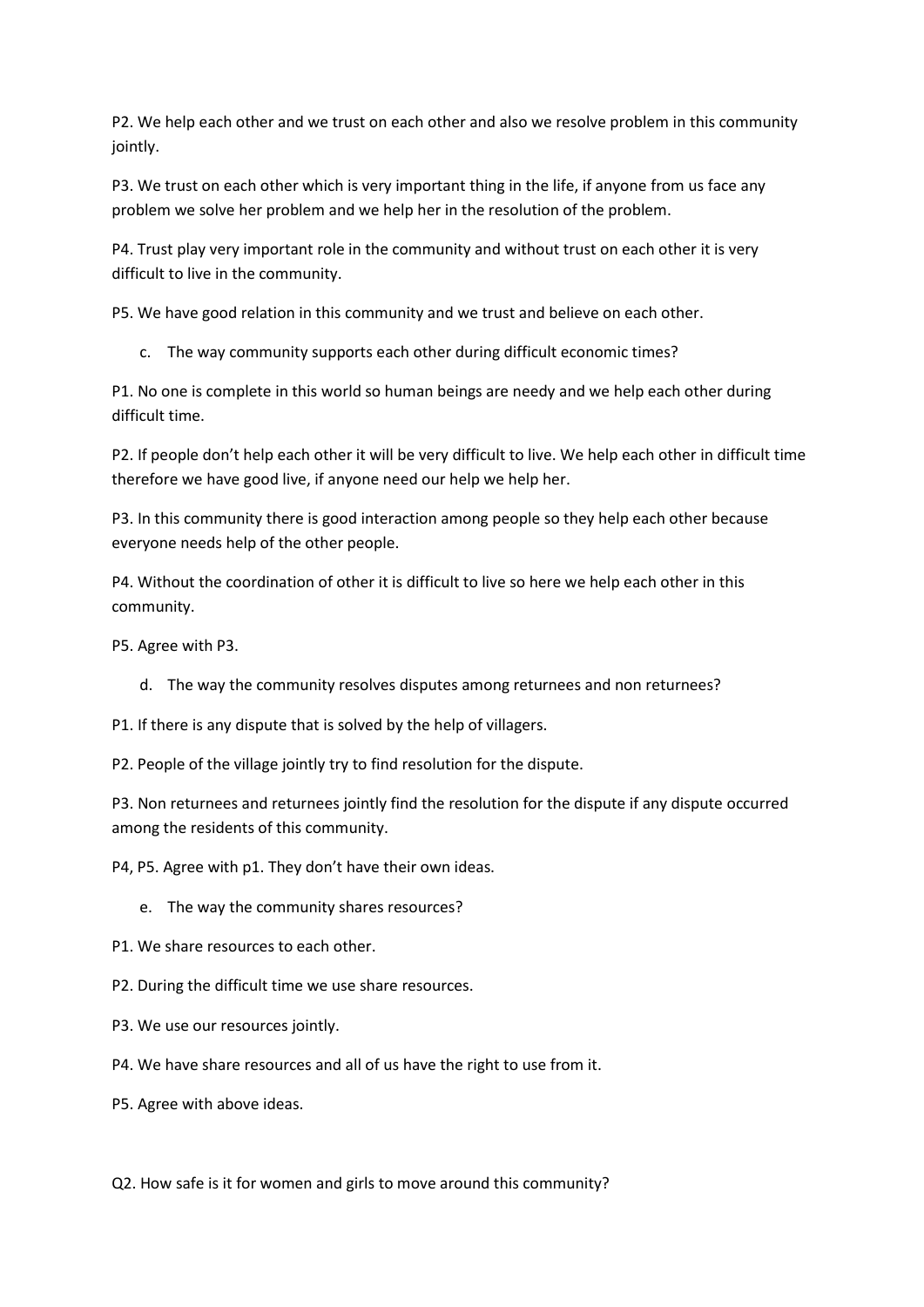P1. There is not any problem for us.

P2. The security is very good here.

P3, P4. This community is very safe for women.

P5. Sometimes we face problem.

Q. Which kind of problem do you face?

P5. Our men says don't go outside from the home because the situation is not good.

Q3. What do you think would improve the safety of women and girls in this community?

P1. The community itself has important role in the safety of the women.

P2. Women education can improve the safety of women if women become educated the safety for women will be improve too.

P3. If there is safety for women and girls the community will be developed well.

P4. If the Islamic laws and rules are implemented the safety for women will be improved.

P5. Safety of the women belongs to women.

Q4. Is it safe for men to travel outside the community during the day? Is if safe for men to travel during the night?

P1. Traveling for men is safe during the day and during the night.

P2. There is security in our community so there is not problem for men to traveling during the day or night.

P3. Our men can do their works without any problems.

P4. Our men go to their works in the morning they come back at night without any problems.

P5. Agree with P1.

Q5. Which group is the biggest threat to safety and security?

P1. In my view Taliban is the biggest threat to security.

P2. In my view robbers and thefts are threat for security.

P3. In my view jobless and addicted people are the threat for security.

P4, P5. Agree with P1.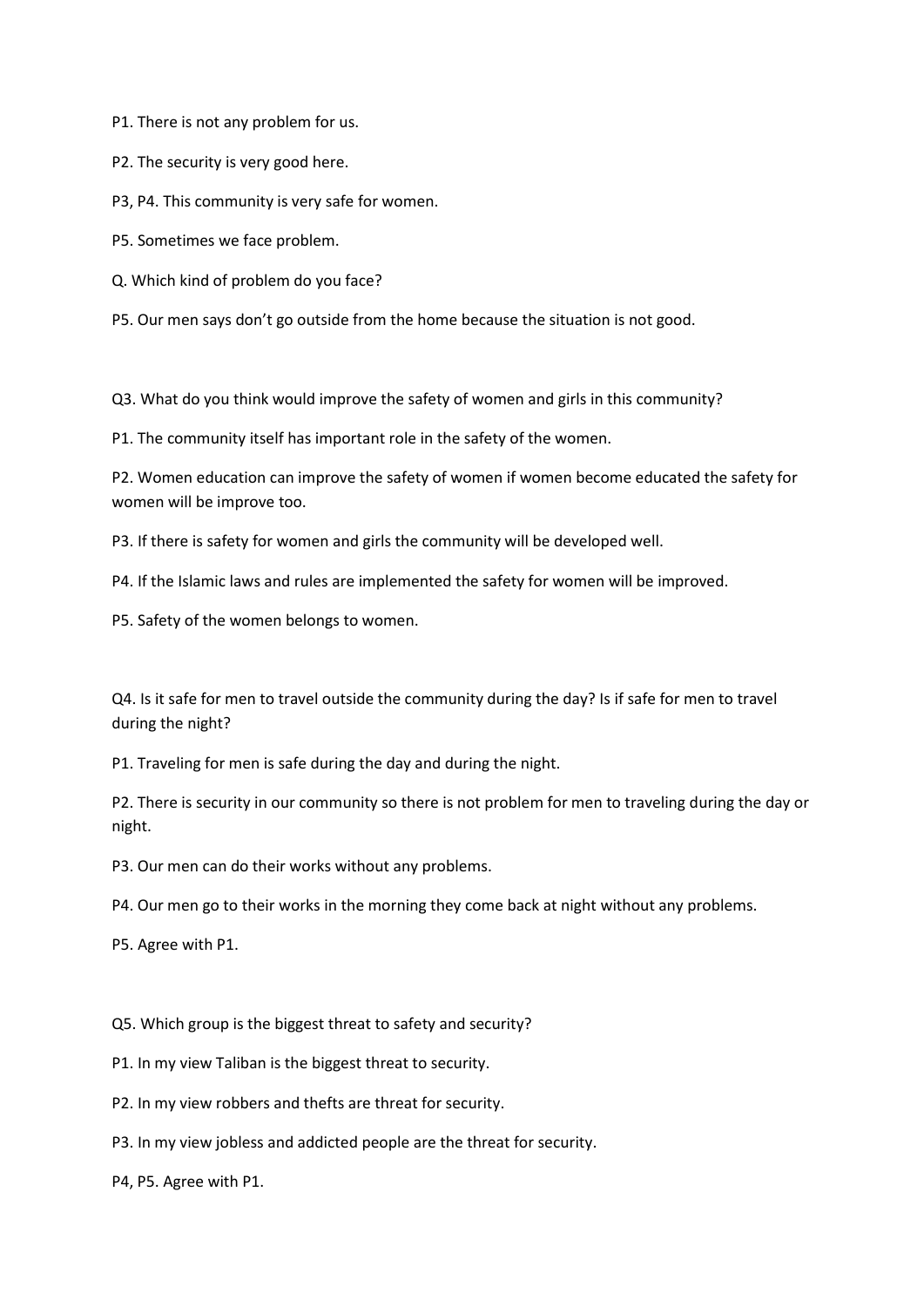Q6. What can the community do to improve the safety and security of the community?

P1. They should maintain the unity among people.

P2. The community should coordinate to government to improve the security.

P3. Improving the education section and eliminating the illiteracy form the community.

P4. Agree with P2.

P5. If there is any problem the people should inform the government and people should coordinate with government.

Section E. Gender Base Violence

Q1. Can you tell me what kind of incidents of violence against women and girls take place in the community?

P1. Our parents did not let us to attend the school and become educated which is a big violence against women in our community.

P2. Women are deprived from their freedom and their rights are not given to them.

P3. When a girl is married to a boy she should be asked and she should be consulted in Islamic law but our men don't consult with girls.

P4. Our girls are not let to attend the upper classes in the school and they are dismissed from the school by their parents.

P5. Agree with P1.

Q2. Who are the perpetrators? (family members, people in authority)

P1. Family members and our parents are the perpetrators.

P2. Our parents are perpetrators because they do not let us to attend school and seek education.

P3. The women are always abused by their laws in our community.

P4. Our parents take bride price from our laws which create lots of problems for a wife in her laws' house.

P5. Agree with P2.

Q3. How comfortable are women and girls in seeking help from service providers?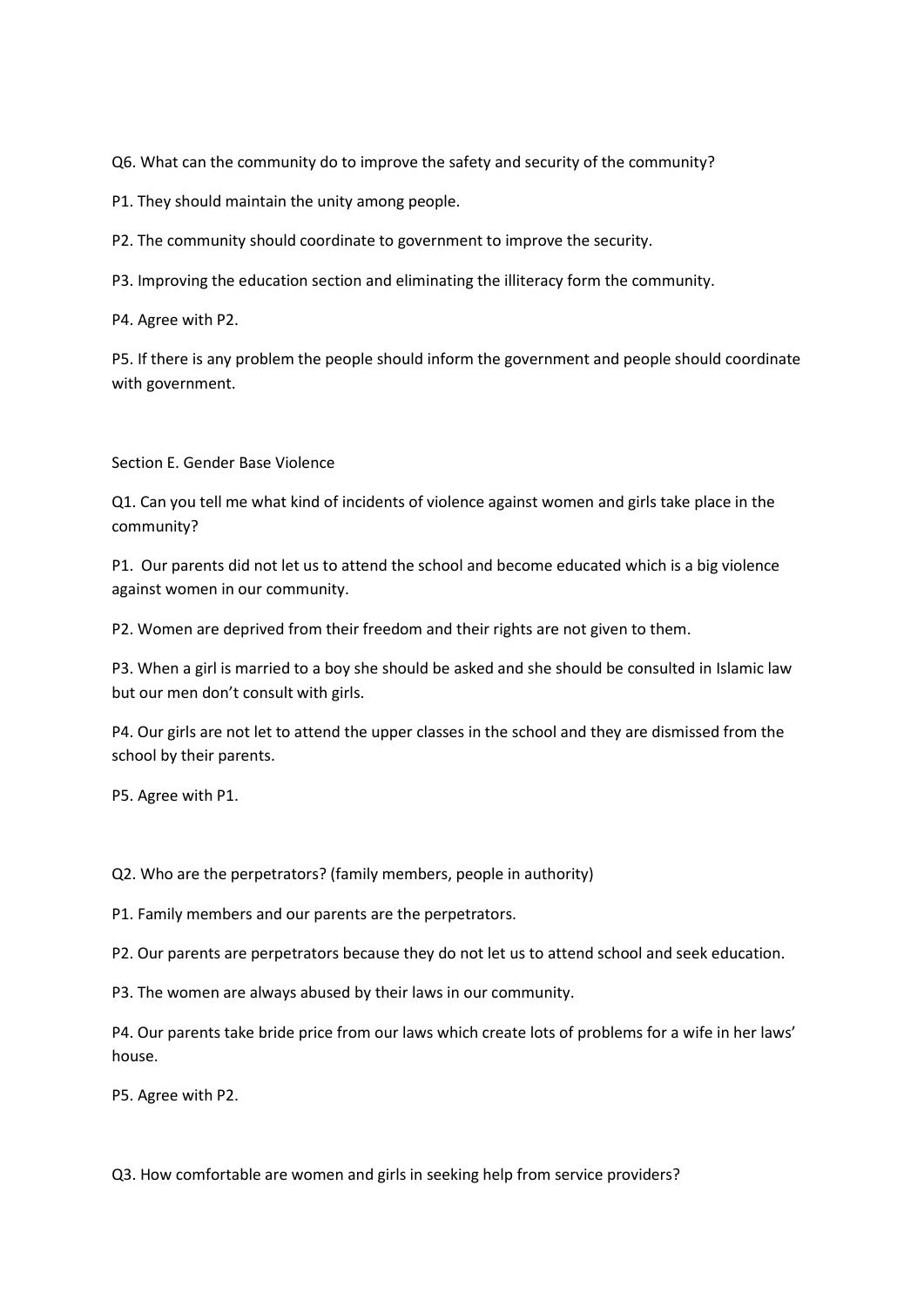P1.There is no problem for women and girls while seeking help and they are consulting with their brothers when they face any problem.

P2. When the women go to clinic they share their problems with doctors there and they take help from them.

P3. Some women share their problems with other women of the community.

P4. There are some women working for public awareness when they come here we seek help from them and they help us and they release public awareness to the women of this community.

P5. I have a kind mother so I seek help from her.

Q4. If a girl suffers violence, is she likely to report it? If yes, to whom? If no why?

P1. If a girl suffers violence she will report to her father.

P2. There is a educated women when girls face problem they take consultation from her.

P3. If a girl suffer a violence she will report to her mother.

P4. We have not suffered any violence yet.

P5. At first we will inform our parents.

Q5. If a wife suffers violence, is she likely to report it? If yes, to whom? If no why?

Don't answer to this question.

Q6. How would a perpetrator of sexual or gender based violence be punished?

Don't answer to this question.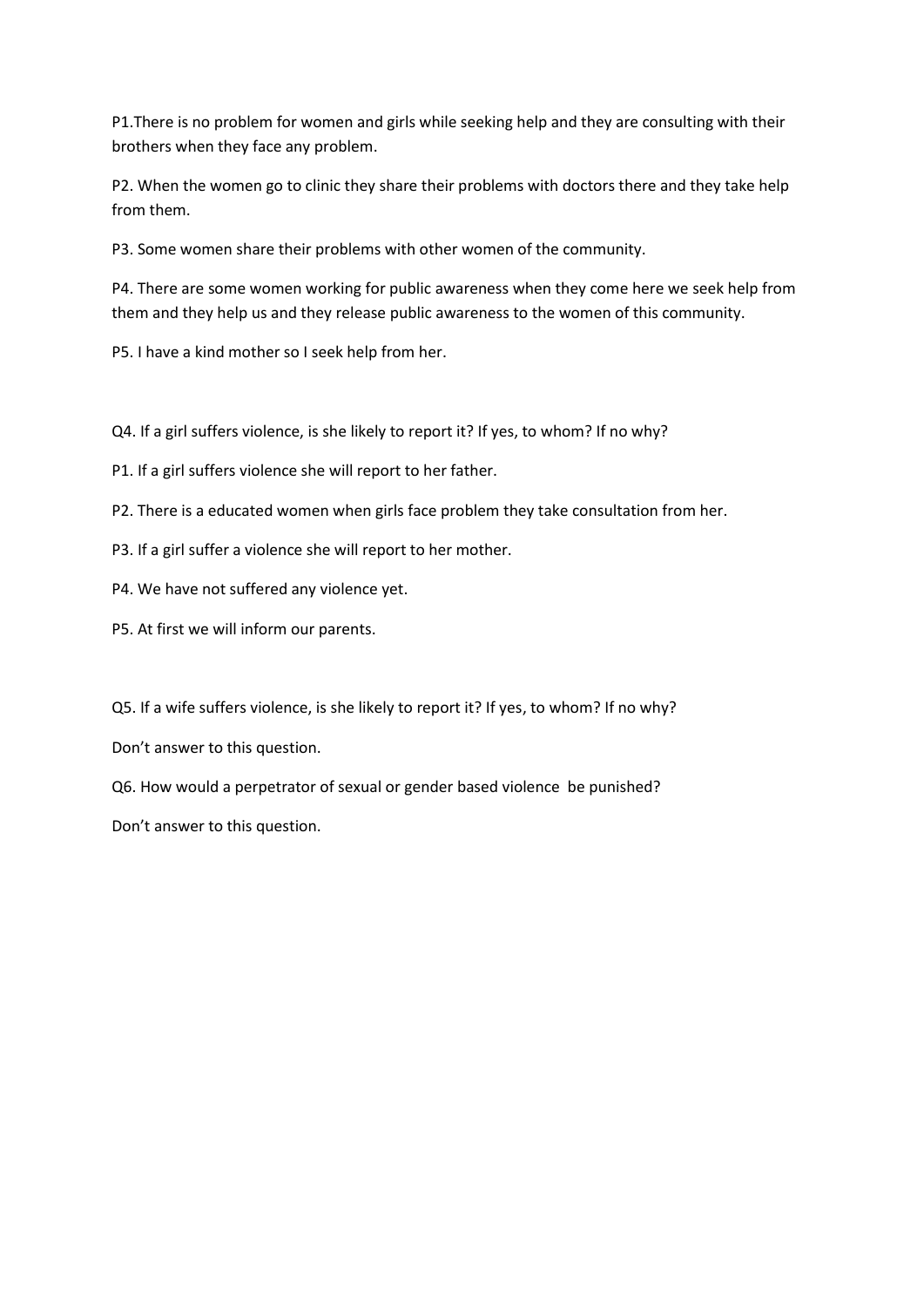# **FOCUS GROUP DISCUSSION**

### **FORM REGISTRATION NO: 110**

|                      | 10. Moderator's and Taker  |            |  |  |  |  |
|----------------------|----------------------------|------------|--|--|--|--|
|                      |                            |            |  |  |  |  |
|                      | 1.13   Facilitator's name: | Maimuna    |  |  |  |  |
| 1.14                 | Note taker's Name:         | Maimuna    |  |  |  |  |
| 1.15                 | Date of the FGD:           | 24/09/2012 |  |  |  |  |
| 1.16                 | <b>Report Number:</b>      | 2          |  |  |  |  |
| 11. Area Information |                            |            |  |  |  |  |
|                      |                            |            |  |  |  |  |

| 2.1 | Reintegration site Name:     | Landi      |  |
|-----|------------------------------|------------|--|
| 2.2 | Site Number:                 | 37         |  |
| 2.3 | Returnees: (Yes, No)         | No         |  |
|     | Non-Returnees: (Yes, No)     | Yes        |  |
| 2.4 | Gender (Male, Female, Mixed) | Female     |  |
| 2.5 | GPS (Yes, No)                | <b>Yes</b> |  |
|     | If No see code.              |            |  |
| 2.6 | <b>GPS</b> location          |            |  |
|     | Latitude:                    | 34 23 323  |  |
|     | Longitude:                   | 70 97 749  |  |

| 3.1 | FGD Completed (Yes, No)                                      | Yes |  |
|-----|--------------------------------------------------------------|-----|--|
|     | 3.2 FGD team Notes use to take note any special observation: |     |  |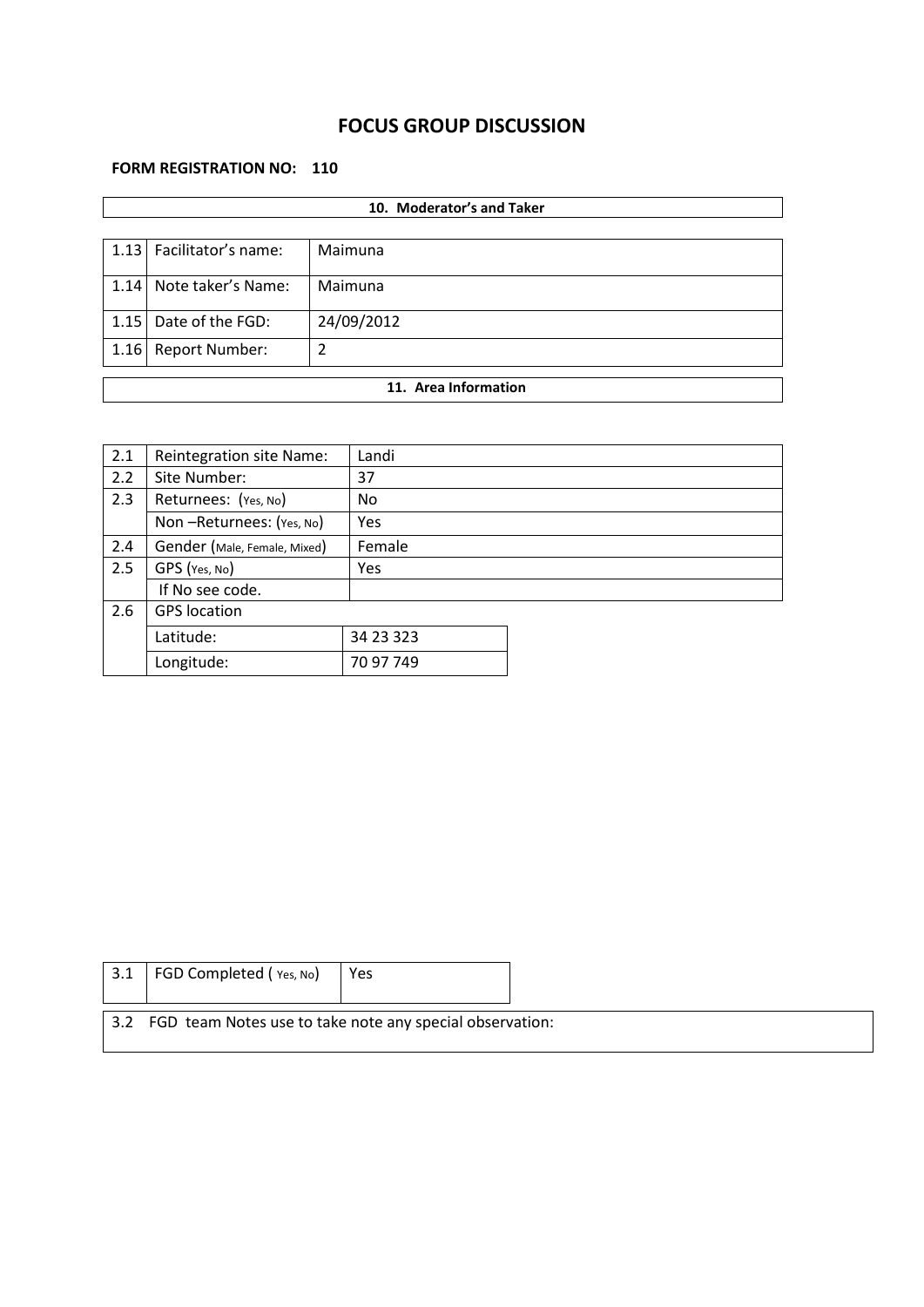There was not problem for me while writing FGD and all the participants of the FGD participated actively the interview

12. FGD Outcome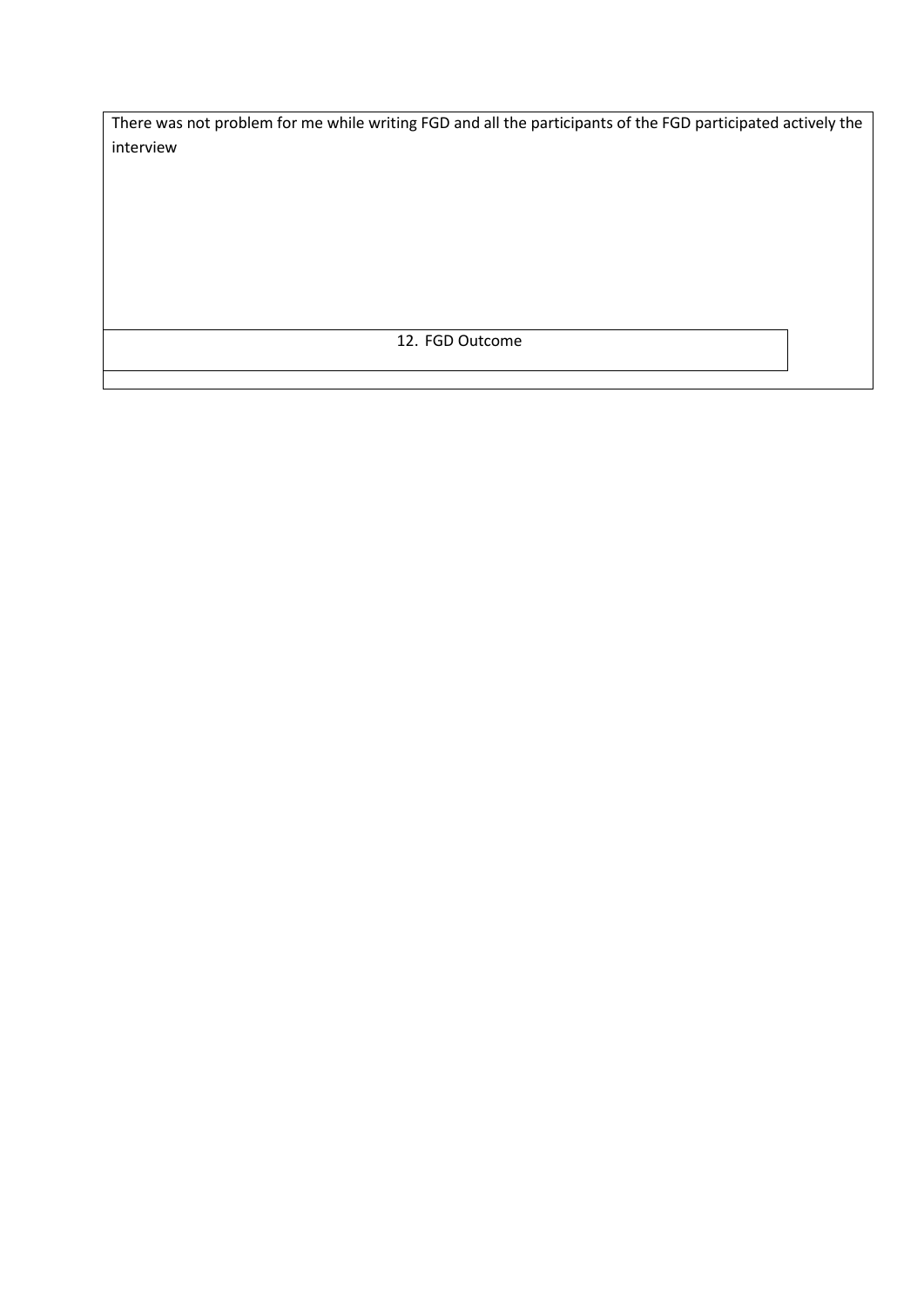| 4. Data Management Information (Internal Use Only by Database Entry Team) |                                 |                     |                                           |  |  |  |  |
|---------------------------------------------------------------------------|---------------------------------|---------------------|-------------------------------------------|--|--|--|--|
| 4.1                                                                       | 24/09/2012<br>Date of Interview |                     |                                           |  |  |  |  |
| 4.2 Interviewer's number                                                  |                                 | Male<br>Intraniouor | Female<br>$E-17$<br>Intraniiouwr          |  |  |  |  |
| $E-1$<br>Supervisor's<br>numhar                                           |                                 |                     | Regional Supervisor's<br>$E-23$<br>numhar |  |  |  |  |
| 4.5 Date of office editing                                                |                                 | 25/09/2012          |                                           |  |  |  |  |
| 4.6 Office editor's code                                                  |                                 | $F-1$               |                                           |  |  |  |  |
| Date of data entry<br>4.7                                                 | 01/11/2012                      |                     |                                           |  |  |  |  |
| Data entry officer code<br>4.8                                            |                                 | 1                   |                                           |  |  |  |  |

| List of Participants in Focused group discussions (F.G.D) |           |  |  |  |  |
|-----------------------------------------------------------|-----------|--|--|--|--|
| Province                                                  | Nangarhar |  |  |  |  |
| District                                                  | Momandara |  |  |  |  |
| Site Number<br>37                                         |           |  |  |  |  |
| Village                                                   | Landi     |  |  |  |  |

| <b>No</b>      | <b>Name</b> | <b>Position</b> | <b>Occupation</b> | <b>Contact No</b> | Age |
|----------------|-------------|-----------------|-------------------|-------------------|-----|
| $\mathbf 1$    | Sultan Zari |                 | House wife        |                   | 50  |
| $\overline{2}$ | Gazmeena    |                 | House wife        |                   | 48  |
| $\overline{3}$ | Zarghona    |                 | House wife        |                   | 57  |
| $\overline{4}$ | Siala       |                 | House wife        |                   | 27  |
| 5              | Zarghona    |                 | House wife        |                   | 45  |
| 6              |             |                 |                   |                   |     |
| $\overline{7}$ |             |                 |                   |                   |     |
|                |             |                 |                   |                   |     |
|                |             |                 |                   |                   |     |
|                |             |                 |                   |                   |     |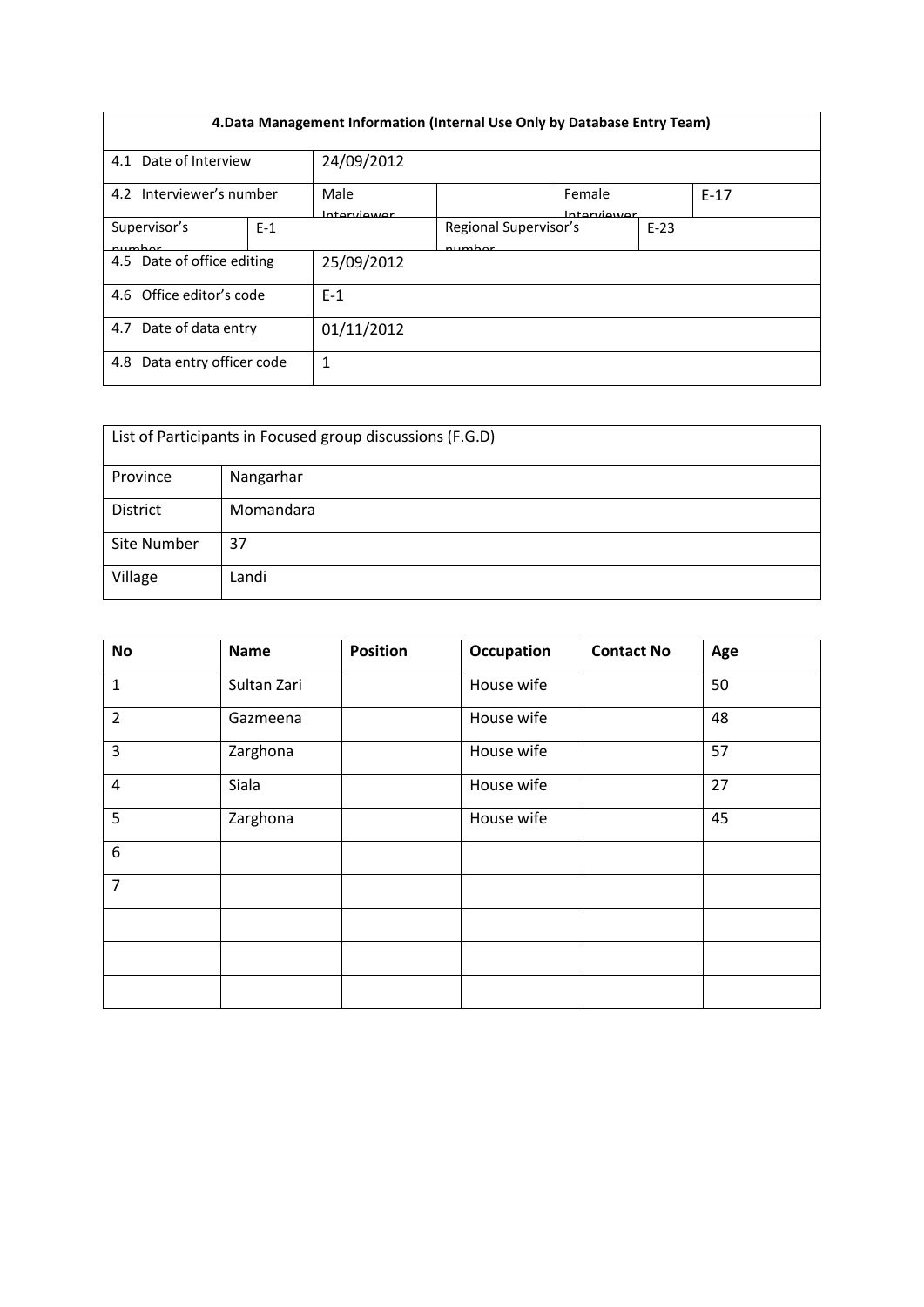Section A: General concern

Q1. What are your concerns related to the returnees?

a. Education

P1. There is one school which is located far from therefore our girls cannot go to attend the school because of far distance and also there are not female teachers in the school so our girls are deprived from education.

What is the solution for this problem?

If the schools are established in every village this problem will be solved and our girls will not be deprived from education.

P2. We have lots of problems regarding to education because the school is located very far from us and our girls cannot attend it, we request from government to establish schools for us and provide facilities for girls to seek education.

P3. There are lots of problems regarding to education section, for example there are not enough books in the schools and from the other hand there are not enough teachers to teach the students, if the lesson books are distributed and the teachers are hired then the mentioned problem will be solved.

P4. We concern that we have weak education system, our children cannot read books because most of the teachers don't have experience to teach in good way to the students, therefore our children cannot read their books. If the teacher training programs are provided for the teachers they will learn new teaching methods and the education level will be improved and our children will learn more things.

P5. There are not female teacher in our schools which is a big problem for girls and because of no female teachers the girls don't attend schools. We request from government to hire intelligent female teachers and pay them good salary to teach our children in good way then our girls will be educated and the education level will be improved.

### b. Health services

P1.There is not clinic in our village, when anyone from us become sick for treatment he/she must travel for a long time to reach clinic. We request from government to establish clinic in our village to solve our problems and our patients will easily meet doctors.

P2. Clinic is very far from our village so the patients face difficulties while going to clinic so we request to establish a clinic here in our village to solve our problems. If there is clinic and having doctors our problem will be solved.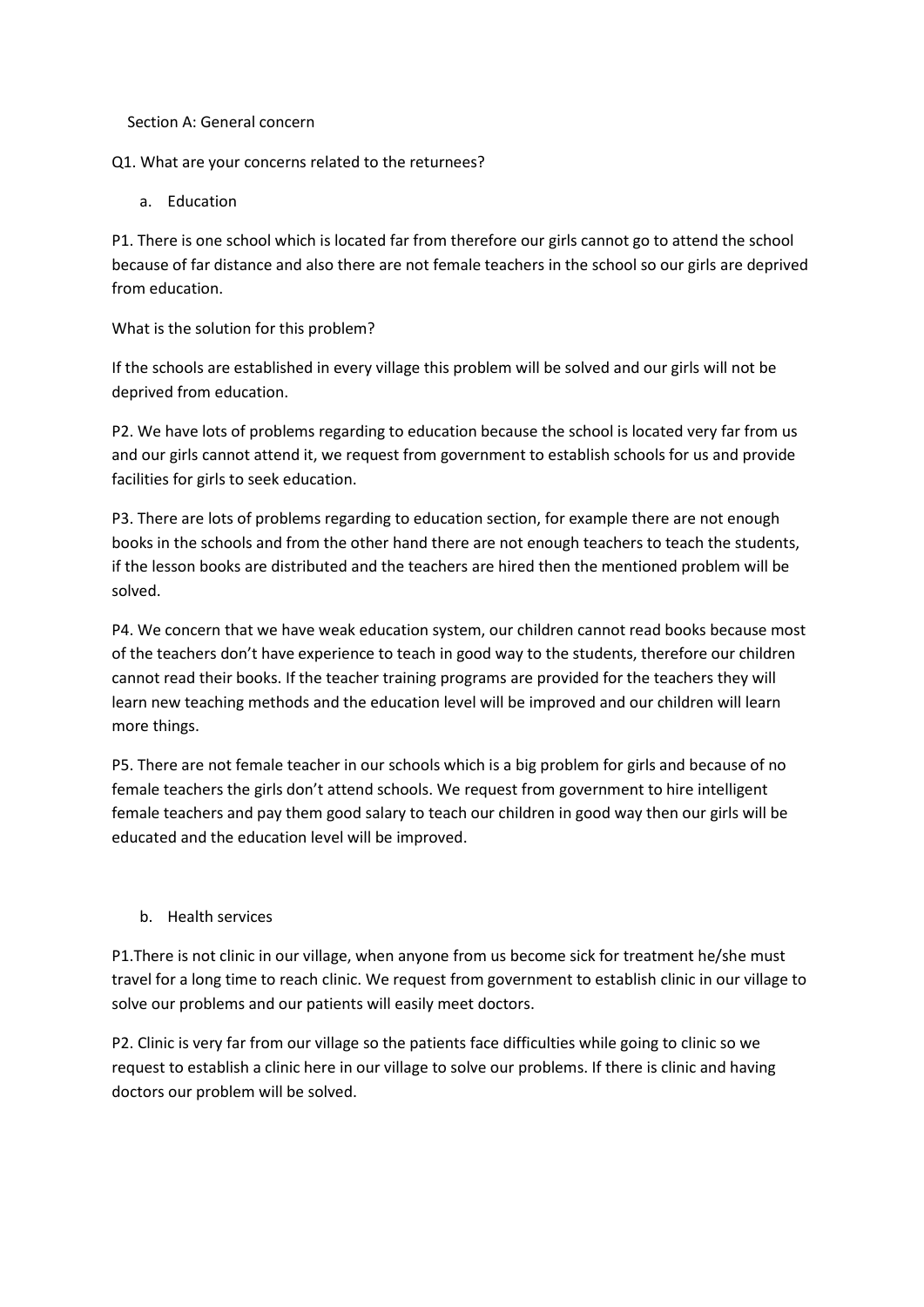P3. We have lots of problem in health section because when we become sick we go to Jalalabad city for treatment which is far from us and for patient it is difficult to go to Jalalabad for treatment. We request from government to establish clinic here.

P4. There are lots of problems such as no clinic, no medicines and from the other hand residents of this community are weak financially and they cannot buy medicine from medical stores, therefore we request from government to establish clinic for us and provide medicines for us.

P5. All the patients cannot access to the clinic because of far distance, if the clinic is establish in our village and professional doctors are hired it will be better.

c. Access to drinking water

P1. There is problem regarding to drinking water because all residents of the village use streams water for their drinking and most of the times the streams are destroyed by flood and that time we bring water from the river, if the wells are dug here in our village then the problem will be solved.

P2. We have problem regarding to drinking water because huge number of people are living here but there limited water sources, we request from government to dig wells for us to solve the problems regarding to the drinking water.

P3. This is our problem that we don't have access to potable water, therefore we request from government to dig wells and install hand pump on them.

P4.This is the main problem that we don't have access to potable water. Residents of this village have weak economic condition they cannot dig wells for themselves, therefore we request from government and NGOs to construct reservoirs for us.

P5. Water is one of the vital subjects for the life but we don't have enough access to water in this community. We request to dig wells and install hand pump on them to solve problems regarding to the drinking water in this community.

Q2. Do you believe that returnees and non returnees have equal access to all services?

P1. There are no any differences between returnees and non returnees, they are our sister and brother so both of them have equal access to all services.

P2. Residents of this community have good relations and they help each other in daily issues and they solve the problems of the each other.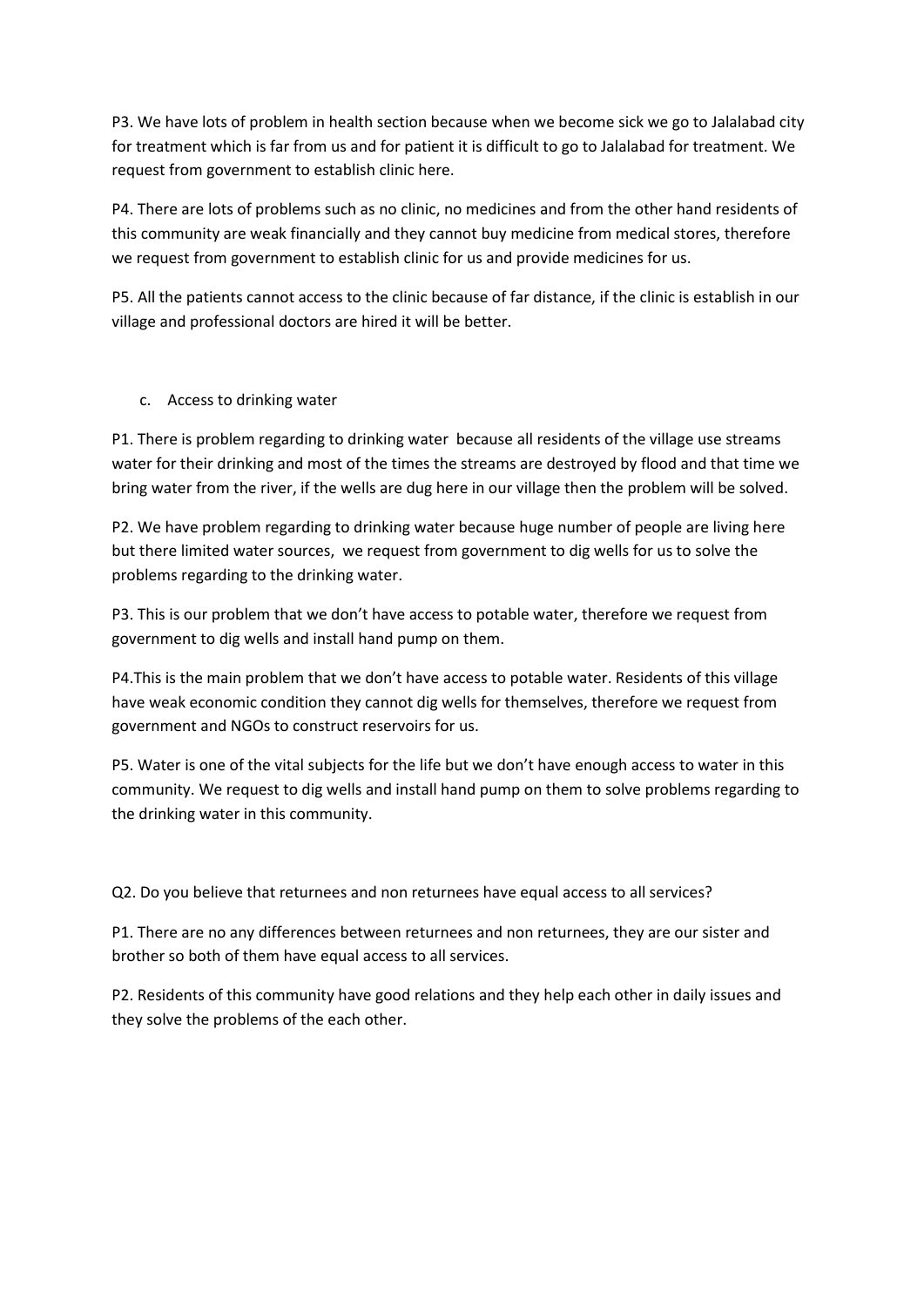P3. There is good relations between returnees and non returnees, they use from the same services and they are from the same country.

P4, P5. Agree with the above ideas, they don't have their own ideas.

#### **Section B: Governance and Participation**

Q1. How effective is the government?

P1. The government is effective to some extent but not effective enough, if there is no government there will be more disorders.

P2. The government is not effective in this community because when there is any dispute among the people that is resolved by elders of this community.

P3. The effectiveness of the government is good not bad.

P4. In my view government should implement the Islamic laws, if the government doesn't implement the Islamic law then there will be problems in the community, now I can say the government is not effective here.

P5. I cannot say anything regarding to government effectiveness because in our community women don't go outside to know about the effectiveness of the government.

Q2. Since the government has been elected, what changes have you observed in the areas of livelihood?

P1. We have not observed any changes in our community or in our live since the government has been elected.

P2. In fact, no changes have been occurred in our community, just for some people job facilities have been provided.

P3. We have not observed any important changes in our community but some changes have been occurred which is not important to be mentioned.

P4. Those people who are working in government may observe positive changes but we have not observed any changes.

P5. We are living normally here and we have not observed any changes since the government has been elected.

Q3. Are the women consulted on important issues? If yes, what issues? How are they?

P1. Our men have not consulted us yet, and also they have not given us any importance.

P2. Sometimes we are consulted by our men in some issues. For example when they buy something they consult with us.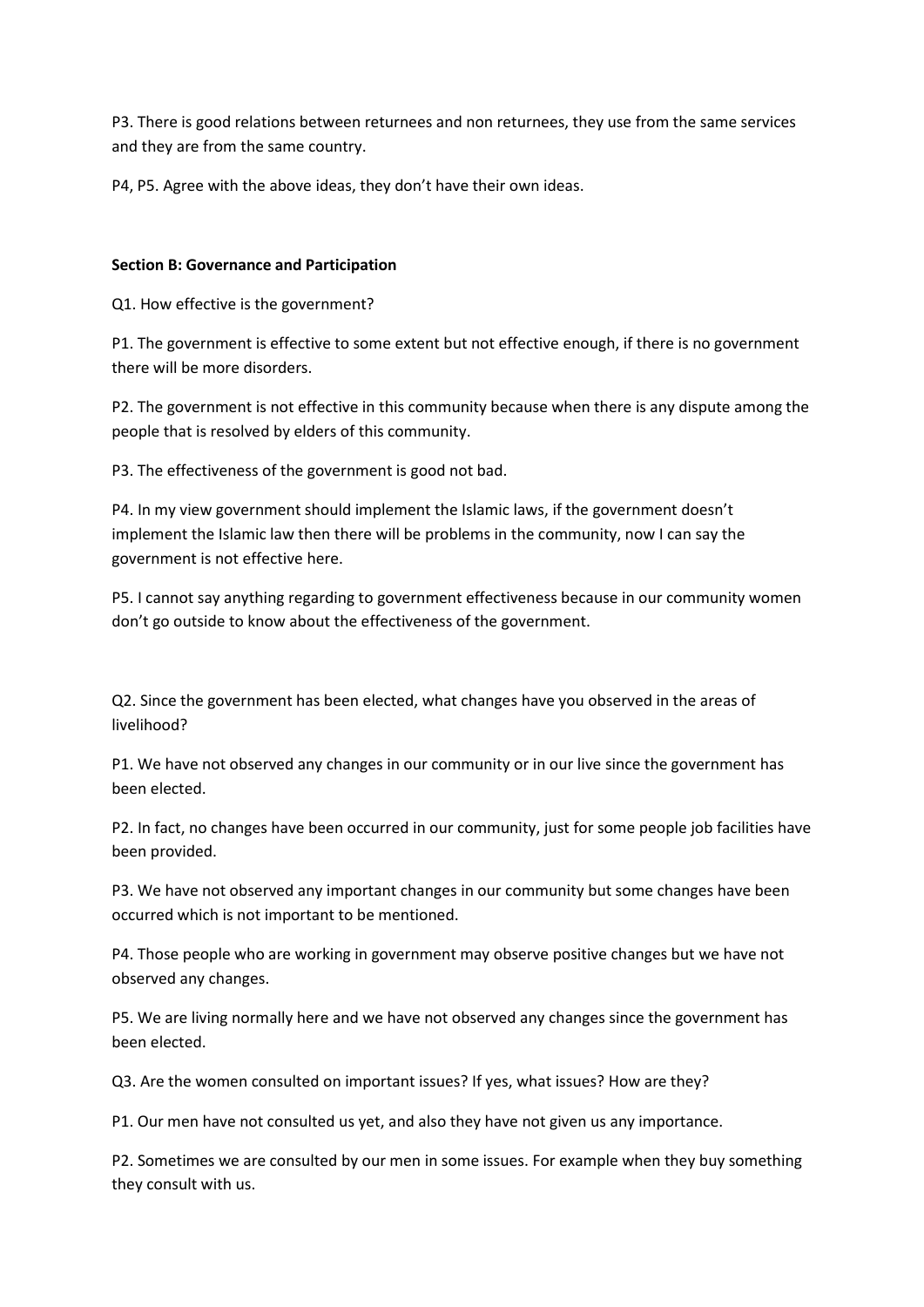P3. Our men consult us. For example, if anyone becomes sick in our family our men consult us for meeting the doctor then they go to doctor for treatment.

P4. My husband consults me in each issue such as buying of house, buying of car and etc.

P5. Our men consult us in many issues. For example they consult us when we marry our daughter or son.

Q4. How do people get access to information regarding rights, laws, policies, national institution?

P1. Our men hear news from radio and hear it from and radio and also from our men.

P2. We get information from our relatives.

P3. We are living in our houses as prisoner so we cannot hear any new from any sources.

P4. We don't have access to any information because we are busy in our house affairs.

P5. Agree with P1 and P2. She doesn't have her own idea.

#### **Section C: Livelihood Social and Economic Security**

Q1. How do you feel about the way land was allocated to the returnees?

P1. Most of the returnees who returned from Pakistan are our relatives and they are from this country and they have right here in this land to be allocated for them, houses should be built for them and they should be supported.

P2. This is fact that we become happy when poor people are supported and we see any developmental works in our community.

P3. I don't have any idea.

P4. I don't have any idea.

P5. We are happy that returnees returned because they had faced very difficulties in Pakistan during their migration.

Q2. Were there problems because some non returnees did not have access to land?

P1. No, there is not any problem regarding to land because everyone has his own land and now they are living in their own houses.

P2. There is not any a problem regarding to land or houses, everyone is doing his own work.

P3. All of us are the resident of this community, we have been living here for 30 or 40 years so we don't have problem with each other.

P4. I don't have any idea.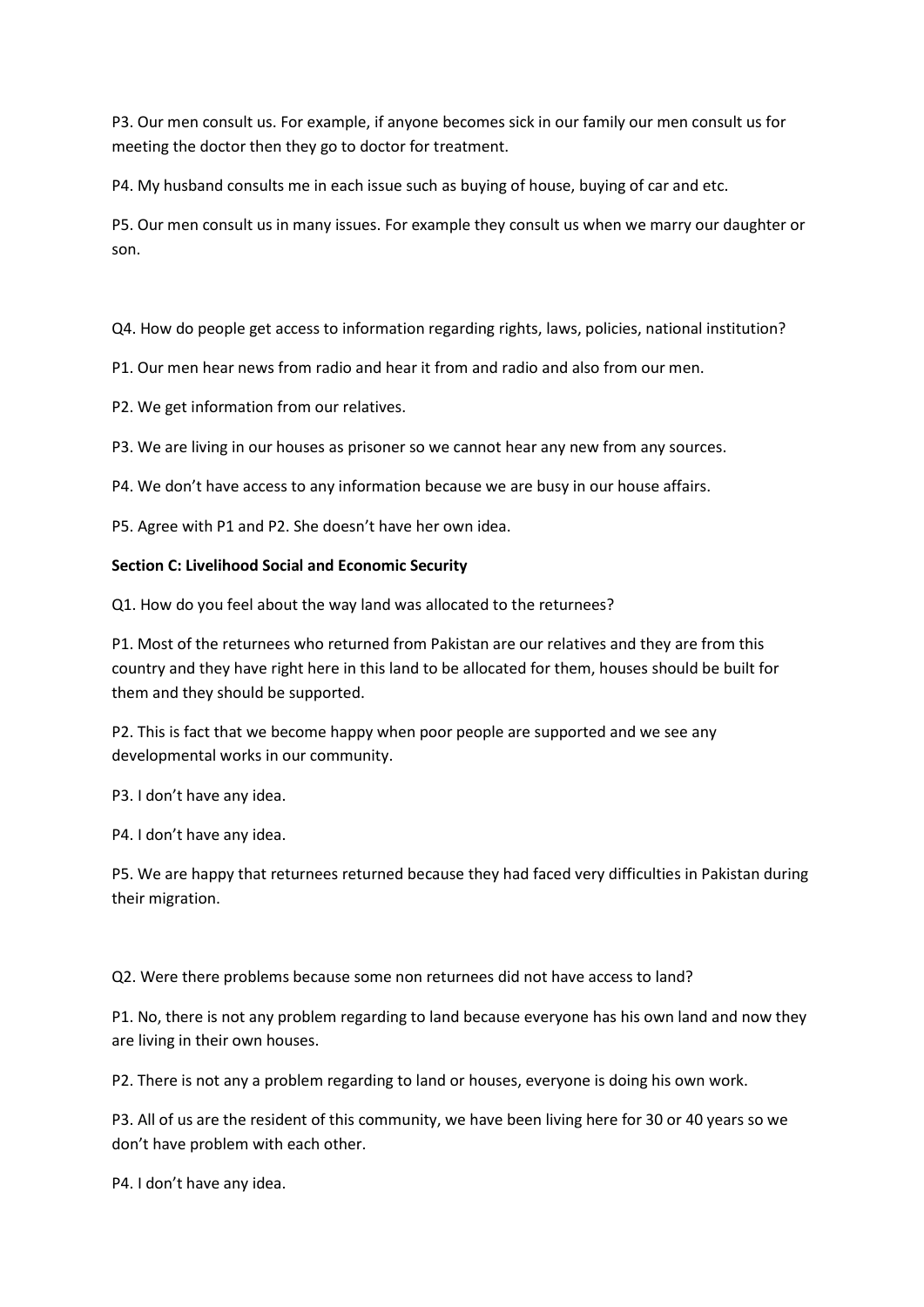P5. By the grace of almighty Allah we have not seen any land in this community yet. And also we not heard from anyone any land dispute yet.

Q3. Does the community have problems with crime? If yes, which types of crime?

P1. There is not any crime in our community because.

P2. We are in our houses so we don't have information regarding to outside from the houses, but sometimes we see some disputes which are occurred by children.

P3. Crimes have not been occurred in our community yet, because the entire residents belong to one community.

P4. By the grace of almighty Allah our men have not do any criminal action.

P5. In my view, the crimes have not taken place in this community.

Q4. How do people get access to information regarding rights, laws, policies, national institutions? Who typically commits the crimes? (Men, youth or women?

P1. As we said before that there are not any crimes. We get information from our men.

P2. Sometimes the children fight each other and these children also become the victim of that fight.

P3. We get information from radio. Typically men commit crime because they are driving cars and they make accident on the road.

P4. We don't have information that who commit crimes.

P5. Agree with P2 and P3.

Q5. Is unemployment higher among returnees than non returnees? For example food for work and food for cash.

P1. Returnees and non returnees have the same rights so both of them have the same participation in the projects implementation.

P2, P3, P4 and P5. We don't have any special ideas.

Q6. Does the community have more skilled workers than the returnees?

P1. Returnees who returned from Pakistan have more skilled workers than non returnees because they have learnt skills in Pakistan and now they are hired on high salary.

P2. I don't who has more skilled workers.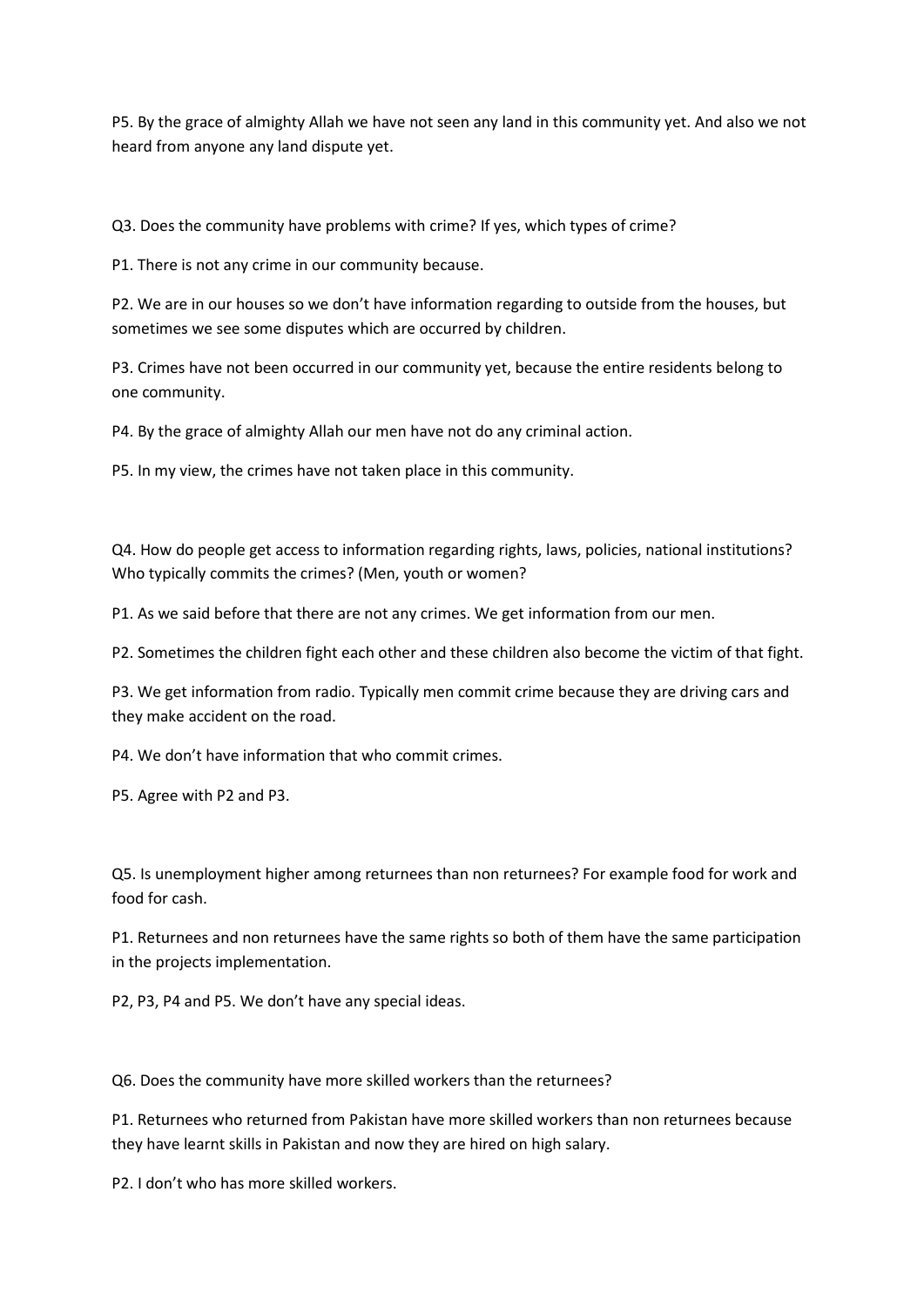P3. In most issues we don't have information because we are at homes.

P4. I agree with P1 and I don't have any other idea.

P5. We are the non returnees. we have been living in this community so we have more skilled workers because the returnees had faced lots of problems in Pakistan.

Q7. Do you believe returnees and non returnees have equal access to services and resources? If no please give example?

P1. Returnees and non returnees have equal access to services and resources in our community.

P2. I don't have idea regarding to this question.

P3. In my view both of them have equal access to services and resources.

- P4. Agree with P3, there is the same access to all services and resources.
- P5. I don't know whether there are differences or not.

#### **Section D: Justice and Role of Law**

Q1. Are there differences in the way the community functions now that returnees are living in the community? For example:

a. The way the community interacts among themselves?

P1. There is good interaction among the residents of this community and they help each other.

P2. In this community people help each other because there is good interaction among them.

P3. If there is no good interaction among residents then the life will become boring.

P4. If anyone from us face any problem all the residents help him and solve the problem jointly.

P5. There is relation between returnees and non returnees, they go to each other houses so they have good interaction.

b. The community builds and maintain relationship and trust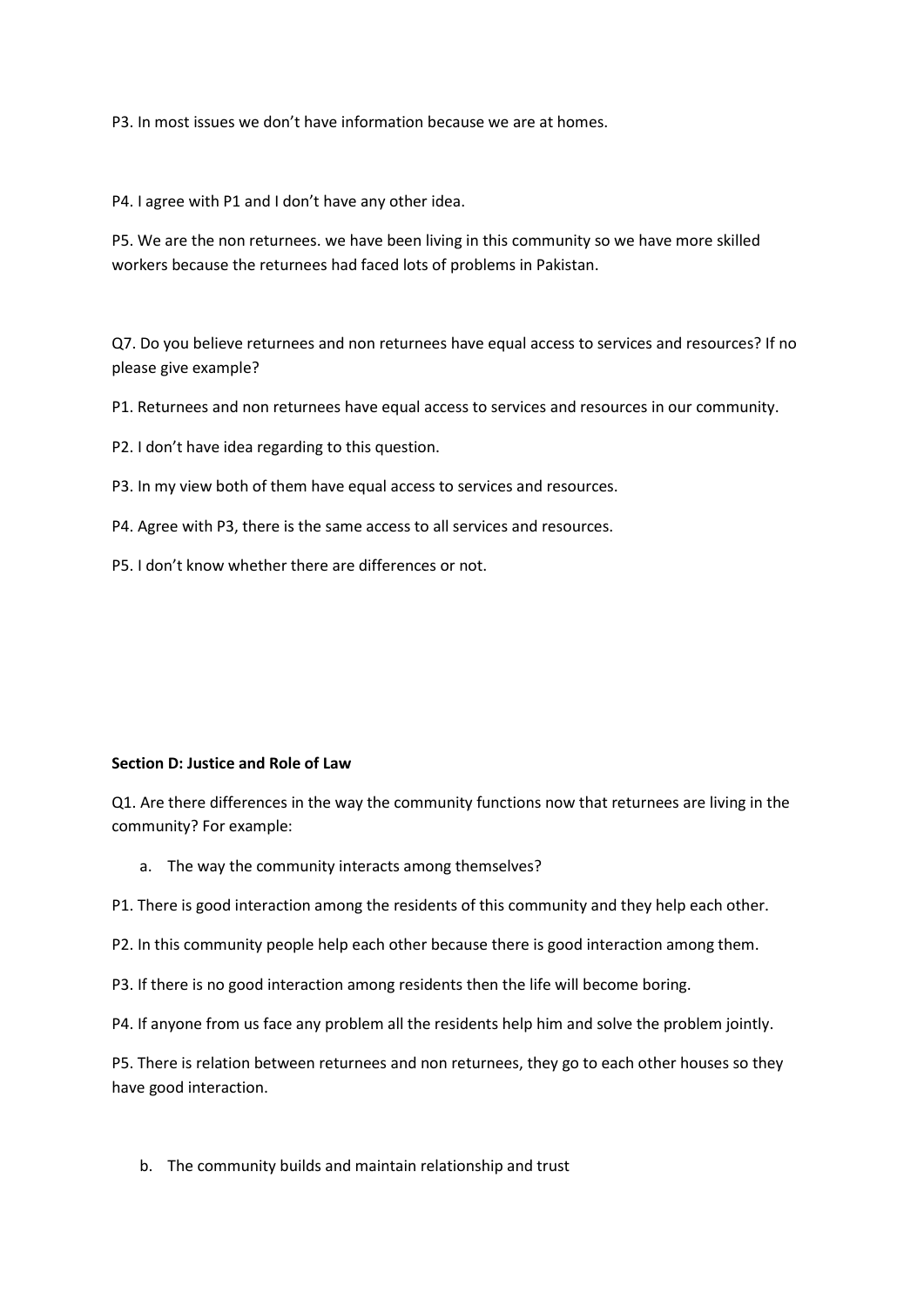P1. Trust play very important role in the community and living is very difficult without trust on each other in the community.

P2. We have good relationship to each other in this community and we trust on each other too.

P3. We have trust completely on each other in this community.

P4. If anyone has problem in this community the resident of this community help him/her to solve the problem easily.

P5. I don't have my own idea, I agree with P3.

c. The way community supports each other during difficult economic times?

P1. Rich people of this community support the poor people they give them oil and other thing for which they are needy.

P2. If anyone face economic problem the other people support him and solve his problems.

P3. I agree with P1.

P4. If there is any economic problem faced by anyone in this community the rich people solve the problems and support the poor people.

P5. I agree with the above ideas, I don't have any special idea.

d. The way the community resolves disputes among returnees and non returnees?

P1. If there is any dispute among returnees and non returnees that are solved by the people of this community, all the residents of this community try to solve the dispute.

P2. I don't have any idea.

P3, P4, P5. We agree with P1.

### e. The way the community shares resources?

View of the whole group: We have share resources and all of us have the right to use from it.

Q2. How safe is it for women and girls to move around this community?

P1. There is no problem for women and girls to move around this community, it is safe to some extent to move around this community.

P2. It is safe for women and girls to move around this community, we are going around this community surely.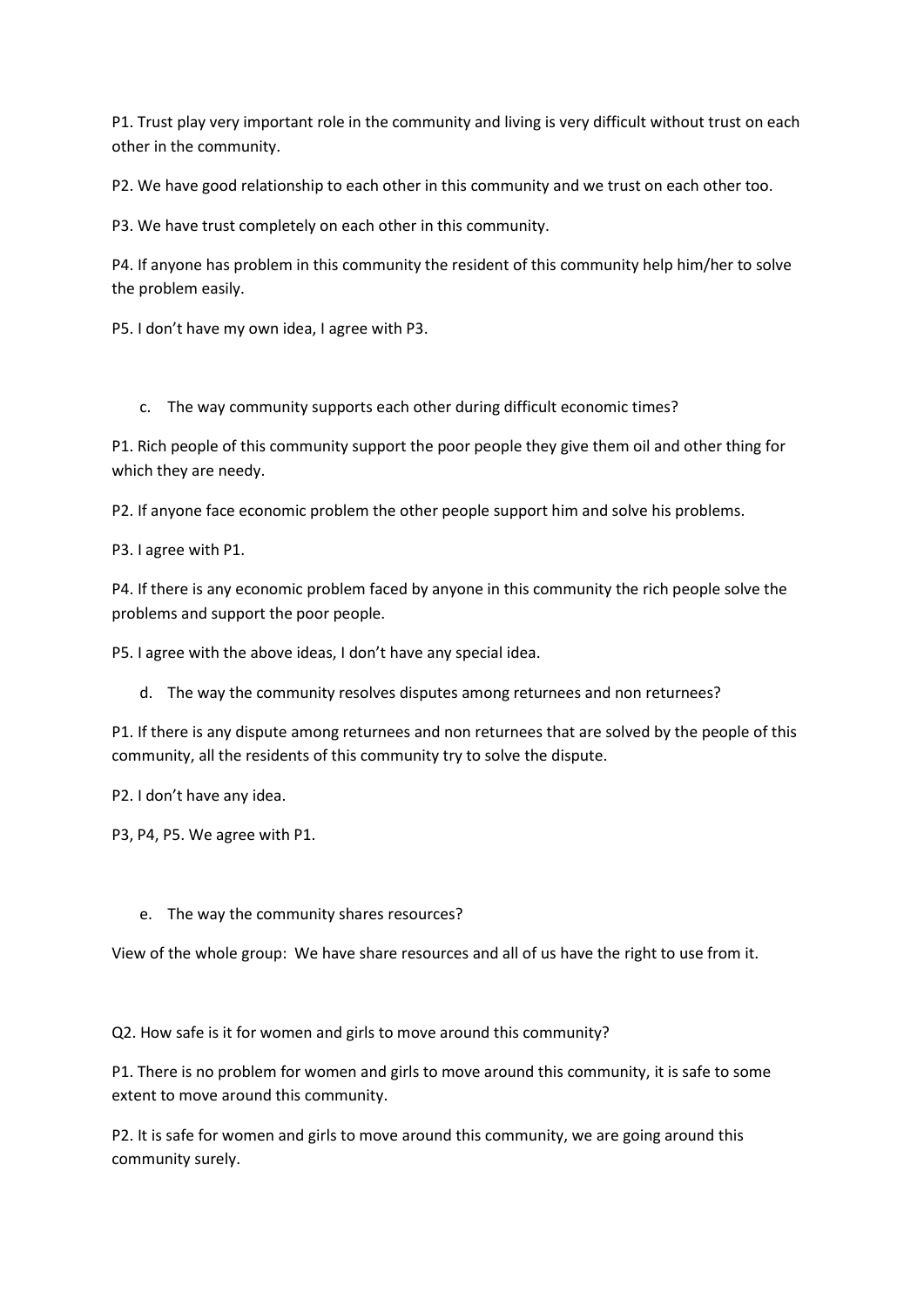P3. We have not faced any problem while moving around this community.

P4. No problem for women and girls, we are moving freely.

P5. We have not moved several times but when we are going to anywhere in this community there is no problem for us.

Q3. What do you think would improve the safety of women and girls in this community?

There is enough safety for women and girls so there is no need to ask this question.

Q4. Is it safe for men to travel outside the community during the day? Is it safe for men to travel during the night?

P1. Our men go to their jobs every day, they have not face any problem yet. And during the night all the people are sleeping at their homes because night is for sleeping no one travels outside during the night.

P2. Traveling during the day is clear that there is no problem but I don't have information regarding to travel during the night.

P3. Traveling during the day is safe, but I don't know about night.

P4. Traveling during the day or night is safe for men.

P5. The situation is not secured all over Afghanistan so there may be danger while traveling at night or day.

Q5. Which group is the biggest threat to safety and security?

P1. There is no any threat regarding to safety and security.

P2. There is no any group to deteriorate the security.

P3. There is security so there is no any threat to disturb the security.

P4. Afghanistan is one of the revolutionary countries and there is insecurity in Afghanistan but in our village there is security.

P5. There is no any threat regarding to security.

Q6. What can the community do to improve the safety and security of the community?

There is no any threat to deteriorate the security situation so I do not ask this question.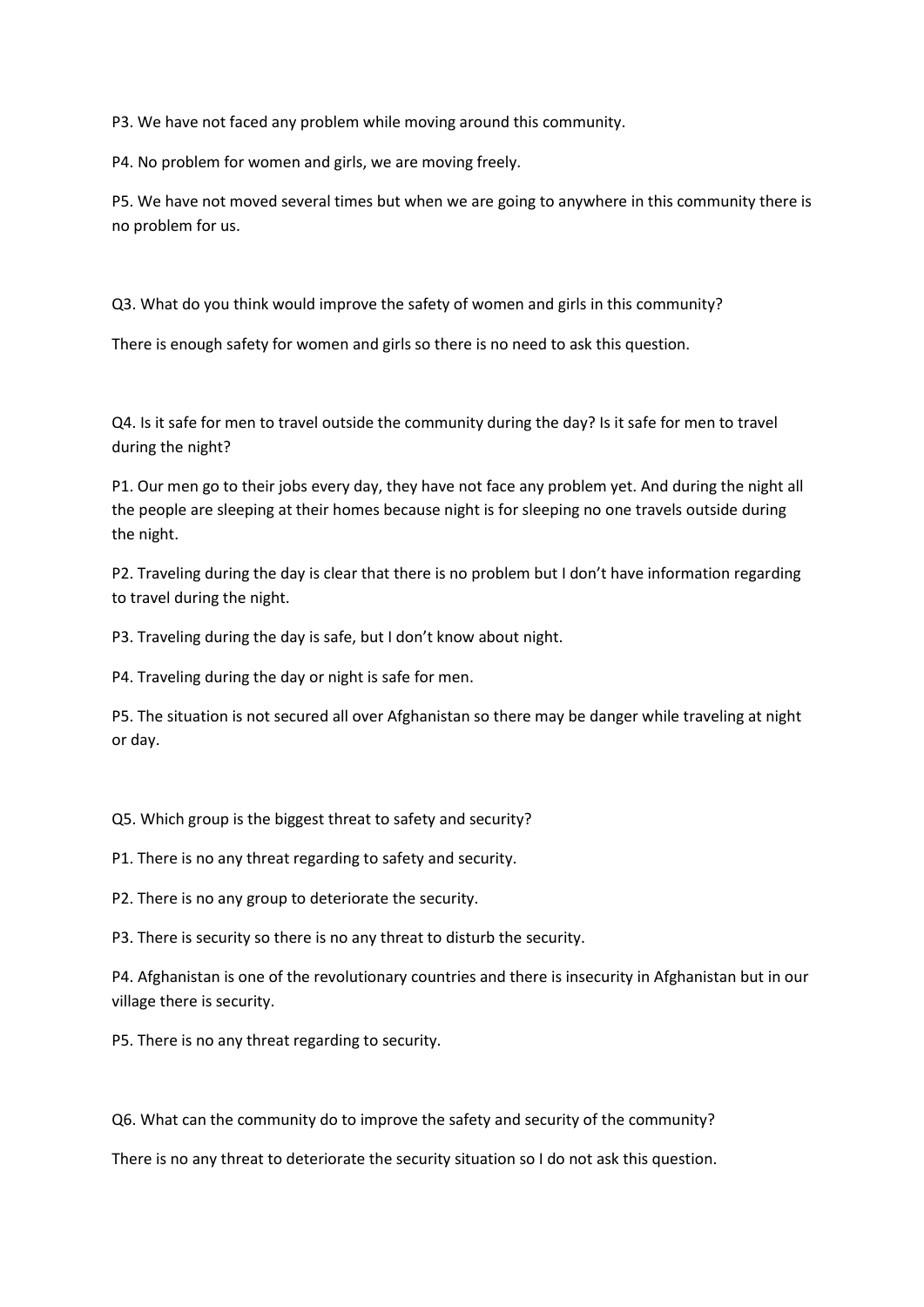Q7. Have there been benefits to returnees relocating to your community? What are they? Any problems? What are they?

P1. There are neither benefits nor losses in relocating to the returnees. We have normal life.

P2. We have not faced any problems from their side and also we have not taken any benefits from them.

P3, P4. We don't have information regarding to their benefits or losses.

P5. I agree with above ideas.

Section E. Gender Base Violence

Q1. Can you tell me what kind of incidents of violence against women and girls take place in the community?

Views of the whole group: we don't have information regarding to violence against women and girls and no any violence has been taken place against women and girls.

Q2. Who are the perpetrators? (family members, people in authority)

There is no any violence against women or girls so I haven't asked this question.

Q3. How comfortable are women and girls in seeking help from service providers?

Views of the whole group: there is no problem for women and girls while seeking help from service providers.

Q4. If a girl suffers violence, is she likely to report it? If yes, to whom? If no why?

P1. If a girl suffers violence she doesn't report. She keeps it in her heart because girls have more patience and tolerance so they are able to endure violence.

P2. I don't have information and I cannot say anything.